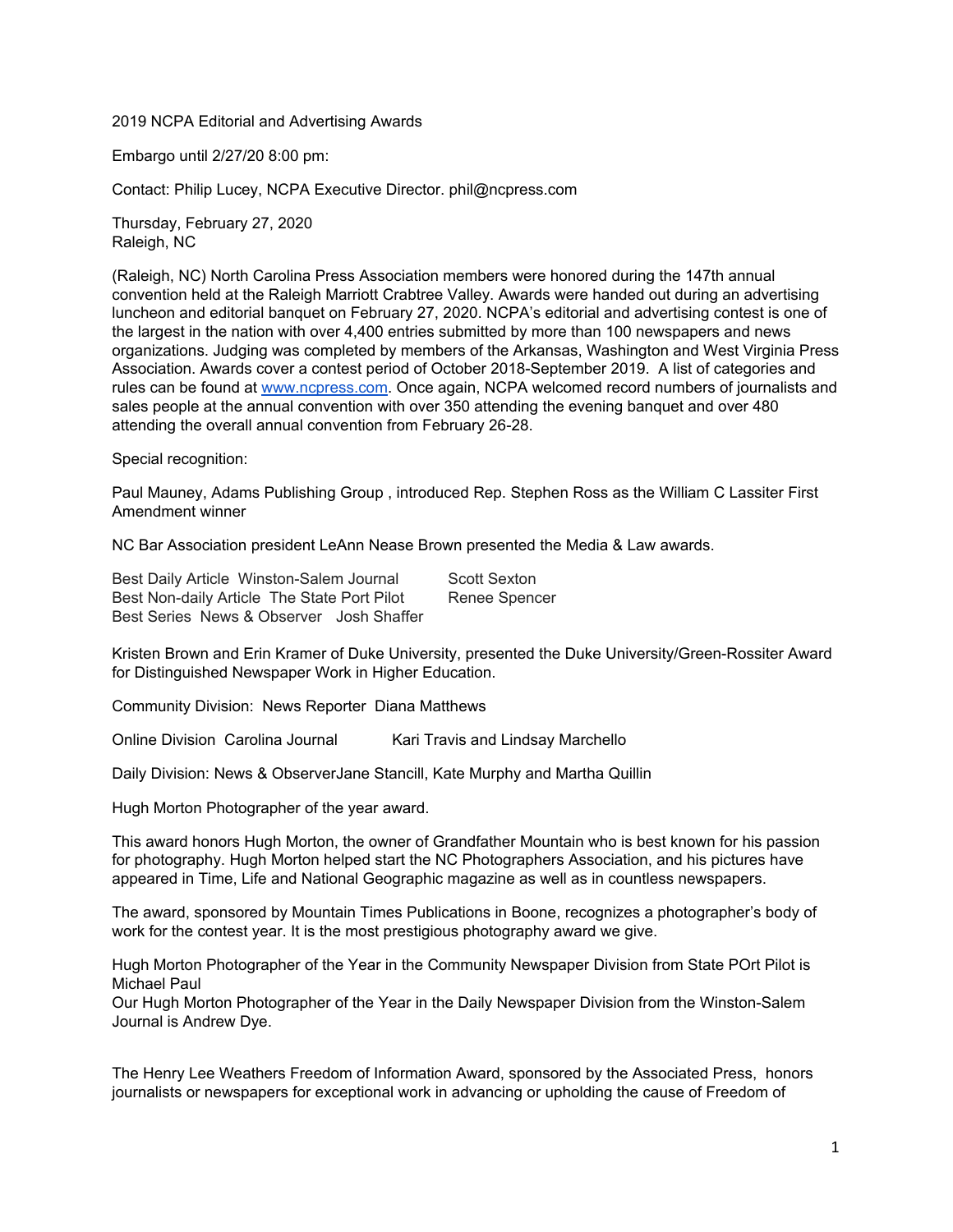Information. It also recognizes excellence in reporting about access to government-held information and the First Amendment.

For community newspapers: Allen Turner of the News Reporter for County Commissioners keep scanty records

In the daily division: Greg Barnes and Paul Woolverton of the Fayetteville Observer for the Mike Lallier Sexual Molestation lawsuit

And in the online division: David Rogers of Blowing Rock News for Involuntary recusal leads to charge

The Mark Binker Public Notice Award: This award recognizes stories based on the publication of a public notice.

Keeping public notices in print – where the public expects to see them – has been a major advocacy effort of ours for years. So it's with great enthusiasm that we actually recognize stories that remind us how important these notices are to our communities and readers.

For coverage on Church faces foreclosure, our daily winner is Wesley Young of the Winston-Salem Journal,

For coverage on Carolina Beach rezoning, our online winner is Michael Praats of the Port City Daily,

Public Service Award:

community newspapers The Alamance News - Graham downtown plan

daily division The Charlotte Observer - Dismissed

online division Carolina Public Press - Seeking Conviction

General Excellence in print and online. community newspapers in Division A.

General Excellence for websites

3rd place Cherokee One Feather

- 2nd place Hendersonville Lightning
- 1st place Crossroads Chronicle

### Overall General Excellence

- 3rd place Highlander
- 2nd place North State Journal
- 1st place Crossroads Chronicle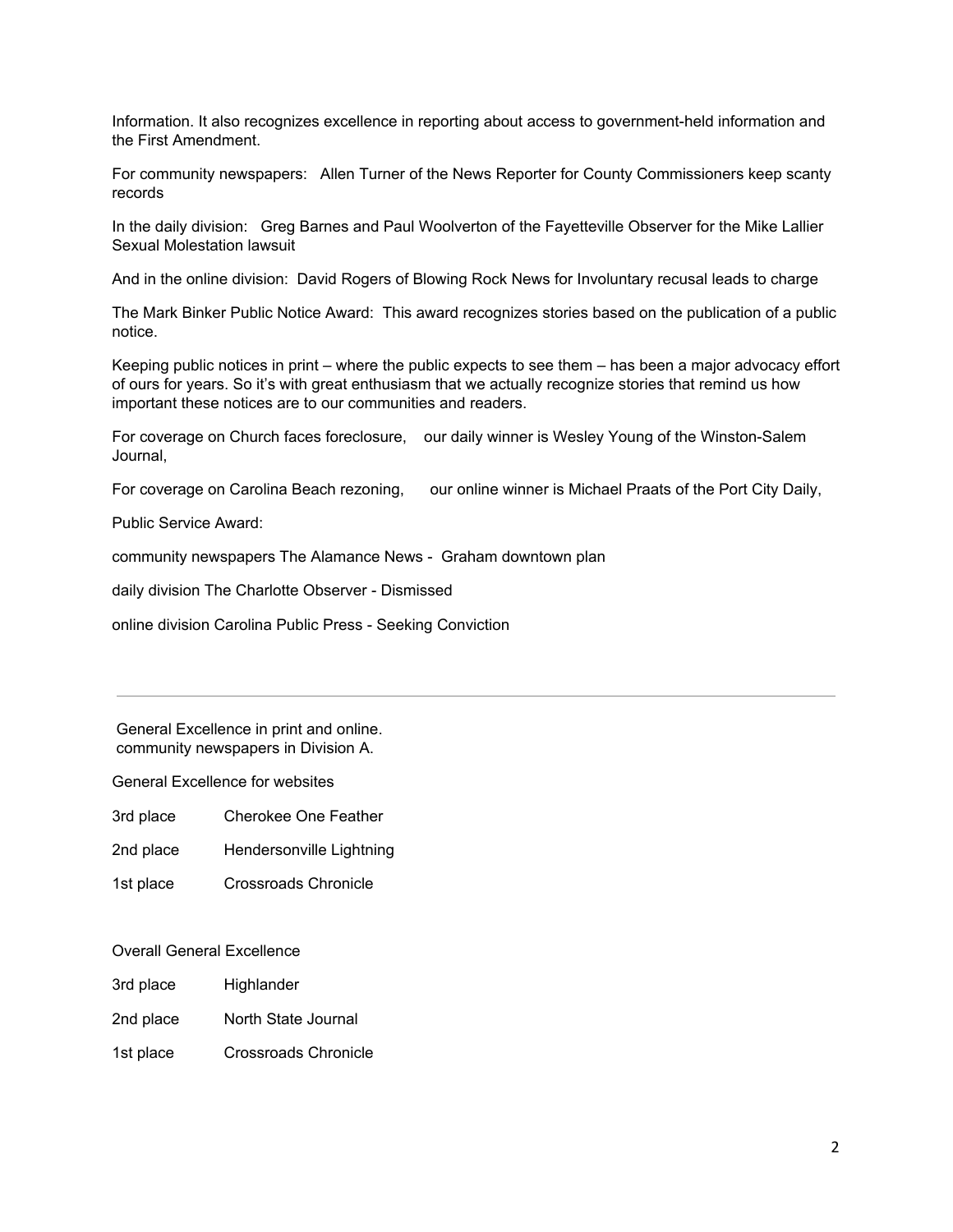### In the Community newspapers division B

General Excellence for websites

- 3rd place Chatham News & Record
- 2nd place Bladen Journal
- 1st place Coastland Times

### Overall General Excellence

- 3rd place Chatham News & Record
- 2nd place Wake Weekly
- 1st place State Port Pilot

#### In Community Division C General Excellence for websites

| 3rd place | YES! Weekly                |
|-----------|----------------------------|
| 2nd place | Mountaineer                |
| 1st place | <b>Smoky Mountain News</b> |

### Overall General Excellence

- 3rd place Smoky Mountain News
- 2nd place Mountain Xpress
- 1st place The Pilot

## general excellence in online-only publications:

website only

- 3rd place N.C. Policy Watch
- 2nd place Island Free Press
- 1st place Richmond Observer

## Overall general excellence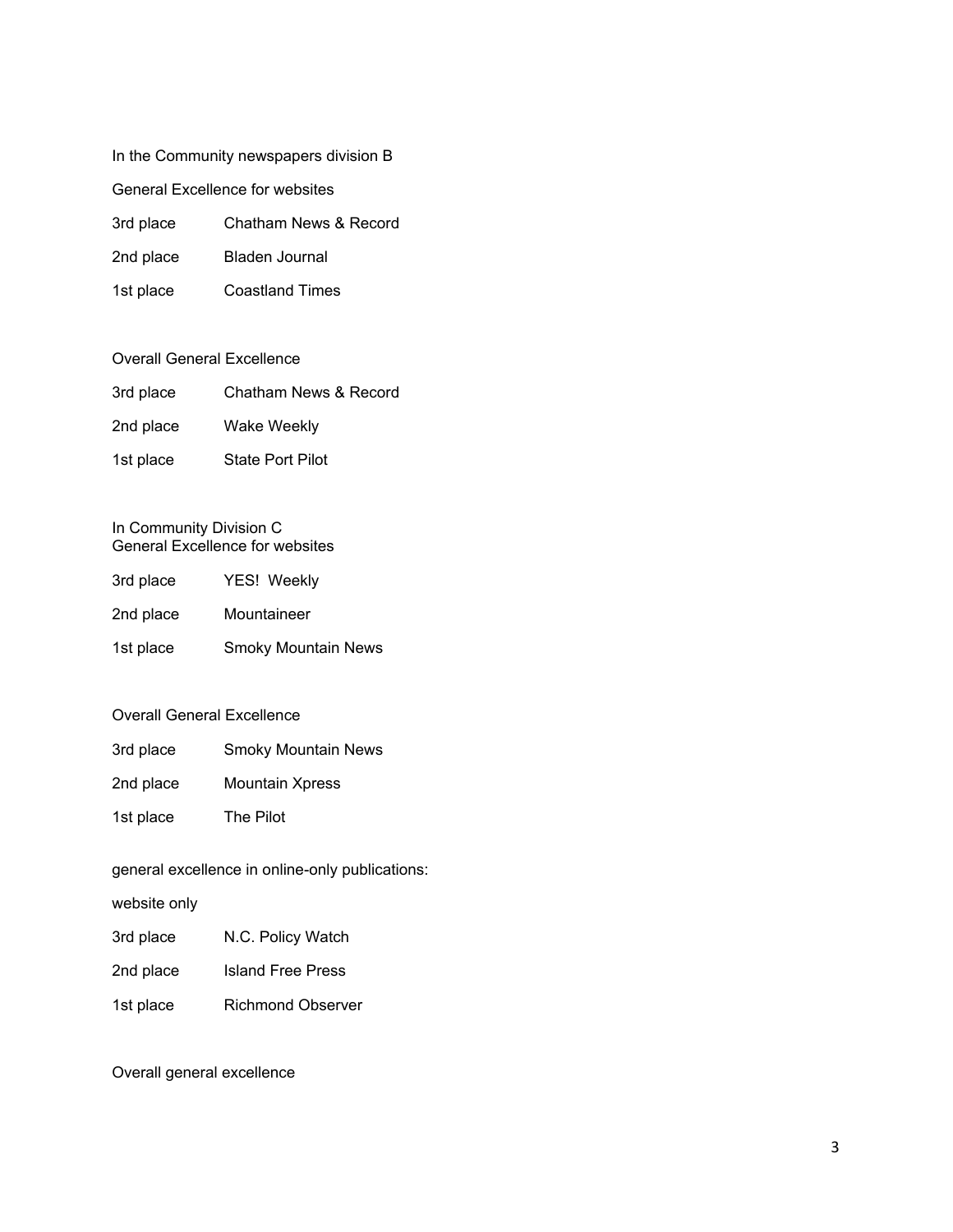| 3rd place | <b>Coastal Review Online</b> |
|-----------|------------------------------|
| 2nd place | <b>Blowing Rock News</b>     |
| 1st place | Carolina Public Press        |

## In Division D,

| 3rd place | Star (Shelby)                 |
|-----------|-------------------------------|
| 2nd place | Statesville Record & Landmark |
| 1st place | <b>High Point Enterprise</b>  |

## Overall General Excellence

| 3rd place | Goldsboro News-Argus         |
|-----------|------------------------------|
| 2nd place | Times-News of Hendersonville |
| 1st place | <b>Wilson Times</b>          |

## In Division E

| <b>General Excellence for websites</b> |                         |  |
|----------------------------------------|-------------------------|--|
| 3rd place                              | Asheville Citizen-Times |  |
| 2nd place                              | Herald-Sun              |  |
| 1st place                              | <b>StarNews</b>         |  |
|                                        |                         |  |

# Overall General Excellence

| 3rd place | Asheville Citizen-Times |
|-----------|-------------------------|
|-----------|-------------------------|

- 2nd place Salisbury Post
- 1st place StarNews

In the largest daily division F,

General Excellence for websites

3rd place Charlotte Observer

2nd place Winston-Salem Journal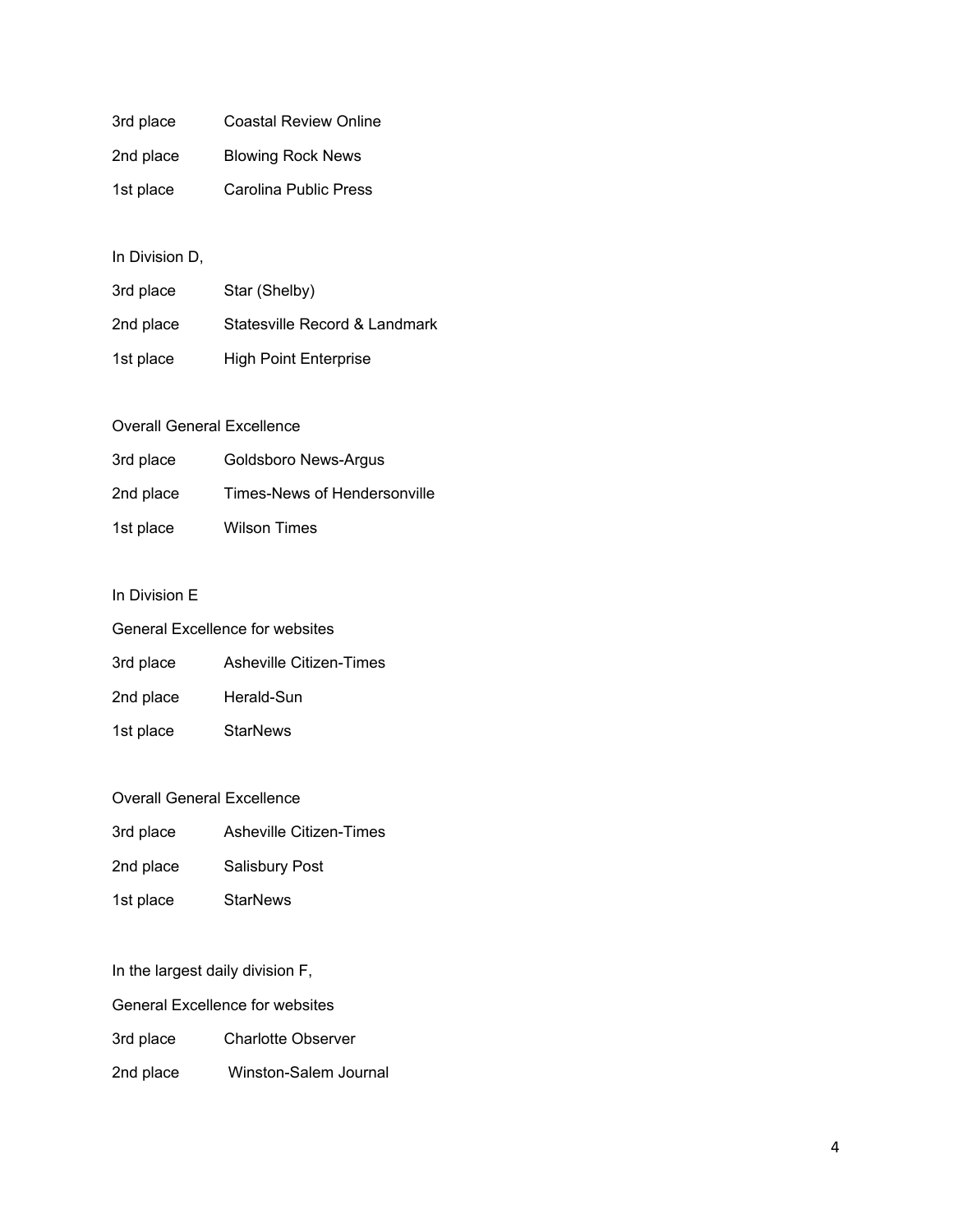1st place News & Observer

Overall General Excellence

3rd place News & Observer

2nd place News & Record

1st place Winston-Salem Journal

Advertising Special awards:

Sponsored by Metro Creative Graphics, the Metro Plus Business Awards are sweepstakes awards, and acknowledge the top "points" earners in each division. Based on those points, the award recognizes the newspaper with the most cumulative awards.

In Division A our winner is ... Bertie Ledger Advance

In Division B our winner is … The State Port Pilot

In Division C our winner is … The Pilot

In Division D our winner is ... High Point Enterprise

In Division E is …StarNews

In Division F is …Fayetteville Observer

Advertising Category winners (grouped by Newspaper within each Division Category):

Division A

Avery Journal Times

Special Section 2nd Place Staff Banner Elk My Hometown 2018-19

Yadkin Ripple

Healthcare/Medical Ad 2nd Place Staff Katelyn Goins, Holly Lamm

Blowing Rocket

Apparel, Jewelry & Accessories Ad 1st Place Meleah Bryan, Nathan Godwin Blowing Rock Estate **Jewelry** 

Special Section 1st Place Staff Blowing Rock My Hometown 2019

Cherokee One Feather

Use of Color 1st Place Scott Brings Plenty Free online ads in February, a sweet deal

Institutional Ad 3rd Place Scott Brings Plenty Annual Trick-or-Treat Night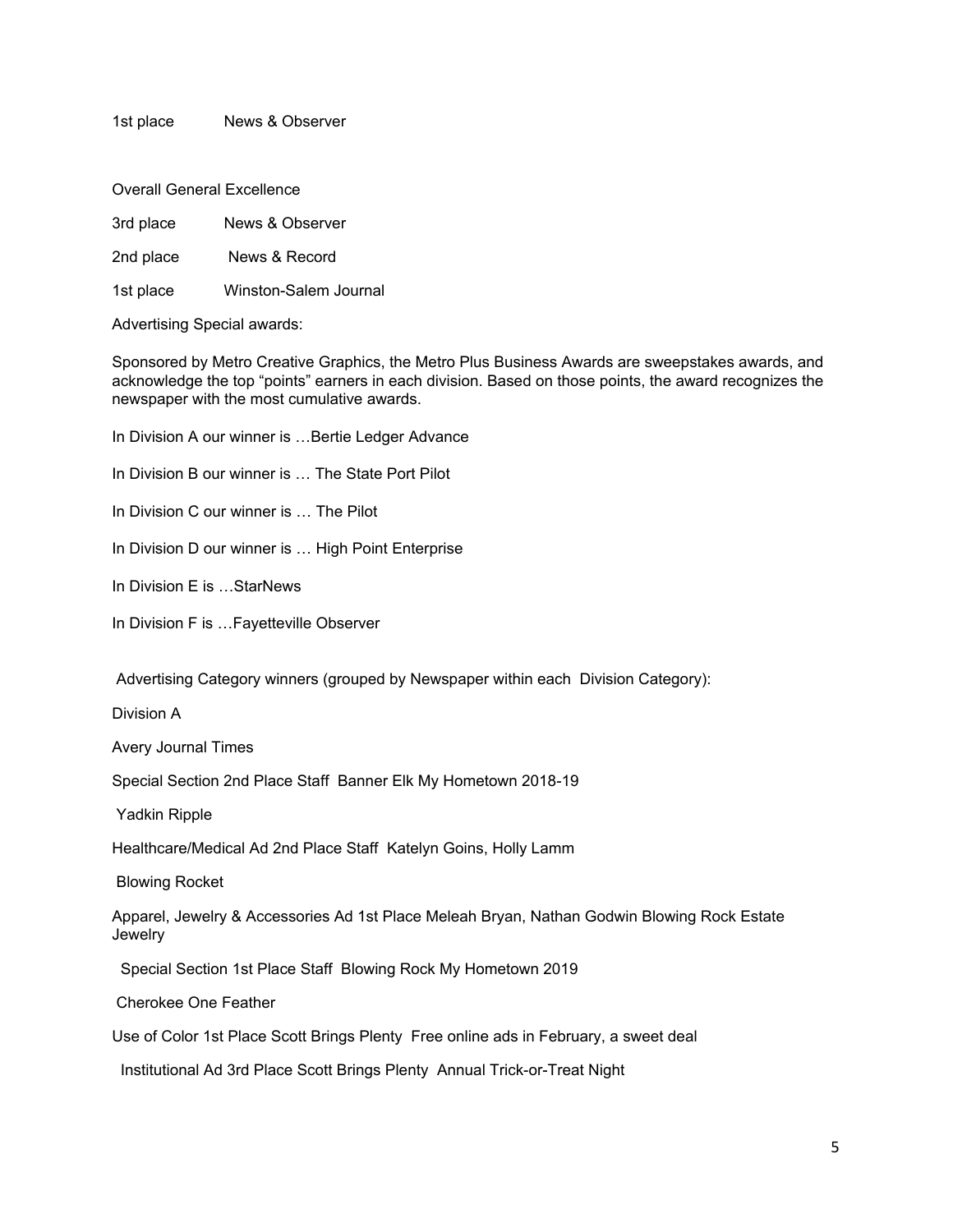Elkin Tribune

Entertainment Ad 1st Place Staff Marjorie Morrison, Holly Lamm Healthcare/Medical Ad 1st Place Staff Amanda Cooke, Holly Lamm, Dawn Bagale Real Estate Ad 1st Place Staff Marjorie Morrison, Sherry Stanley Perquimans Weekly Entertainment Ad 2nd Place Bev Alexander, Creative Staff Hertford Bay Taphouse Real Estate Ad 2nd Place Bev Alexander, Creative Staff United Country real Estate Use of Color 2nd Place Lisa Bailey, Creative Staff Currituck Extension Master Gardeners Volunteers Retail Ad 3rd Place Bev Alexander, Creative Staff Bethel Fishing Center Ashe Post & Times Home Furnishings and Appliances Ad 1st Place Ron Brown Jim's Corner Furniture Food Ad 1st Place Teresa Roark-Laws Craft Bistro Newspaper Promotion 2nd Place Teresa Roark-Laws Mother's Day Edition Promo Special Section 3rd Place Staff Ashe County My Hometown 2019-20 Use of Color 3rd Place Teresa Roark-Laws West Jefferson Chevrolet Bertie Ledger-Advance Community Service Signature Page or Page 1st Place Michelle Leicester Happy Birthday America! Institutional Ad 1st Place Michelle Leicester Memorial Day Ceremony Newspaper Promotion 1st Place Michelle Leicester Bertie Spooktacular Community Service Signature Page or Page 2nd Place Michelle Leicester Baby's First Christmas Food Ad 2nd Place Michelle Leicester Bertie County Peanuts Community Service Signature Page or Page 3rd Place Michelle Leicester A Salute to Bertie County Farmers Chowan Herald Motor Vehicle Ad 1st Place Bev Alexander, Creative Staff Hydraulic Hose Specialist Retail Ad 1st Place Bev Alexander, Creative Staff WE Nixon Welding & Hardware, Inc. Retail Ad 2nd Place Bev Alexander, Creative Staff Petals & Bows Food Ad 3rd Place Bev Alexander, Creative Staff The Freeze Institutional Ad 3rd Place Bev Alexander, Creative Staff Serenus Grief Recovery Center Division B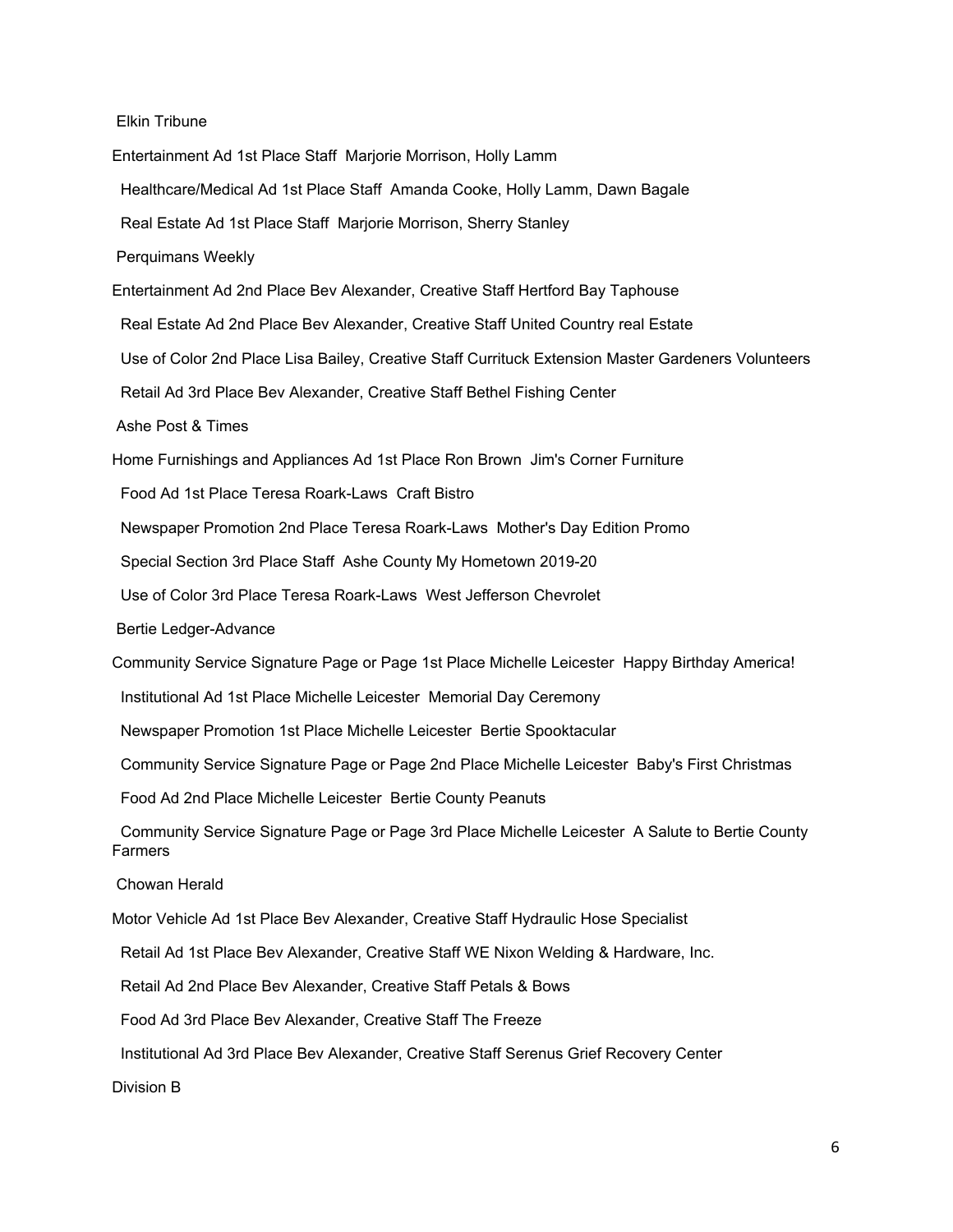Bladen Journal Motor Vehicle Ad 3rd Place Erika Jay Bladen Offroad Butner-Creedmoor News Healthcare/Medical Ad 2nd Place Jennifer McCoy Creedmoor Dental Chatham News & Record Small Ad 2nd Place Jason Justice Happy Birthday Lillie Up & Coming Weekly Service Ad in a Niche Publication 2nd Place Elizabeth Baker Pinky's Chop Shop Ad Stokes News Community Service Signature Page or Page 1st Place Staff Marjorie Morrison, Bob Ward Institutional Ad 2nd Place Staff Benjamin Haskins, Bob Ward Courier-Times Innovative Concept/Wild Card 1st Place Jennifer McCoy Personality Festival Spadea Wrap Retail Ad in a Niche Publication 2nd Place Jennifer McCoy Talbert Building Supply Denver Citizen Real Estate Ad 1st Place Renata Wesner Henderson Properties Ad Retail Ad 1st Place Renata Wesner Vintiques Vintage & Antique Mall Ad Motor Vehicle Ad 2nd Place Renata Wesner Affordable Autos at the Lake Ad Retail Ad 3rd Place Renata Wesner Denver Outdoors Ad Coastland Times Food Ad 1st Place Hannah Caton Sweet Frog Back to School Ad Special Section 1st Place Staff 2019 Outlook Edition Entertainment Ad 2nd Place Blair Etheridge Youth Aviation Day Apparel, Jewelry & Accessories Ad 2nd Place Hannah Caton Muzzie's Retirement Sale Real Estate Ad 2nd Place Hannah Caton Auction: Historic Manteo Home & Gardens Food Ad 2nd Place Theresa Schneider Jolly Roger Valentine's Day Ad Use of Color 2nd Place Theresa Schneider Pugh's Car Care Christmas Wishes Entertainment Ad 3rd Place Hannah Caton Jim Mulford Memorial Red Drum Tournament Small Ad 3rd Place Hannah Caton OBX Bowling Outlook Ad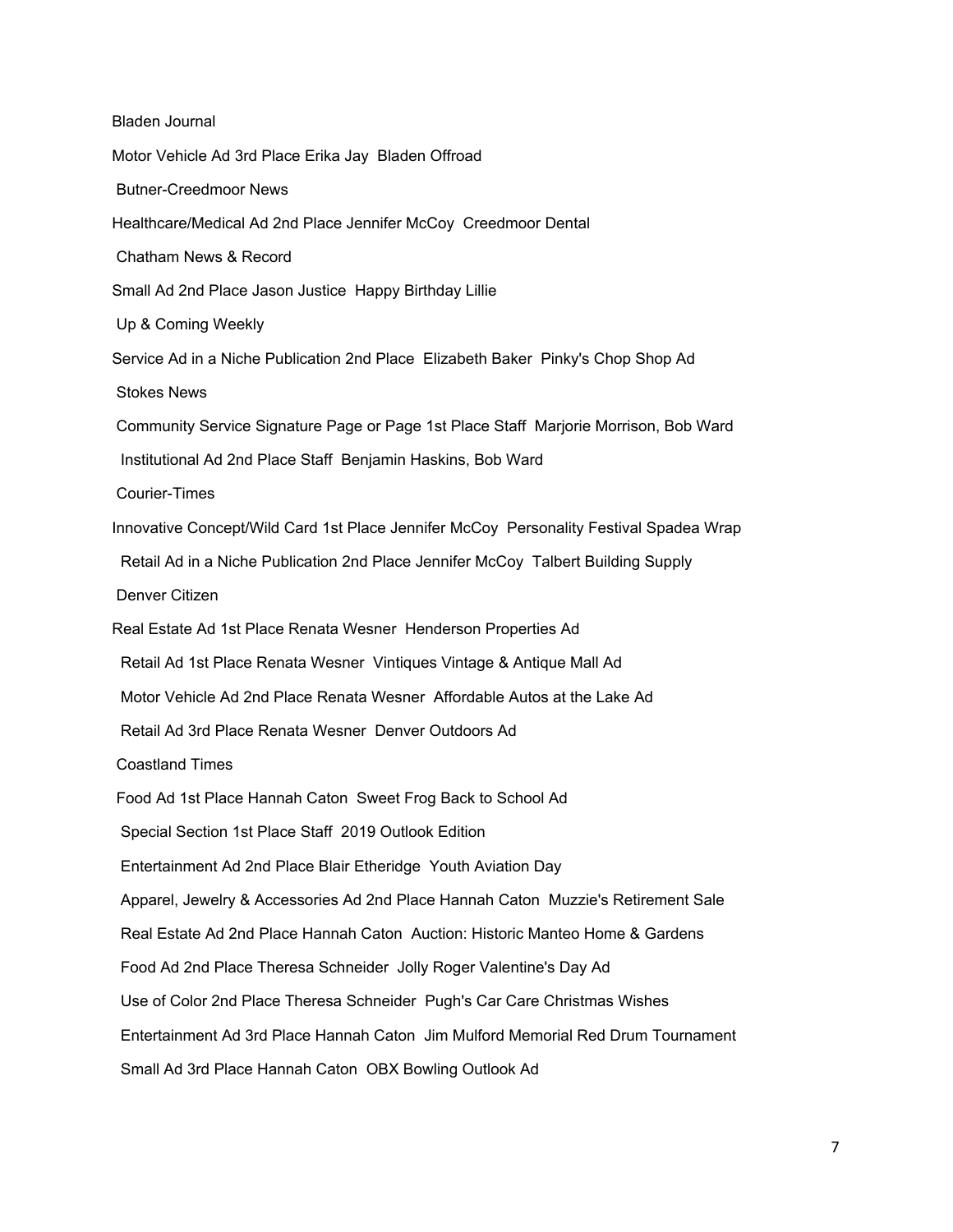Use of Color 3rd Place Hannah Caton Yarn and More Sidewalk Sale

Newspaper Promotion 3rd Place Theresa Schneider The Coastland Times Subscription House Ad Wake Weekly

Home Furnishings and Appliances Ad 1st Place Jennifer McCoy Closets By Design

Motor Vehicle Ad 1st Place Jennifer McCoy Auto Direct

Newspaper Promotion 2nd Place Jennifer McCoy Best of the Best

Online Advertising 2nd Place Jennifer McCoy, April Phipps Bowman Family Services

Home Furnishings and Appliances Ad 2nd Place Jennifer McCoy, Sam Register Closets By Design

Apparel, Jewelry & Accessories Ad 3rd Place Jennifer McCoy Wake Forest Jewelers

Watauga Democrat

Use of Color 1st Place Meleah Bryan, Charlie Price Peabody's

Retail Ad in a Niche Publication 1st Place Meleah Bryan, Mark Mitchell Blowing Rock Market

Niche Publication 1st Place Staff Boone My Hometown 2018-19

Niche Publication 2nd Place Staff Summer Times 2019

Niche Publication 3rd Place All About Women Staff All About Weddings 2019

Retail Ad in a Niche Publication 3rd Place Meleah Bryan, Charlie Price Libby's

Service Ad in a Niche Publication 3rd Place Meleah Bryan, Mark Mitchell Carlton Gallery

State Port Pilot

Healthcare/Medical Ad 1st Place Joey Robinson, Ben Frazier Quality Hearing Care

Institutional Ad 1st Place Joey Robinson, Carol Magnani Knights of Columbus

Newspaper Promotion 1st Place Linda Lash Not a Subscriber?

Entertainment Ad 1st Place Linda Lash, Carol Magnani Southport Oak Island Kiwanis - Big Toy Day

Apparel, Jewelry & Accessories Ad 1st Place Linda Lash, Mindy Ellinger Cape Fear Custom Jewelry

Small Ad 1st Place Linda Lash, Mindy Ellinger The Confectionary

Online Advertising 1st Place Staff 2019 Business Card Directory

Retail Ad 2nd Place Linda Lash, Ben Frazier Cape Fear Fitness

Community Service Signature Page or Page 2nd Place Staff Ask the Expert

Special Section 2nd Place Staff Coast Magazine - Holiday

Healthcare/Medical Ad 3rd Place Joey Robinson, Ben Frazier Dosher Memorial Hospital - 5 Star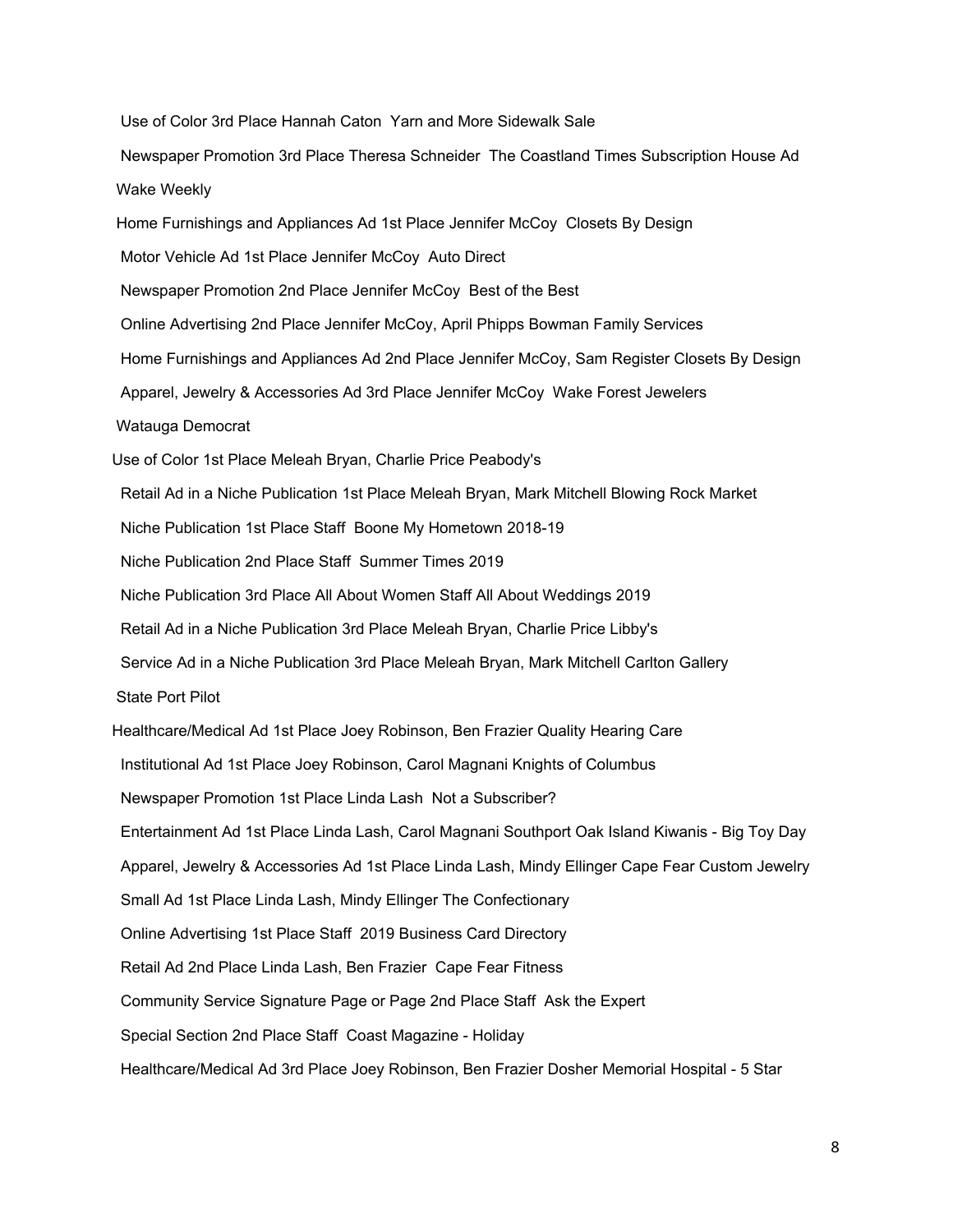Home Furnishings and Appliances Ad 3rd Place Joey Robinson, Mindy Ellinger Beach Road Furniture Institutional Ad 3rd Place Linda Lash, Carol Magnani South Brunswick High School Booster Club Real Estate Ad 3rd Place Linda Lash, Carol Magnani ReMax Southern Coast - Free Shred Day Food Ad 3rd Place Linda Lash, Mindy Ellinger Tropical Treats Community Service Signature Page or Page 3rd Place Staff Open for Business Special Section 3rd Place Staff NC Fourth of July Festival Guide Special Section 3rd Place Staff Coast Magazine - Spring Advertising Campaign 1st Place Joey Robinson, Linda Lash, Ben Frazier Carr Insurance Advertising Campaign 2nd Place Linda Lash, Carol Magnani NC Fourth of July Fesitval Advertising Campaign 3rd Place Linda Lash, Ben Frazier Books N Stuff - Holidays Division C Herald Citizen Newspaper Promotion 1st Place Renata Wesner Paws Across the Lake House Ad Real Estate Ad 2nd Place Renata Wesner Allen Tate Realty - Lynn Lannquist Holiday Ad Mountain Xpress Entertainment Ad 2nd Place Olivia Uban RiddleFest 2019 Apparel, Jewelry & Accessories Ad 3rd Place Olivia Urban Beautiful Jewels YES! Weekly Use of Color 1st Place Alex Farmer Elektra Salon Use of Color 2nd Place Alex Farmer The Treasure Club Mooresville Citizen Small Ad 1st Place Renata Wesner Fun Spanish Summer Camp Small Ad Small Ad 2nd Place Renata Wesner Zootastic Park Summer Camp Small Ad Healthcare/Medical Ad 3rd Place Reanat Wesner Carolina Oral & Facial Surgery Ad Motor Vehicle Ad 3rd Place Renata Wesner Long Island Marina Ad Newspaper Promotion 3rd Place Renata Wesner Pet Section House Ad Real Estate Ad 3rd Place Renata Wesner EXP Realty - Lou Sorrento Ad Small Ad 3rd Place Renata Wesner Chinese Academy Small Ad Mountaineer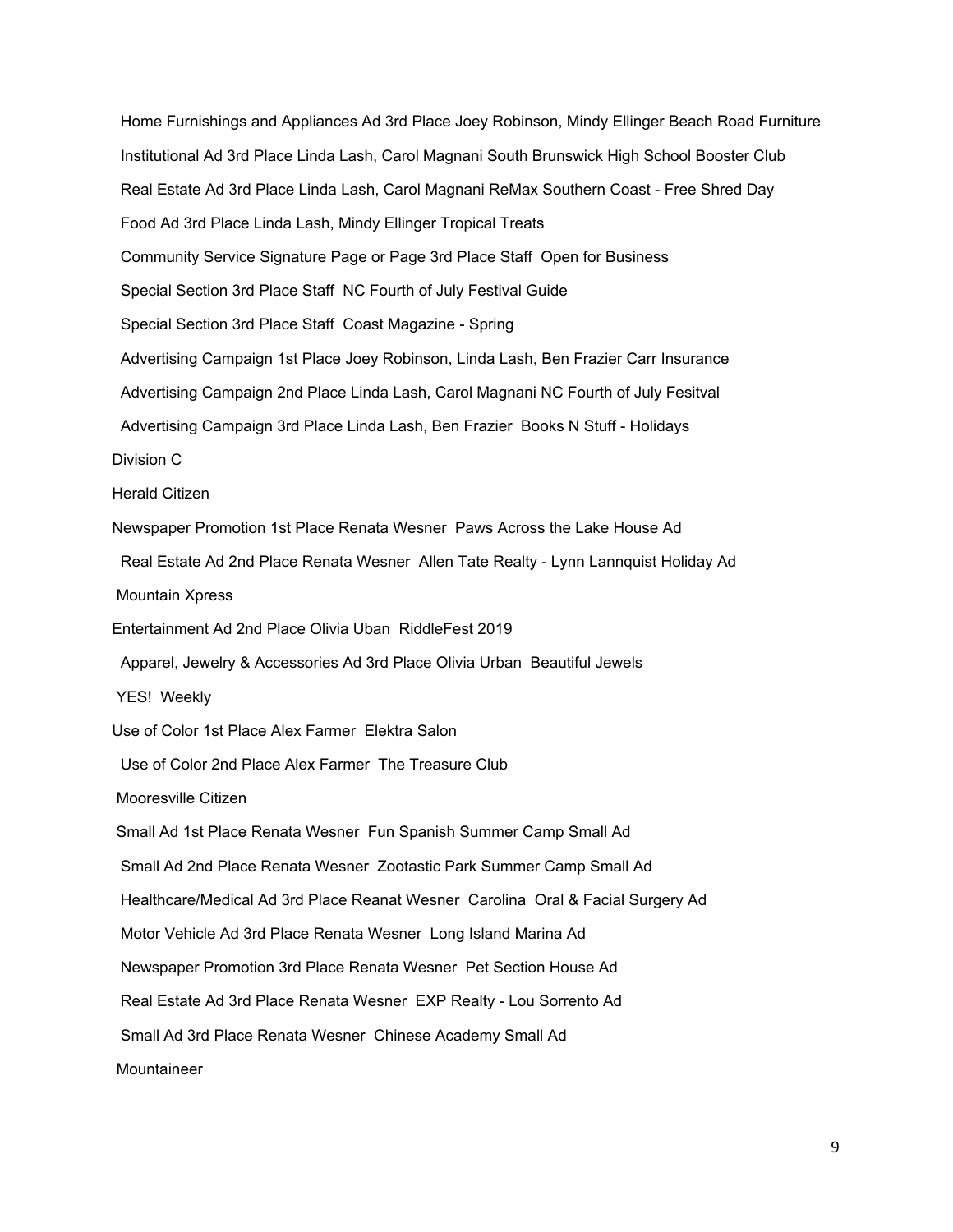Institutional Ad 1st Place Mac Heishman Sarge's Animal Rescue Real Estate Ad 1st Place Mac Heishman, Lori Gilbert Carolina Mountain Sales Motor Vehicle Ad 1st Place Mac Heishman, Paula Barton Taylor Ford Entertainment Ad 1st Place Matthew Perusi, Paula Barton Battle of the Badges Retail Ad 1st Place Staff Spenceberry Antiques Newspaper Promotion 2nd Place Mac Heishman Pigskin Picks Promo Food Ad 2nd Place Mac Heishman, Paula Barton Zaxby's Institutional Ad 2nd Place Mac Heishman, Paula Barton Haywood County Rotary Motor Vehicle Ad 2nd Place Mac Heishman, Paula Barton Ken Wilson Ford Retail Ad 2nd Place Mac Heishman, Paula Barton Work Boots & More Community Service Signature Page or Page 2nd Place Staff Easter Gang Page Institutional Ad 3rd Place Mac Heishman, Paula Barton Haywood County Farm Bureau Entertainment Ad 3rd Place Matthew Perusi, Paula Barton Longs Chapel Community Service Signature Page or Page 3rd Place Staff Homeowners Fall Checklist Niche Publication 3rd Place Staff Senior Resource Magazine The Pilot Apparel, Jewelry & Accessories Ad 1st Place Dacia Burch, Scott Yancey CoolSweats Food Ad 1st Place Patty Thompson, Scott Yancey Wedgies Healthcare/Medical Ad 1st Place Patty Thompson, Scott Yancey Pinehurst Medical Clinic Home Furnishings and Appliances Ad 1st Place Patty Thompson, Scott Yancey Burney Hardware Retail Ad in a Niche Publication 1st Place Patty Thompson, Scott Yancey Ice Cream Parlor Community Service Signature Page or Page 1st Place Staff Valentine Gift Guide

Niche Publication 1st Place Staff Bride & Groom Section

Special Section 1st Place Staff Buggy Tab

Apparel, Jewelry & Accessories Ad 2nd Place Patty Thompson, Scott Yancey Monkees

Healthcare/Medical Ad 2nd Place Patty Thompson, Scott Yancey DR. JOHN F. CERASO

Home Furnishings and Appliances Ad 2nd Place Patty Thompson, Scott Yancey Rococo Furniture

Retail Ad in a Niche Publication 2nd Place Perry Loflin, Scott Yancey Sothebys

Niche Publication 2nd Place Staff Pinestraw June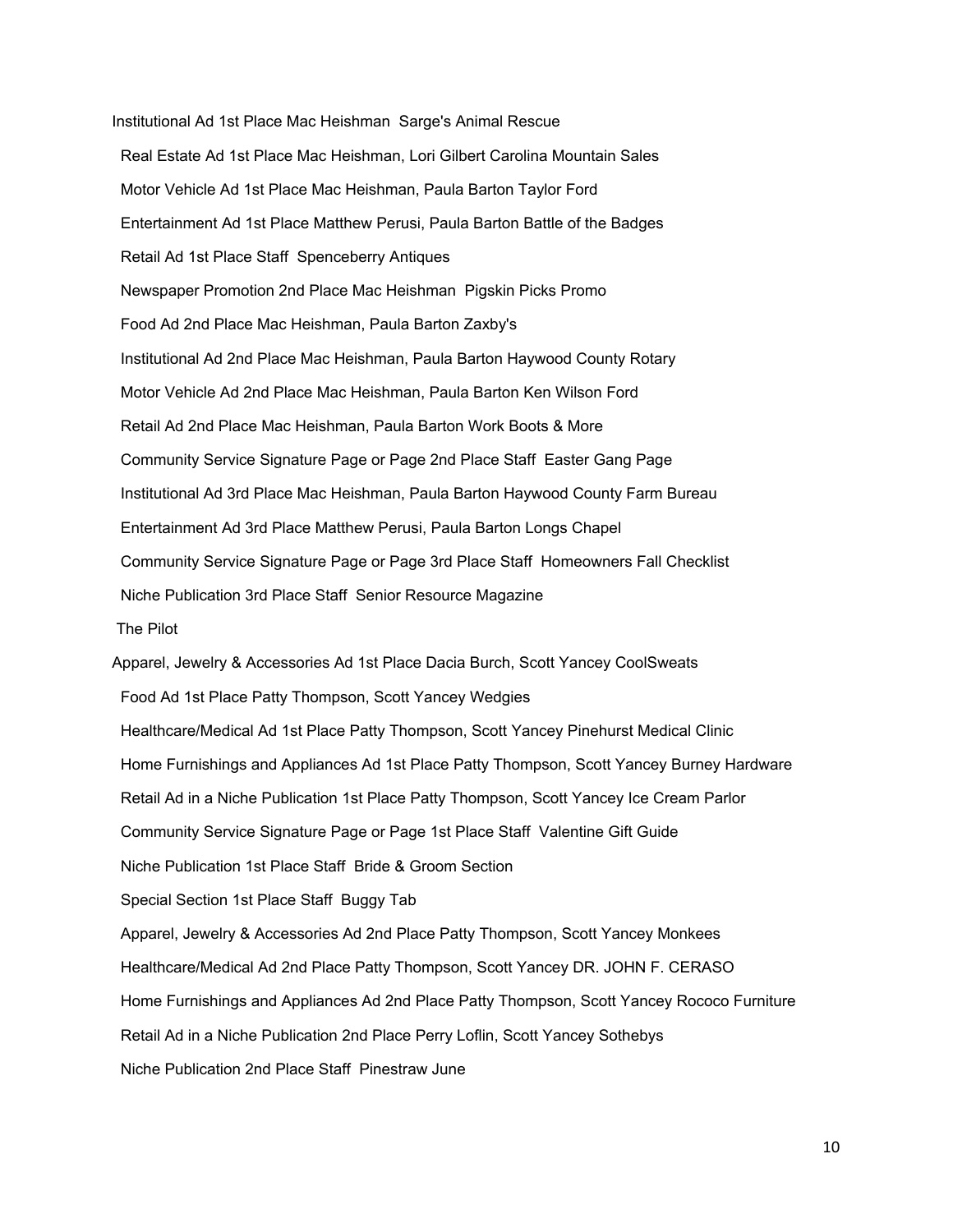Special Section 2nd Place staff US Kids Golf

Home Furnishings and Appliances Ad 3rd Place Dacia Burch, Scott Yancey Elmore Furniture

Food Ad 3rd Place Patty Thompson, Scott Yancey Bell Tree

Retail Ad 3rd Place Patty Thompson, Scott Yancey Karma Holiday Open House

Use of Color 3rd Place Sam Cunningham, Mechelle Butler Johnsie Birthday ad

Special Section 3rd Place Staff Sandhills Guide

Home Furnishings and Appliances Ad 3rd Place Terry Hartsell, Mechelle Butler Sweet Dreams Mattresses & More

Service Ad in a Niche Publication 1st Place Patty Thompson, Scott Yancey Artist League

Division D

Daily News (Jacksonville)

Use of Color 1st Place Stacey Spencer Rock Creek

Free Press (Kinston) Home Furnishings and Appliances Ad 3rd Place Cassie Groff Highland Furniture

Daily Advance

Small Ad 3rd Place Lisa Bailey, Creative Staff Maaco

Real Estate Ad 3rd Place Rich Houghton, Creative Staff Corner Markey Auctions

Mount Airy News

Home Furnishings and Appliances Ad 1st Place Staff Benjamin Haskins, Samantha Turner

Newspaper Promotion 2nd Place Staff Rebecca Portis

Rocky Mount Telegram

Niche Publication 1st Place staff Carolina Brew Scene - Summer 2019

Special Section 1st Place Staff Carolina Brew Scene - Fall 2019

Star (Shelby)

Healthcare/Medical Ad 1st Place Staff Vitamins 4 life

Use of Color 2nd Place Matt Blanchard Cline Nursery

Use of Color 3rd Place Vee Lindsay Sweet House Bakery

Daily Record

Entertainment Ad 1st Place Ginger Carroll Lee Regional Fair

Retail Ad in a Niche Publication 1st Place Jennifer McCoy Dragonfly Florist

Motor Vehicle Ad 2nd Place Jennifer McCoy Precision Ford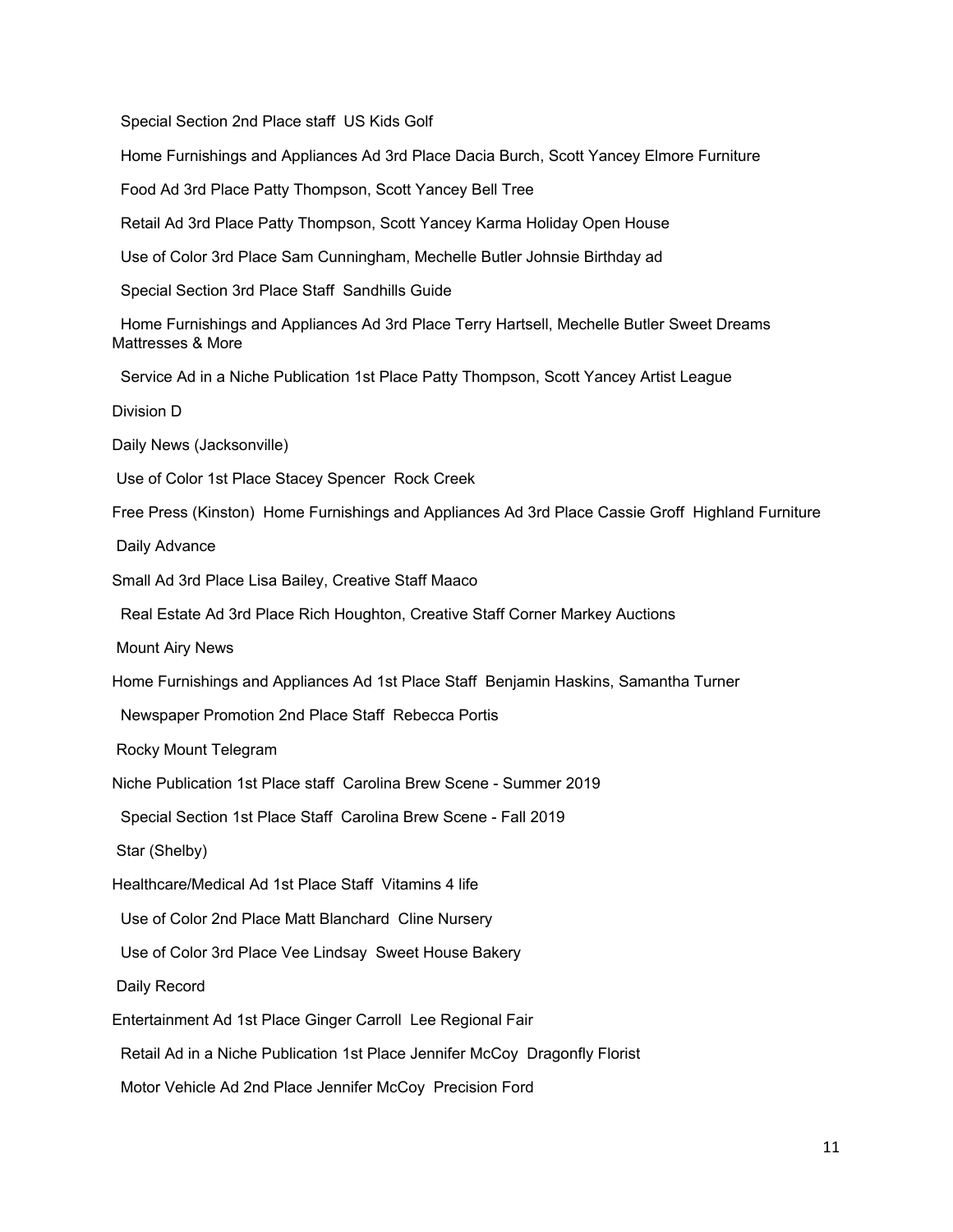Sanford Herald

Food Ad 1st Place Matt Dilworth Bay Breeze Small Ad 2nd Place Matt Dilworth Big T's Retail Ad 3rd Place Laura Powers Big Bloomers Flower Farm Retail Ad in a Niche Publication 3rd Place Rachel R. Parker Floral Designs By Eddie in Bridal Edition Service Ad in a Niche Publication 1st Place Rachel Xavier, Laura Powers The Sweet Shop Advertising Campaign 2nd Place Matt Dilworth, Rachel Xavier Lunch and Dessert Match Contest Courier-Tribune Online Advertising 1st Place Rebecca Craven, Justin Little Vruwink Dental Community Service Signature Page or Page 2nd Place Jana Steed Easter Food Ad 3rd Place Rebecca Craven, Justin Little Ready Mart Motor Vehicle Ad 3rd Place Rebecca Craven, Susan Wright Strider Gaston Gazette Real Estate Ad 1st Place Juen Lang Loray MIlls Lofts Niche Publication 2nd Place Staff Explore Gaston Special Section 2nd Place Stephanie Coppola, Kevin Ellis Discover Gaston 2019 Newspaper Promotion 3rd Place Stephanie Coppola Sip & Savor Online Advertising 3rd Place Trip Reynolds Team Austin Grand Opening Goldsboro News-Argus Healthcare/Medical Ad 2nd Place Crystal Bizzell Front Page Spadia Entertainment Ad 2nd Place Larry Vickers Welcome to the Pickle Festsival Real Estate Ad 2nd Place Larry Vickers Directional Open Houses Online Advertising 2nd Place Rebecca James Quick. Convenient. Compassionate. Niche Publication 3rd Place staff Wings Over Wayne County Special Section 3rd Place staff Mt. Olive Picke Festival Special Section High Point Enterprise Retail Ad 1st Place Amanda Duncan My House of Hemp Small Ad 1st Place Christian Saunders King Records

Community Service Signature Page or Page 1st Place staff Community Service Signature Page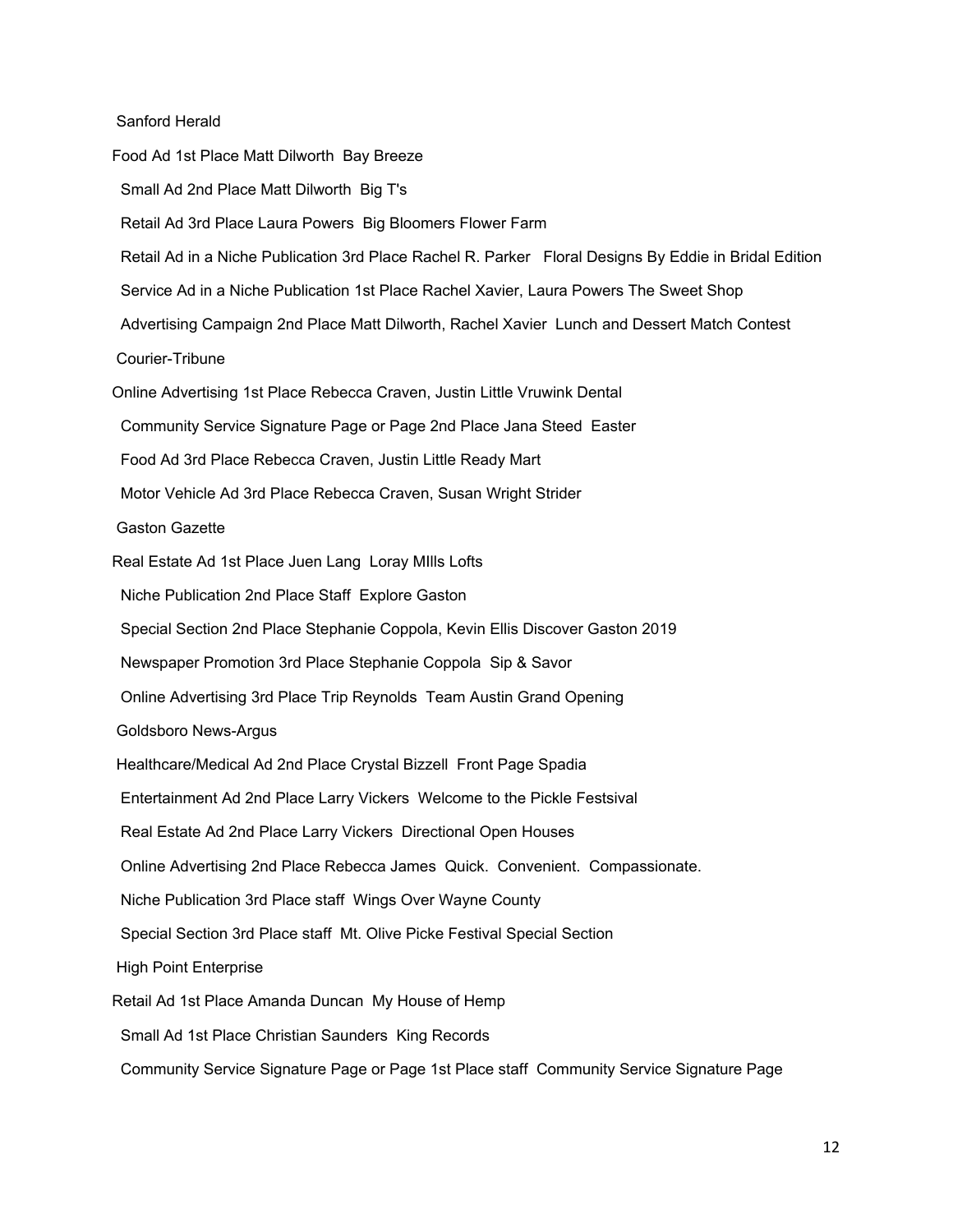Newspaper Promotion 1st Place Staff High Point Enterprise PROMO Institutional Ad 2nd Place Christian Saunders Guil-Rand Funeral Home Retail Ad in a Niche Publication 2nd Place Christian Saunders Crossover Roofing Retail Ad 2nd Place Christian Saunders Flowers on Greenoak Community Service Signature Page or Page 3rd Place Staff High Point Enterprise Charity Page Sun Journal Apparel, Jewelry & Accessories Ad 1st Place Betty Beaudreau Mike's Jewelers Motor Vehicle Ad 1st Place Debbie White Bogue RV Institutional Ad 1st Place Tyler Beaman EA Wood Law Firm Apparel, Jewelry & Accessories Ad 2nd Place Betty Beaudreau Blue Magnolia Food Ad 2nd Place Betty Beaudreau 37th Street Pizzaria Home Furnishings and Appliances Ad 2nd Place Tyler Beaman Creative Kitchen and Bath Apparel, Jewelry & Accessories Ad 3rd Place Betty Beaudreau Ann Lynn's Entertainment Ad 3rd Place Karen Gardner Coastal Carolina Railroad Train Show Healthcare/Medical Ad 3rd Place Tyler Beaman Advanced Regenerative Care Service Ad in a Niche Publication 2nd Place Karen Gardner Post Oak FWB Church Service Ad in a Niche Publication 3rd Place Karen Gardner St. Pauls Division E Daily Reflector Retail Ad in a Niche Publication 1st Place Christina Ruotolo, Brandi Callahan Jefferson's Small Ad 1st Place Christina Ruotolo, Brandi Callahan Jefferson's Use of Color 1st Place Christina Ruotolo, Brandi Callahan Magnolia Arts Community Service Signature Page or Page 1st Place Staff July Healthcare Spotlight Page Niche Publication 1st Place Staff August 2019 Her Magazine Small Ad 2nd Place Christina Ruotolo, Brandi Callahan Jefferson's Real Estate Ad 2nd Place Christina Ruotolo, Jasmine Blount c21 The Realty Group Apparel, Jewelry & Accessories Ad 2nd Place Christina Ruotolo, Jessica Harris Lautares Retail Ad 2nd Place Christina Ruotolo, Tim Mayberry Jefferson's Retail Ad 3rd Place Christina Ruotolo, Jasmine Blount Lautares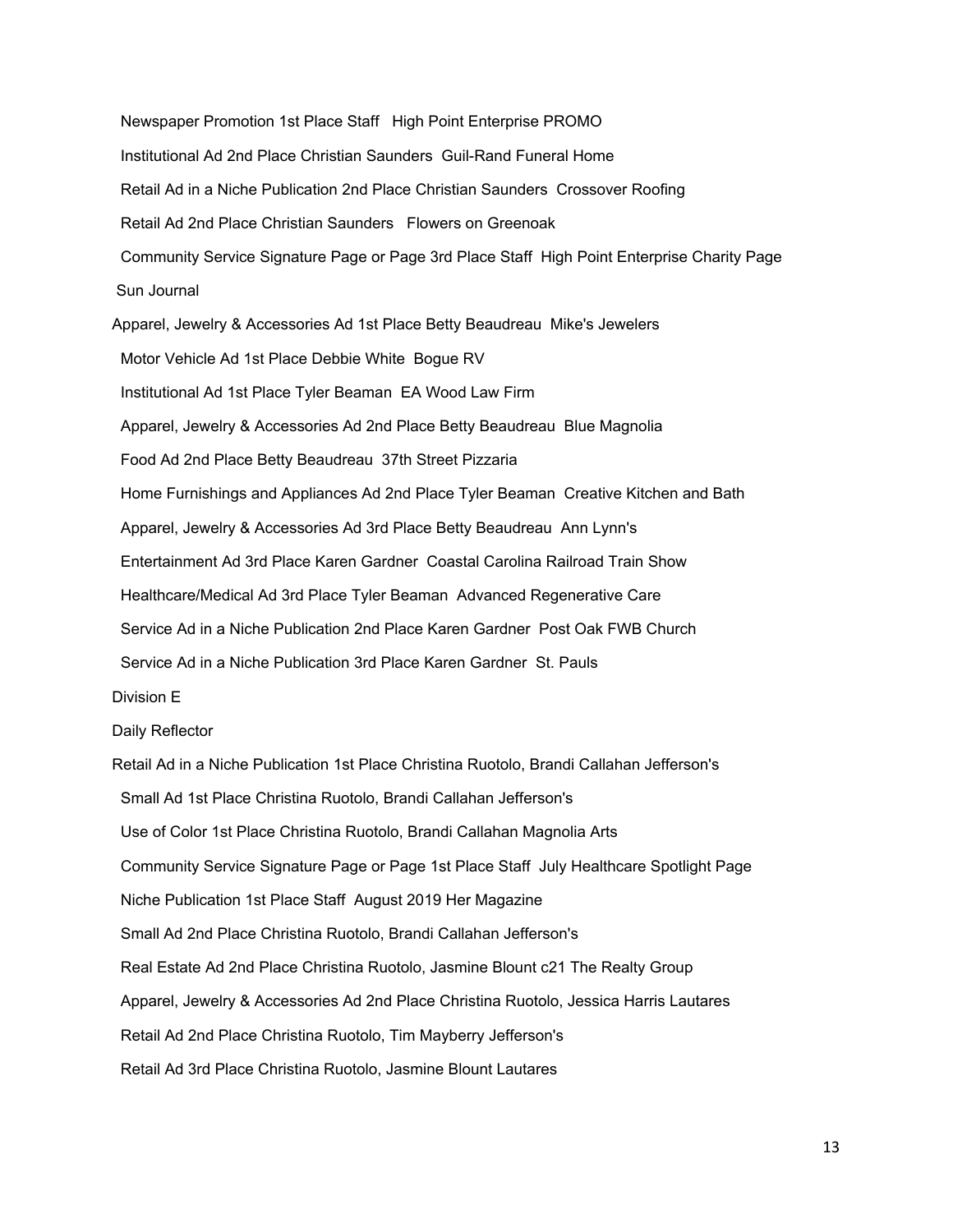Advertising Campaign 1st Place Staff Robinson's Jewelers

**StarNews** 

Use of Humor 1st Place Erin Pike Northchase Dental Humor Ad from August PCL

Home Furnishings and Appliances Ad 1st Place Erin Pike, Cheryl Theiss Ashley Home Series

Newspaper Promotion 1st Place Erin Pike, Hunter Ingram Cape Fear Unearthed Full Pages from **Wrappers** 

Food Ad 1st Place Erin Pike, James Reynolds Soif De Vin Port City Life 7.19

Entertainment Ad 1st Place Erin Pike, Leigh Ann Askew Tails Print Ads

Healthcare/Medical Ad 1st Place Joshua Starkey Wilmington ENT

Real Estate Ad 1st Place Joshua Starkey, David Sturm Vance Young Christmas Spread

Motor Vehicle Ad 1st Place Joshua Starkey, Debbie White Land Rover PCL Half Page

Apparel, Jewelry & Accessories Ad 1st Place Karen Sell Kingoff Jewelry

Institutional Ad 1st Place Staff Salty Dog Yoga Quarter Thank You Ad

Retail Ad 1st Place Staff Omega Sports Black Friday

Special Section 1st Place Staff 2019 Winter Issue Port City Life

Use of Color 2nd Place Erin Pike PCL TACT Ad

Niche Publication 2nd Place Erin Pike, Cheryl Theiss Dosher Medical Newsletter June 2019

Home Furnishings and Appliances Ad 2nd Place Joshua Starkey Butlers Electric

Motor Vehicle Ad 2nd Place Joshua Starkey, Debbie White Anglers Marine Half Page

Entertainment Ad 2nd Place Joshua Starkey, Jeff Hidek Azalea Half Page

Food Ad 2nd Place Joshua Starkey, Leigh Ann Askew Roudabush Building Half Page Ad

Healthcare/Medical Ad 2nd Place Karen Sell Pleasure Island Health

Institutional Ad 2nd Place Leigh Ann Askew Inspire Medical

Special Section 2nd Place Staff April 2019 PCL

Home Furnishings and Appliances Ad 3rd Place Erin Pike, Leigh Ann Askew BOB Kitchen and Bath Thank You Ad

Food Ad 3rd Place Joshua Starkey Blind Elephant BOB 2018

Healthcare/Medical Ad 3rd Place Joshua Starkey, Cheryl Theiss Regen Med Clinic

Real Estate Ad 3rd Place Joshua Starkey, David Sturm Vance Quarter Pages

Niche Publication 3rd Place Joshua Starkey, James Reynolds SmartStart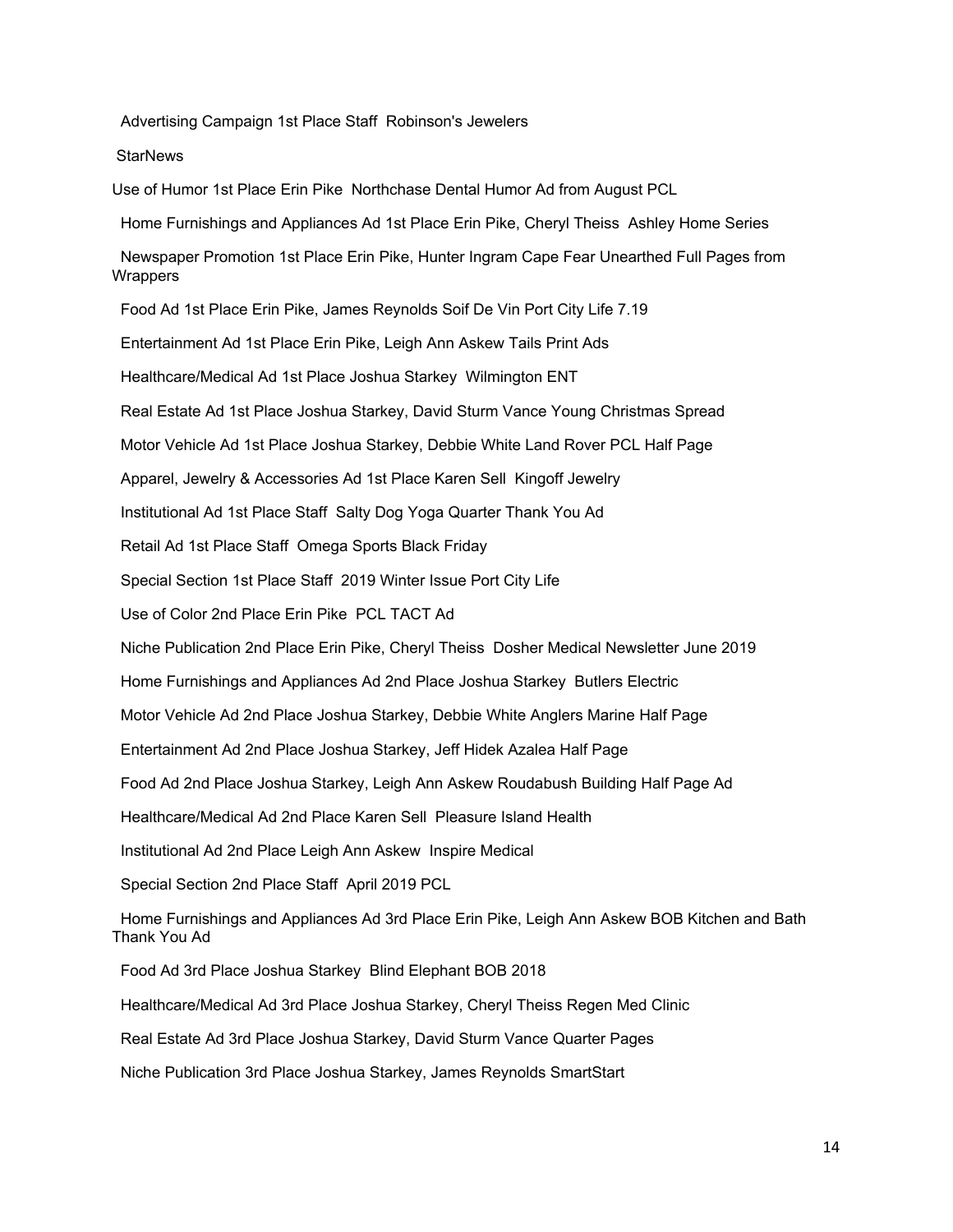Use of Color 3rd Place Joshua Starkey, Jeff Hidek Coastal Living Quarter Page

Institutional Ad 3rd Place Staff UNCW HISTORY DEPARTMENT

Special Section 3rd Place Staff 2019 September PCL

Division F

Fayetteville Observer

Apparel, Jewelry & Accessories Ad 1st Place STAFF COTTON RIVER & CO.

Entertainment Ad 1st Place STAFF RUGGED MANIAC

Food Ad 1st Place STAFF HIBACHI GRILL

Healthcare/Medical Ad 1st Place STAFF SANDHILLS ORAL SURGERY & IMPLANT DENTISTRY OF FAYETTEVILLE

Home Furnishings and Appliances Ad 1st Place STAFF FOREVERLAWN OF THE CAROLINAS

Innovative Concept/Wild Card 1st Place STAFF THE FAYETTEVILLE OBSERVER 2019 CALENDAR

Institutional Ad 1st Place STAFF BOOK BAZAAR

Motor Vehicle Ad 1st Place STAFF CROWN FORD

Newspaper Promotion 1st Place STAFF IMPACT - THE FAYETTEVILLE OBSERVER

Real Estate Ad 1st Place Staff CongratulationsOnAGreatSeason-H&H

Retail Ad 1st Place Staff VacationCampfordogs-BedandBiscuits

Small Ad 1st Place Staff Airborne&SpecialOpsMuseum\_FreeAdmission

Special Section 1st Place STAFF 40Under40\_2019\_FayObserver

Use of Color 1st Place Staff SaintAxtricksDay

Apparel, Jewelry & Accessories Ad 2nd Place STAFF THE SALVATION ARMY

Entertainment Ad 2nd Place STAFF INDIGO MOON

Food Ad 2nd Place STAFF NIKO'S GYRO & WINGS II

Healthcare/Medical Ad 2nd Place STAFF SHERRI'S CROWNING GLORY

Home Furnishings and Appliances Ad 2nd Place STAFF WEBB CARPET COMPANY

Institutional Ad 2nd Place STAFF FAYETTEVILLE TECHNICAL COMMUNITY COLLEGE

Newspaper Promotion 2nd Place STAFF FAYETTEVILLE WOODPECKERS - THE FAYETTEVILLE **OBSERVER** 

Special Section 2nd Place Staff WoodpeckersSpecialSection\_2019\_FayObserver

Use of Color 2nd Place Staff FoodDrive\_FayObserverForUrbanMinistry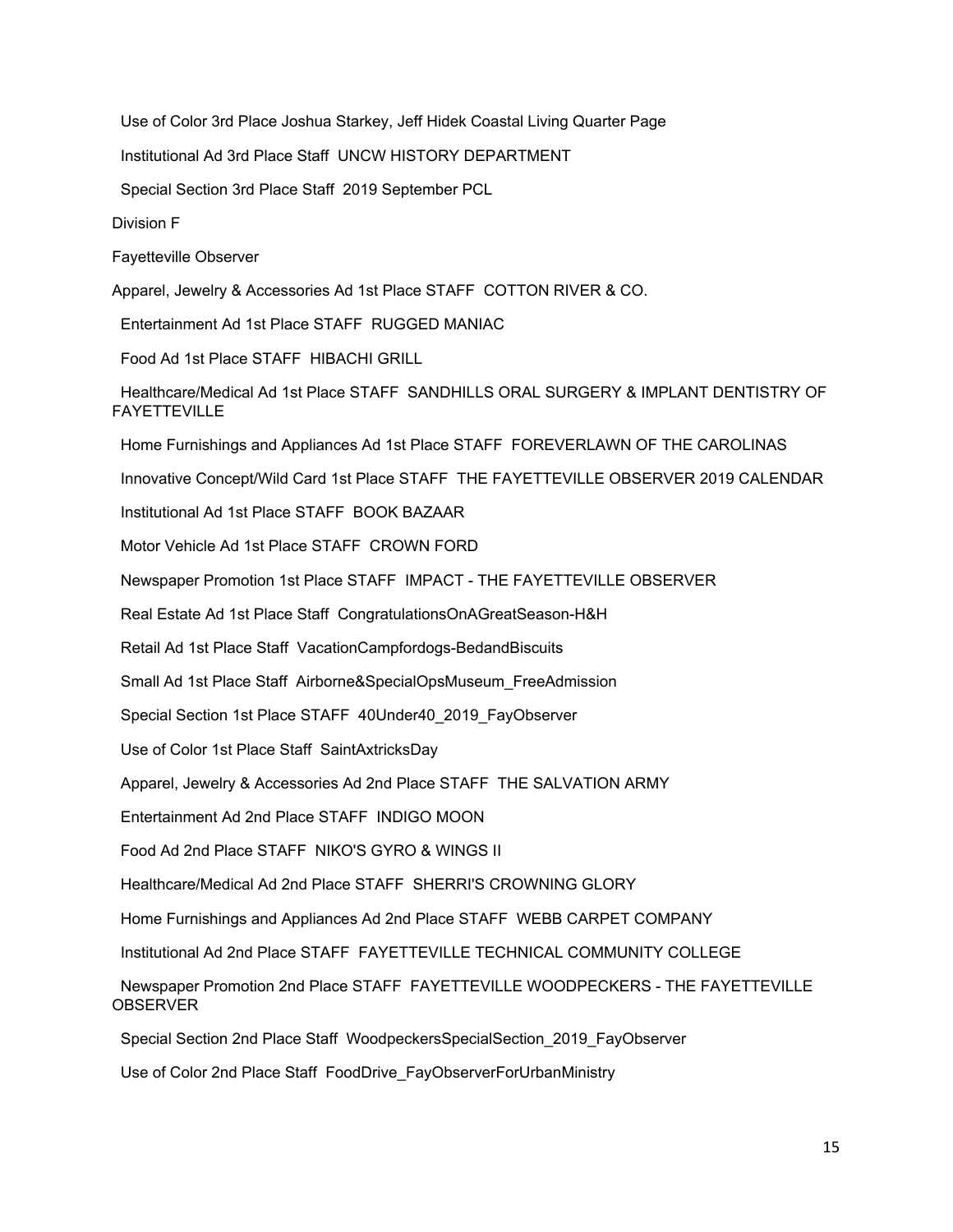Apparel, Jewelry & Accessories Ad 3rd Place STAFF JOHN ALLEN SHOES

Food Ad 3rd Place STAFF THE WINE CAFE

Healthcare/Medical Ad 3rd Place STAFF SANDHILLS ORAL SURGERY & IMPLANT DENTISTRY OF FAYETTEVILLE

Home Furnishings and Appliances Ad 3rd Place STAFF PW ROOFING

Institutional Ad 3rd Place STAFF FAYETTEVILLE STATE UNIVERSITY

Newspaper Promotion 3rd Place STAFF BACK TO SCHOOL - THE FAYETTEVILLE OBSERVER

Division O

Island Free Press

Food Ad 1st Place Donna Barnett Sonny's Restaurant

Institutional Ad 1st Place Donna Barnett Outer Banks Preservation Association

Niche Publication 1st Place Donna Barnett Gallery Guide

Real Estate Ad 1st Place Donna Barnett Charline Barnett Construction

Editorial Category winners ((grouped by Newspaper within each Division Category):

Division A

Ashe Post & Times

Breaking News Coverage 3rd Place Ian Taylor Captured!

Elkin Tribune

Serious Columns 1st Place Bill Colvard Serious columns - Bill Colvard

Johnstonian News

Editorials 1st Place Corey Friedman School board's; Censorship; policy

Bertie Ledger-Advance

Sports News Reporting 2nd Place Jim Green All the Way Back

Beat News Reporting 3rd Place Thadd White Vidant Bertie certified Stroke Ready

North Carolina Lawyers Weekly

Lighter Columns 2nd Place David Donovan Sidebar

News Enterprise

Reporting 3rd Place Bill Cresenzo Getting plugged back in: New certificate of relief law will help more people get fresh starts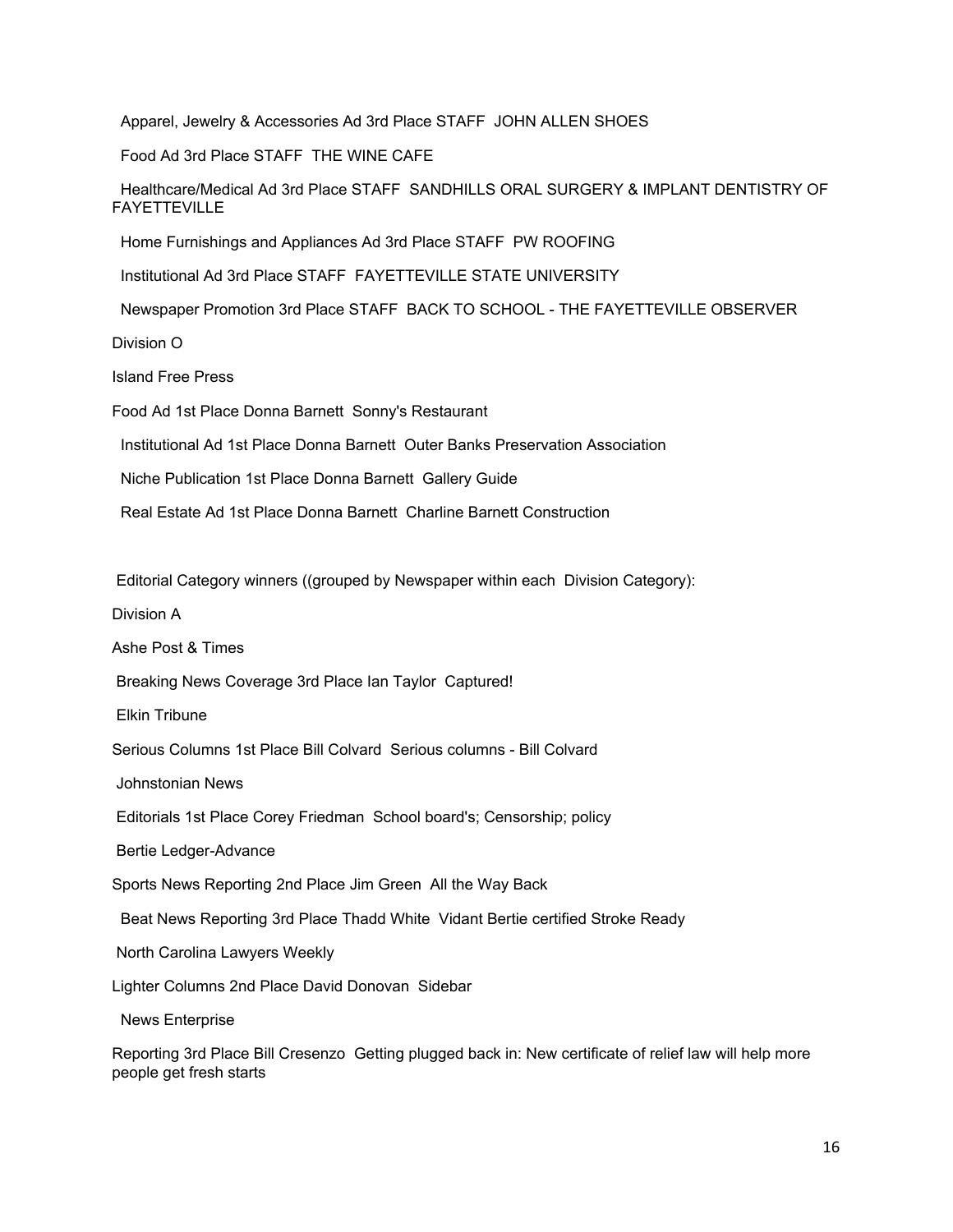Yadkin Ripple

Feature Writing 1st Place Kitsy Burns Harrison Lake Alpine feature - Kitsey Harrison Yadkin Ripple

Lighter Columns 3rd Place Kitsey Burns Harrison Kitsey Harrison Light Columns

Chowan Herald

Serious Columns 2nd Place Jonathan Tobias Chowan Herald-Jonathan Tobias Columns

Multimedia Project 2nd Place Staff Chowan Herald-July 4 multimedia entry

Use of Social Media 2nd Place Staff Chowan Herald

Graham Star

Photography, Feature 1st Place Art Miller Awe-Inspiring Sight

Photography, Spot 1st Place Art Miller 'It Was a Nightmare'

Photography, Sports 1st Place Kevin Hensley Celebrate Good Times

Avery Journal Times

Special Section 1st Place Avery Journal-Times Staff Avery Journal-Times 2018 Salute to Heroes

Arts and Entertainment Reporting 1st Place Carl Blankenship Pretty in Pink Fashion Show raises funds

Education Reporting 1st Place Carl Blankenship Avery County High School renovation project coverage

Headline Writing 1st Place Carl Blankenship Budding Industry

News Feature Writing 3rd Place Carl Blankenship Turkey fryer plays pivotal role in Beech diver rescue

Religion & Faith Reporting 3rd Place Jamie Shell Timely Truths

Sports Feature Writing 3rd Place Jamie Shell Feature Series: Former professional wrestler Curtis Thompson

Crossroads Chronicle

Profile Feature 1st Place Dan Brown Jim Barton -- A walking history lesson

Feature Writing 2nd Place Dan Brown Trio fish cell from drain

Photography, Spot 2nd Place Don Richeson Winter storm Diego dumps a foot-plus snow on Cashiers

Use of Photographs 2nd Place Don Richeson Use of Photographs, July 3 and 10, 2019

Profile Feature 3rd Place Dan Brown Phil "Slick" Monteith -- unofficial mayor?

Photography, Spot 3rd Place Don Richeson Cashiers crash caps chase

Use of Social Media 3rd Place Don Richeson How Crossroads Chronicle uses social media

Mebane Enterprise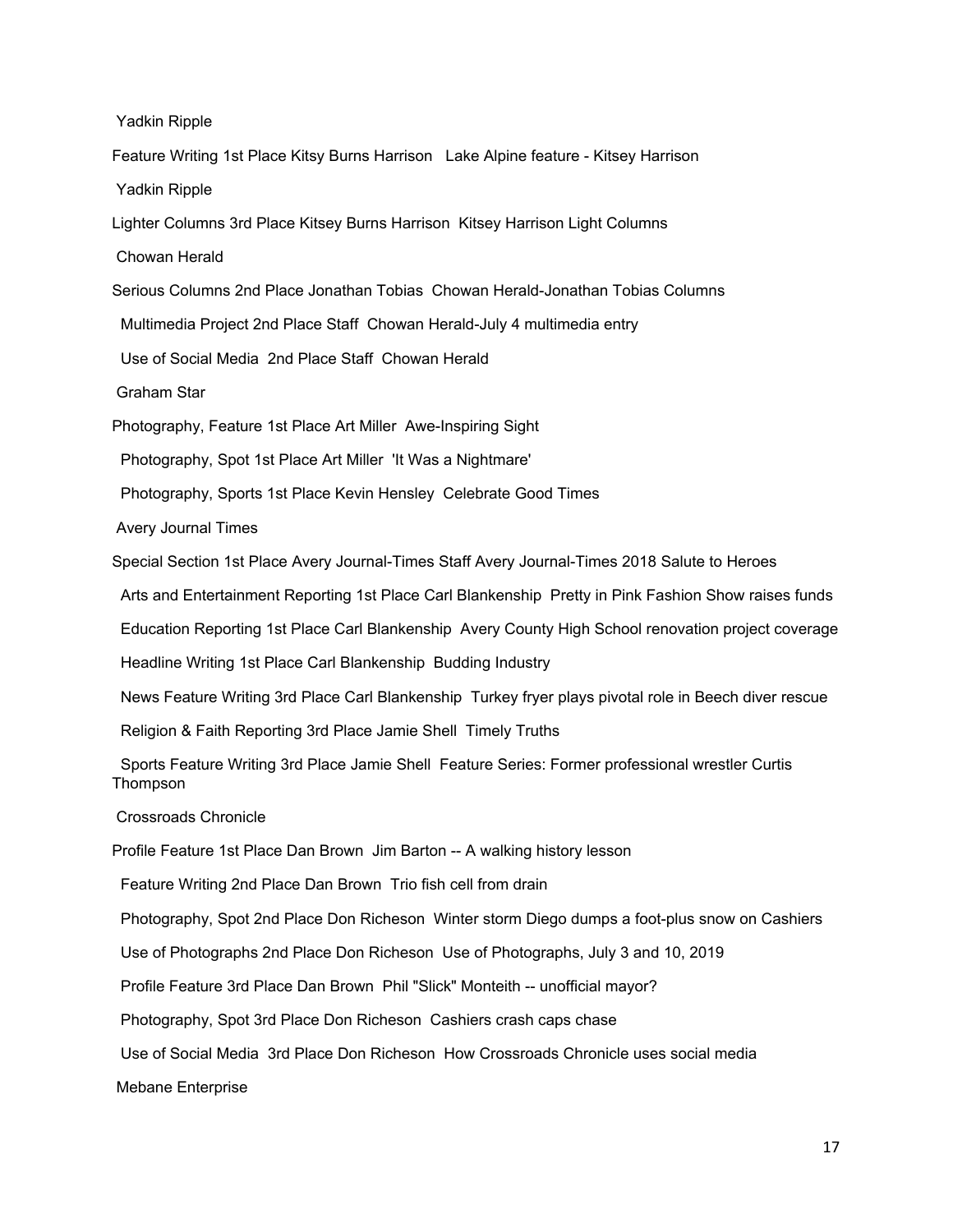Breaking News Coverage 1st Place K. Adam Powell Breaking News Coverage - Conservator's Center **Tragedy** 

Multimedia Project 1st Place K. Adam Powell Mebane Fourth of July Multimedia Project

Religion & Faith Reporting 1st Place K. Adam Powell Haitian Mission Provides Dental Care, **Construction** 

Video 1st Place K. Adam Powell "Ragged Old Flag" Memorial Day 2019 Tribute

Magazine or Niche Publication 1st Place Mebane Enterprise Staff Mebane Enterprise 2019 Newcomer's Guide

Smoky Mountain Times

News Feature Writing 1st Place Melissa Ezro The many circumstances of the homeless

General News Reporting 2nd Place Jessica Webb Road to nowhere tunnel's future uncertain

Editorial Page 2nd Place Staff Smoky Mountain Times Editorial page

Photography, General News 2nd Place Teddy Greene Fourth of July Heat

City, County Government Reporting 3rd Place Jessica Webb Strays a problem, public says at hearing

Spring Hope Enterprise

Lighter Columns 1st Place Ken Ripley Vow; monarch; Greenland

Appearance and Design 2nd Place Staff Inmate sues over jail conditions; Hardware store

Serious Columns 3rd Place Ken Ripley Law; Republicans; Reading

General News Reporting 3rd Place Lindell Kay Inmate sues jail

Community Coverage 3rd Place Staff Christmas comes to Spring Hope; Middlesex board

Tarboro Weekly

Photography, Sports 2nd Place Alan Campbell Joyner's Redemption

News Feature Writing 2nd Place John H. Walker Football stars stress reading importance

Photography, General News 3rd Place Alan Campbell Football, Reading & Magic

Photography, Sports 3rd Place Alan Campbell A Tough Game

Photography, Sports Feature 3rd Place Sarah Louya From the Heart

Hendersonville Lightning

Business Writing 1st Place Bill Moss Businesses along tracks say, yes, in my backyard

City, County Government Reporting 1st Place Bill Moss A tall Tale

Election/Political Reporting 1st Place Bill Moss McGrady takes on redistricting and liquor laws against the odds March 13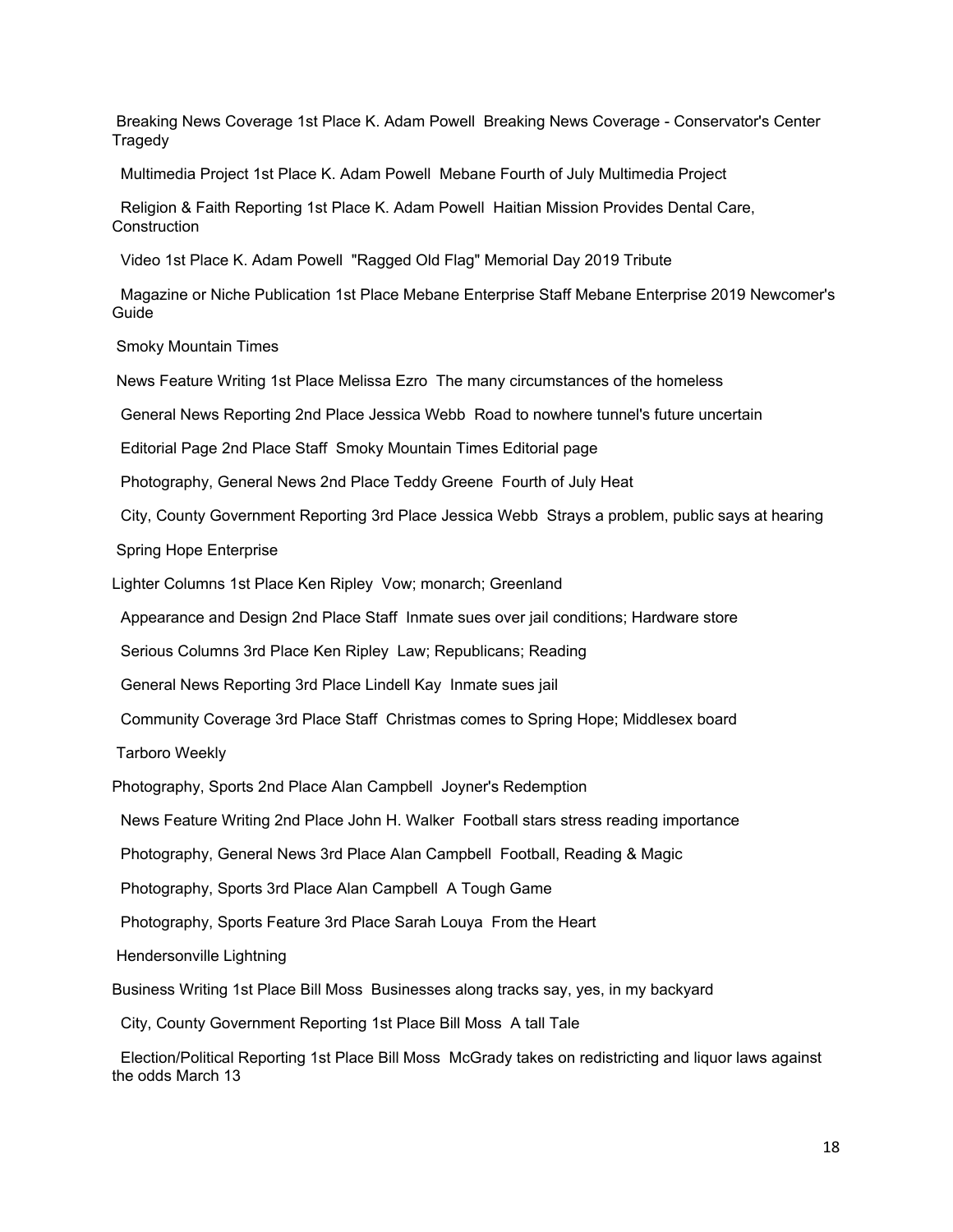#### News Enterprise

Reporting 1st Place Bill Moss The Serpentine Solution September 18 and 25

Editorials 2nd Place Bill Moss Tap Root Proposal, Planning Broken, Road won't be the same

Special Section 2nd Place Lightning Staff Season of Giving

Election/Political Reporting 3rd Place Bill Moss Gay pride proclamation draws dissent from council members, June 12

**Highlander** 

Beat Feature Reporting 1st Place Dan Brown Make A Wish Kid dedicates new house

Sports Feature Writing 1st Place Dan Brown Ledford Racing Toward New Life

Editorial Page 1st Place Ryan Hanchett The Highlander Editorial Page

Business Writing 2nd Place Dan Brown Stone Lantern to close after 59 years

Community Coverage 2nd Place The Highlander Staff The Highlander Community Coverage

Editorials 3rd Place Ryan Hanchett The Highlander Editorial Writing

News-Journal

Beat News Reporting 1st Place Catharin Shepard State Alleges Abuse In Hoke Psych Facility

General News Reporting 1st Place Catharin Shepard Dogs Kill Livestock, Residents Seek Help

Beat News Reporting 2nd Place Catharin Shepard Nonprofit Health Center Faces Shutdown

Education Reporting 2nd Place Catharin Shepard 25 Years Ago Leandro Changed Public Education

Feature Writing 3rd Place Ken MacDonald "Now We Have Been Touched"

Special Section 3rd Place Staff Hoke Heartbeat

Use of Photographs 3rd Place Staff Use of Photographs

Cherokee One Feather

Community Coverage 1st Place Robert Jumper, Scott Brings Plenty, Jonah Lossiah Cherokee One Feather

Use of Social Media 1st Place Robert Jumper, Scott Brings Plenty, Jonah Lossiah Cherokee One **Feather** 

Photo Page or Essay 1st Place Scott Brings Plenty Photos from the Cherokee Performing Arts Program production of "Into the Woods"

Photography, Sports Feature 1st Place Scott Brings Plenty Photos of the Anetsodi stickball challenge

Arts and Entertainment Reporting 2nd Place Jonah Lossiah Even as we breathe

Photography, Sports Feature 2nd Place Jonah Lossiah Photo of Braves Head Coach David Napert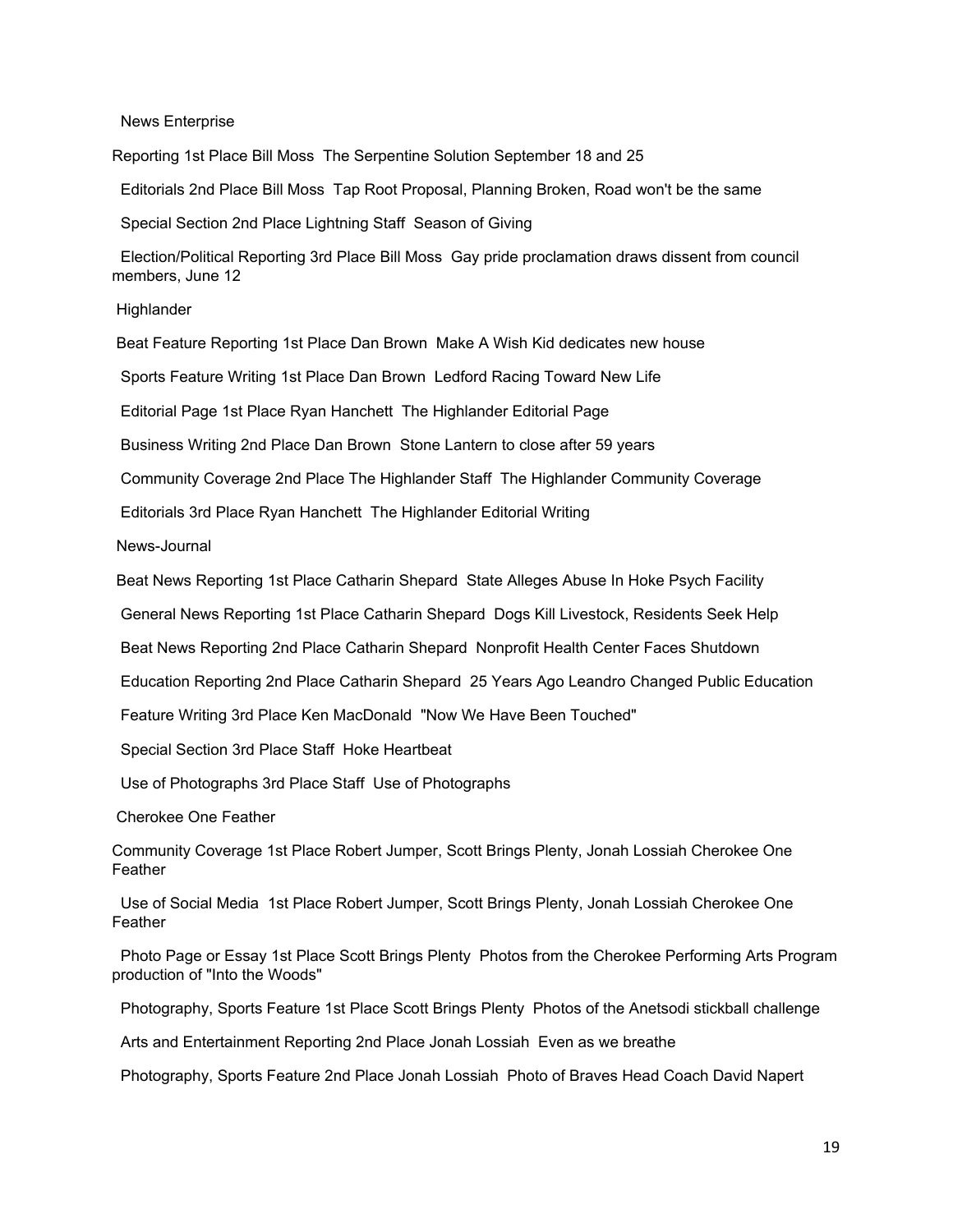Election/Political Reporting 2nd Place Scott Brings Plenty Series of articles on three candidates seeking election certification

Photo Page or Essay 2nd Place Scott Brings Plenty Photos from the 44th Annual Eastern Band Cherokee Pow Wow

Photography, Feature 2nd Place Scott Brings Plenty Photos of the Annual Kituwah Celebration

Sports Columns 2nd Place Scott Brings Plenty On the Sidelines

Appearance and Design 3rd Place Scott Brings Plenty Cherokee One Feather

Arts and Entertainment Reporting 3rd Place Scott Brings Plenty Cherokee Performing Arts taking risks with "Into the Woods"

Photography, Feature 3rd Place Scott Brings Plenty Photo of hawk flying

North State Journal

Sports News Reporting 1st Place Brett Friedlander Baseball back in Fayetteville with new stadium

Photography, General News 1st Place Isabelle Lavalette Sir Walter Wally Emerges From The Shadows

Appearance and Design 1st Place Lauren Rose North State Journal

Illustration/Photo Illustration/Print or interactive graphics 1st Place Lauren Rose Hit the road!

Lede 1st Place Shawn Krest Ledes by Shawn Krest

Sports Columns 1st Place Shawn Krest Gano's miss costs Panthers

Sports Enterprise Reporting 1st Place Shawn Krest The mystery mat on college football sidelines

Sports Coverage 1st Place Staff NSJ Sports Coverage

Use of Photographs 1st Place Staff NSJ April 2019

Breaking News Coverage 2nd Place A.P. Dillon Graffiti campaign opposes state health plan changes

Beat Feature Reporting 2nd Place Brett Friedlander 'The baddest band in the land'

Sports Enterprise Reporting 2nd Place Cory Lavalette May 14 not a date to remember for Bruins

News Enterprise Reporting 2nd Place David Larson Opioid-related deaths continue to impact NC communities

Religion & Faith Reporting 2nd Place David Larson NC Methodists vote to condemn 'Traditional Plan'

City, County Government Reporting 2nd Place Emmie Brooks Uptown Greenville: A transformation story

Illustration/Photo Illustration/Print or interactive graphics 2nd Place Lauren Rose Where are the black bears?

Profile Feature 2nd Place Shawn Krest William Peace coach a member of softball royalty

Sports Feature Writing 2nd Place Shawn Krest Chazz Surratt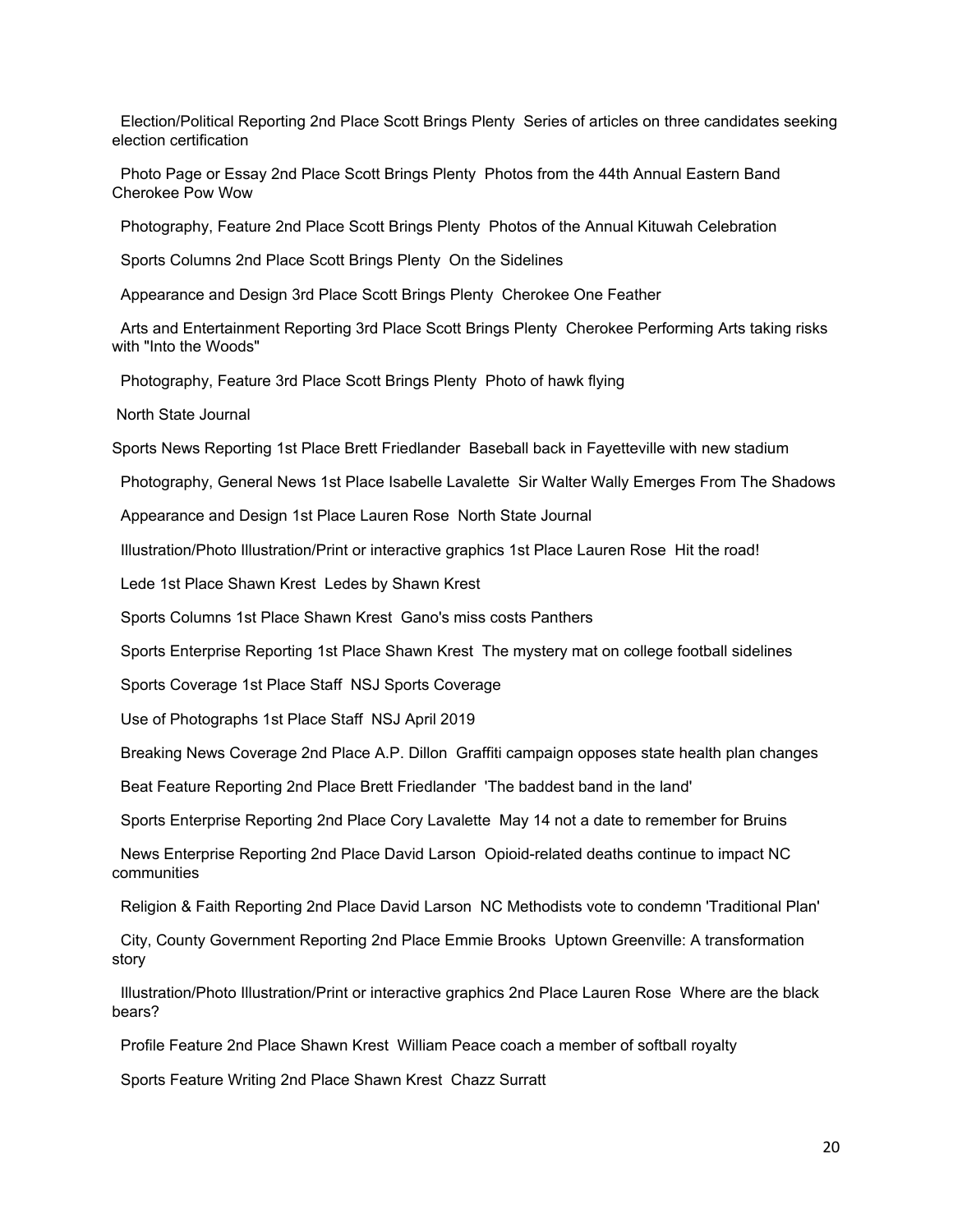Headline Writing 2nd Place Staff NSJ Headlines

Education Reporting 3rd Place A.P. Dillon General Assembly debates education funding plans

Sports News Reporting 3rd Place Brett Friedlander Smith aims to raise High Point's basketball profile

Business Writing 3rd Place Frank Hill Seafood supplier hit by Florence recovers using grant from 'Sunday Supper'

Beat Feature Reporting 3rd Place Jordan Golson Cadillac of crossovers

Illustration/Photo Illustration/Print or interactive graphics 3rd Place Lauren Rose North Carolina **Debutantes** 

Photo Page or Essay 3rd Place Lauren Rose, Shawn Krest NC's boys of summer are back on the diamond

Sports Enterprise Reporting 3rd Place Shawn Krest Anatomy of a game-winning play

Editorial Page 3rd Place Staff NSJ Editorials November 2018

Division B

Up & Coming Weekly

Sports Columns 1st Place Earl Vaughan Jr. After more than 50 years, my fling with football remains vivid

Butner-Creedmoor News

Business Writing 2nd Place Shawn Taylor Hemp processor opens plant in Oxford

Winston-Salem Chronicle

Use of Photographs 2nd Place Alphonso Abbott Jr. and Gregg Penn Opposing sides

Alamance News

Investigative Reporting 2nd Place Kristy Bailey & Tom Boney, Jr. Did councilman get special treatment when city cleared trees off his lot

City, County Government Reporting 2nd Place Tomas Murawski ICE agrees to county's terms for jail expenses

News-Record & Sentinel

Breaking News Coverage 2nd Place Paul Moon Marshall flooding

Community Coverage 3rd Place Paul Moon News-Record & Sentinel community coverage

Wake Weekly

Beat Feature Reporting 1st Place Shawn Taylor Slain friends remember for youthfulness

Investigative Reporting 3rd Place Shawn Taylor Town says public emails would cost \$70K

Editorial Page 3rd Place Staff Wake Weekly Editorial Pages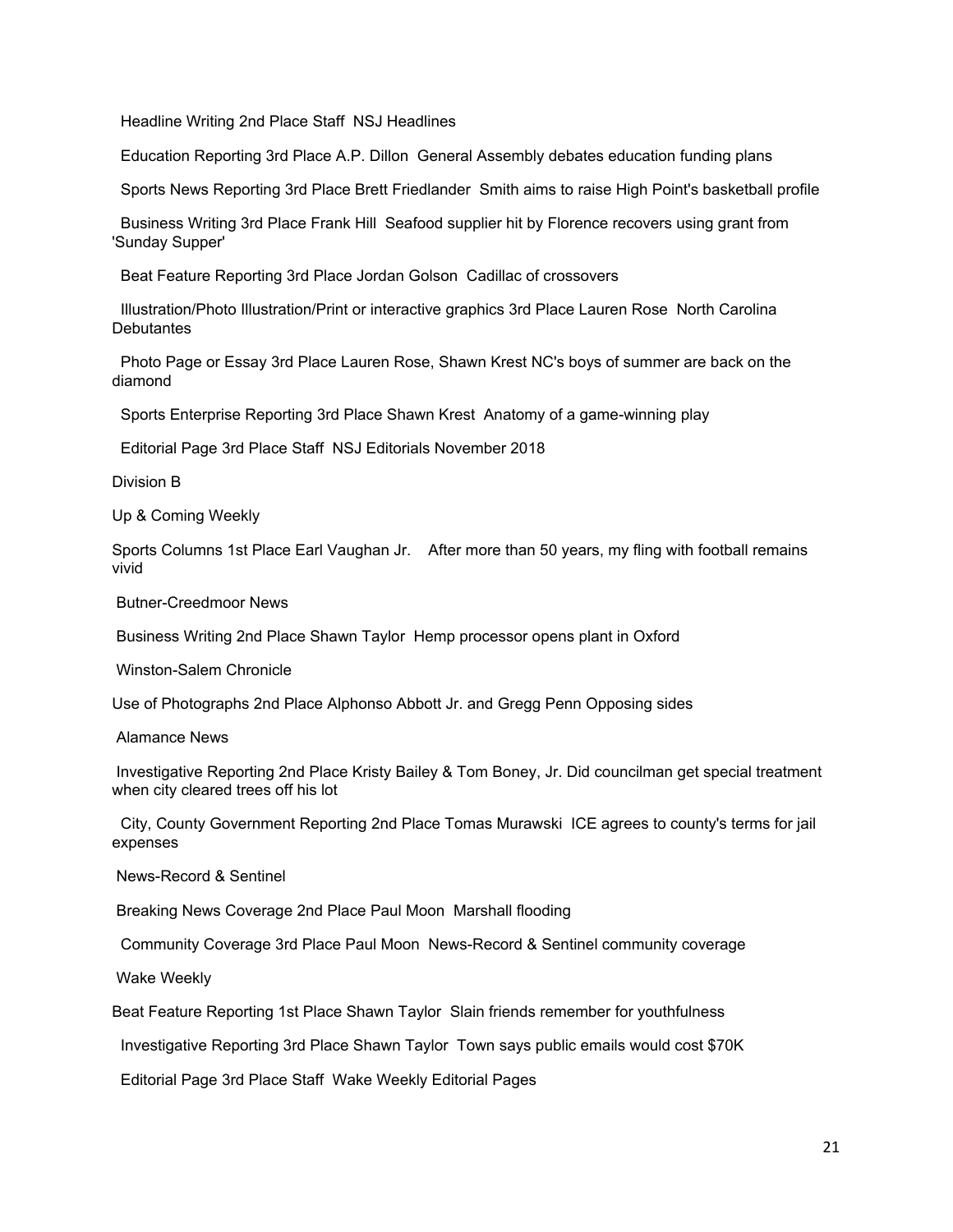Courier-Times

Editorials 1st Place Johnny Whitfield Best Editorials

Editorial Page 1st Place Staff Best Editorial Page

Lighter Columns 2nd Place Johnny Whitfield Best Light columns

Photography, General News 2nd Place Johnny Whitfield Best Photography, General News

Martin County Enterprise & Weekly

Herald Photography, Sports 1st Place Jim Green BGC baseball claws back

Photography, Feature 2nd Place Deborah Griffin Christmas at Fort Branch

Serious Columns 3rd Place Deborah Griffin Counting my blessings; Learning to Let go; Wreakreaction on Creeper Hill

Feature Writing 3rd Place Sarah Hodges Stalls The Guardian

Queen City Nerve

Education Reporting 2nd Place Brenna Swanston Then and Now: Segregation Still Pervades in CMS

Arts and Entertainment Reporting 2nd Place Pat Moran Ana Lucia Divins Bridges Cultures Through Music

Profile Feature 2nd Place Patrick O'Boyle A Prayer for the Preacher

Profile Feature 3rd Place Jeff Hahne To the Moon and Back

Arts and Entertainment Reporting 3rd Place Rebecca Hourselt Underground Kings

Bladen Journal

Election/Political Reporting 1st Place Emily M. Williams Helping the veterans

Breaking News Coverage 1st Place Emily M. Williams, Alan Wooten Hurricane Dorian

Business Writing 1st Place Kimberlee Shaw, Alan Wooten Phinite

Beat News Reporting 2nd Place Chrysta Carroll, Alan Wooten Hurricane Florence

Photo Page or Essay 2nd Place Kimberlee Shaw, Emily M. Williams Planter's Day

Editorials 3rd Place Alan Wooten Hogs, election fraud, lake safety

Sports Columns 3rd Place Alan Wooten On Tobacco Road

Appearance and Design 3rd Place Kimberlee Shaw, Alan Wooten September

Coastland Times

Photo Page or Essay 1st Place Danielle Puleo ESA Easterns: The Ride to the Finals

Serious Columns 1st Place Gregory Clark Serious Columns, Gregory Clark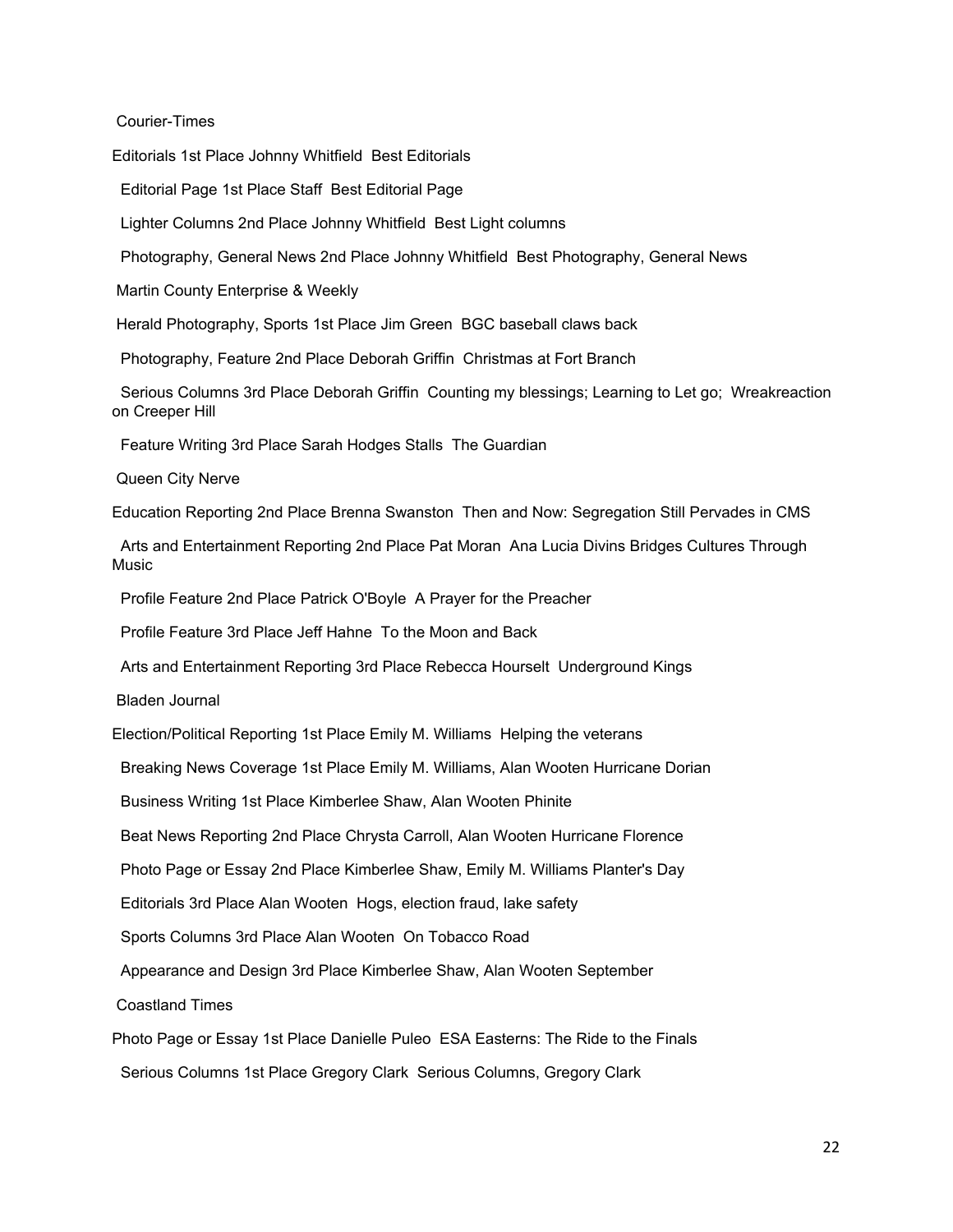Use of Social Media 1st Place Staff The Coastland Times, Use of Social Media, Facebook Sports News Reporting 2nd Place Daryl Law Nighthawks Hunting for Tournament Title Photography, Spot 2nd Place Hannah Caton Christmas Mouse Fire Appearance and Design 2nd Place Staff The Coastland Times, Appearance and Design Special Section 2nd Place Staff Outlook: 24 Hours on the Outer Banks Photography, Feature 3rd Place Mary Helen Goodloe-Murphy A Beautiful Day in Ocracoke Beat Feature Reporting 3rd Place Philip S. Ruckle Jr. Police Dogs on Duty Special Section 3rd Place Staff 2019 Disaster Preparedness Guide Sylva Herald and Ruralite Arts and Entertainment Reporting 1st Place Jim Buchanan 'Back of Beyond' examines key player in Smokies lore, preservation

Headline Writing 1st Place Jim Buchanan and Quintin Ellison Headline Writing Submissions rattlesnakes, eggs and sports betting

Feature Writing 1st Place Quintin Ellison Duck, duck, goose

Photography, Spot 1st Place Quintin Ellison Suspect corralled after foot chase

Lighter Columns 1st Place Renea Winchester Lighter columns from Renea Winchester

Photography, General News 1st Place Staff NCDOT tackles, fixes Sylva sinkhole

Investigative Reporting 1st Place Tanner Hall Investigation into hazard mapping and landslides

Lede 2nd Place Dave Russell Lede Submissions for Dave Russell

Sports Enterprise Reporting 2nd Place Quintin Ellison and Carey Phillips Safety measures increased after spectators harass soccer official

Sports Coverage 3rd Place Carey Phillips Sports coverage from Nov. 1-8

Photography, Spot 3rd Place Dave Russell Truck slides into Savannah Creek

Lighter Columns 3rd Place Jim Buchanan Lighter columns from Jim Buchanan

Lede 3rd Place Quintin Ellison Lede Submissions for Quintin Ellison

Use of Photographs 3rd Place Sherry Tilley Use of photographs entries

Business Writing 3rd Place Tanner Hall Promised haven now an investor trap?

Chatham News + Record

Email newsletter 1st Place Alexis Allston, Bill Horner III chatham brew

Sports Feature Writing 1st Place Bill Horner III The legend who forgot he was great

Multimedia Project 1st Place David Bradley A Well-Polished Craft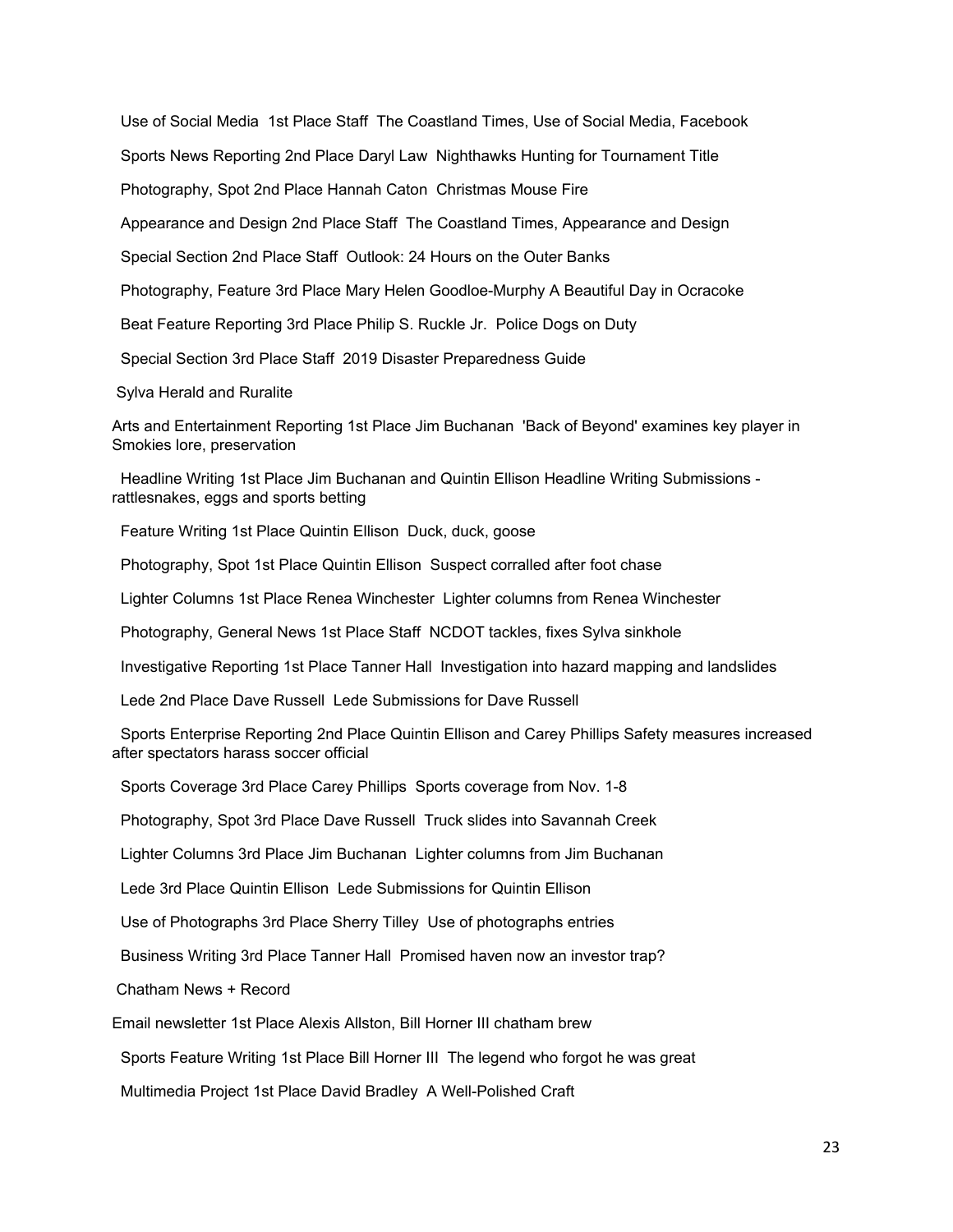Lede 1st Place Randall Rigsbee Bulletproof; Lorie; Ticks ledes

Appearance and Design 1st Place Staff Appearance & Design entry - Chatham News + Record

Community Coverage 1st Place Staff Chatham News + Record Community Coverage

News Enterprise Reporting 1st Place Zachary Horner Exploring teen mental health in Chatham County

News Feature Writing 1st Place Zachary Horner Not quite a JUUL: Local orgs tackling spread of youth vaping

News Enterprise Reporting 2nd Place Bill Horner III Chatham County's legacy of lynching - and an effort to remember its victims

Serious Columns 2nd Place Bill Horner III Serious columns by Bill Horner III

Election/Political Reporting 2nd Place Casey Mann Chatham GOP entangled with federal indictment

Religion & Faith Reporting 2nd Place Zachary Horner Hindu temple headed for banks of Deep River

Sports Feature Writing 3rd Place Casey Mann Disc golf: more than a sport, it's a culture

Photography, Sports 3rd Place David Bradley Under pressure at second base!

Photography, General News 3rd Place Randall Rigsbee Family and friends gather

News Feature Writing 3rd Place Zachary Horner 'Your outlook on life changes'

Watauga Democrat

Beat News Reporting 1st Place Kayla Lasure Agencies pilot new efforts to reduce recidivism, drug-related offenses

Education Reporting 1st Place Kayla Lasure Community questions Valle Crucis School property site

Magazine or Niche Publication 1st Place Staff All About Weddings

Sports Coverage 1st Place Steve Behr Sports Coverage

Sports News Reporting 1st Place Steve Behr App State pulls away from North Texas to win WBI

Community Coverage 2nd Place Staff Community Coverage

Magazine or Niche Publication 2nd Place Staff All About Women

Sports Columns 2nd Place Steve Behr Win over UNC mirrors App win over Michigan

General News Reporting 2nd Place Thomas Sherrill, Kayla Lasure The Andrew Mason shooting death

City, County Government Reporting 3rd Place Anna Oakes Over-capacity crowd opines on short-term rentals, amortization

Headline Writing 3rd Place Anna Oakes and Steve Behr Headline Writing

Beat News Reporting 3rd Place Kayla Lasure App State faculty demand pay raises

Education Reporting 3rd Place Kayla Lasure High school offers dual enrollment for homeschool students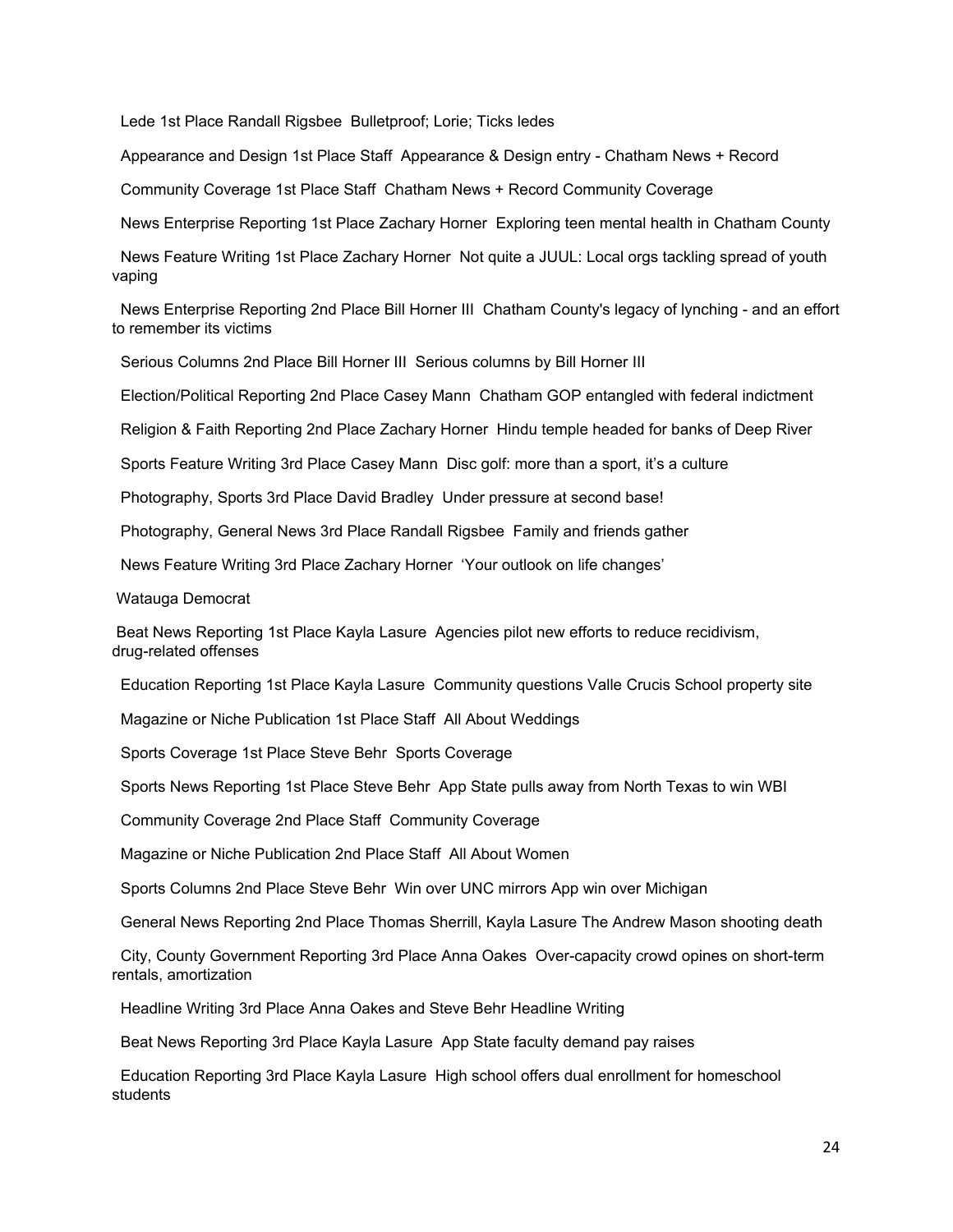Religion & Faith Reporting 3rd Place Kayla Lasure High Country Multi-faith Clergy launches new campaign

Sports News Reporting 3rd Place Steve Behr Pulling double duty: Laura Barry hired to coach WHS boys' basketball team

Sports Enterprise Reporting 3rd Place Thomas Sherrill Dotting the 'i's' and crossing the 't's': Sun Belt title game brings challenges, changes

State Port Pilot

Sports Enterprise Reporting 1st Place Fred Ammann The Lions Roar

Video 1st Place Michael Paul Southport Naturalization Ceremony 2019

Photography, Feature 1st Place Morgan Harper Opening day

Photography, Sports Feature 1st Place Morgan Harper Let's go surfing now

City, County Government Reporting 1st Place Renee Spencer Southport Police: Audit reveals key concerns

Profile Feature 1st Place Renee Spencer Coring follows in father's footsteps

Religion & Faith Reporting 1st Place Renee Spencer From world stage to the Moose Lodge: Presiding Bishop visits St. Philips

General News Reporting 1st Place Staff Florence aftermath: Southport infrastructure takes a hit

Special Section 1st Place Staff N.C. Fourth of July Festival

Use of Photographs 1st Place Staff Use of Photographs

Multimedia Project 2nd Place Michael Paul Texas teen triumphs again

News Feature Writing 2nd Place Michael Paul Lakes family now faces an uncertain future

Photography, Sports 2nd Place Michael Paul McKenney dunks

Photography, Sports Feature 2nd Place Michael Paul Up for the challenge

Sports Feature Writing 2nd Place Michael Paul First season memorable for the Seahorses

Video 2nd Place Michael Paul Time lapse of turf being installed at South Brunswick

Feature Writing 2nd Place Morgan Harper Organ donation creates unique bond

Editorial Page 2nd Place Staff Editorial Page

Sports Coverage 2nd Place Staff Sports Coverage

Beat Feature Reporting 2nd Place Terry Pope It's good to see when things turn out 20/20

Editorials 2nd Place Terry Pope Self-infliccting wound; Dog and pony shows; Bad behavior

Headline Writing 2nd Place Terry Pope Hen rules don't fly; It's good to see when things turn our 20/20; Welding program sparks interest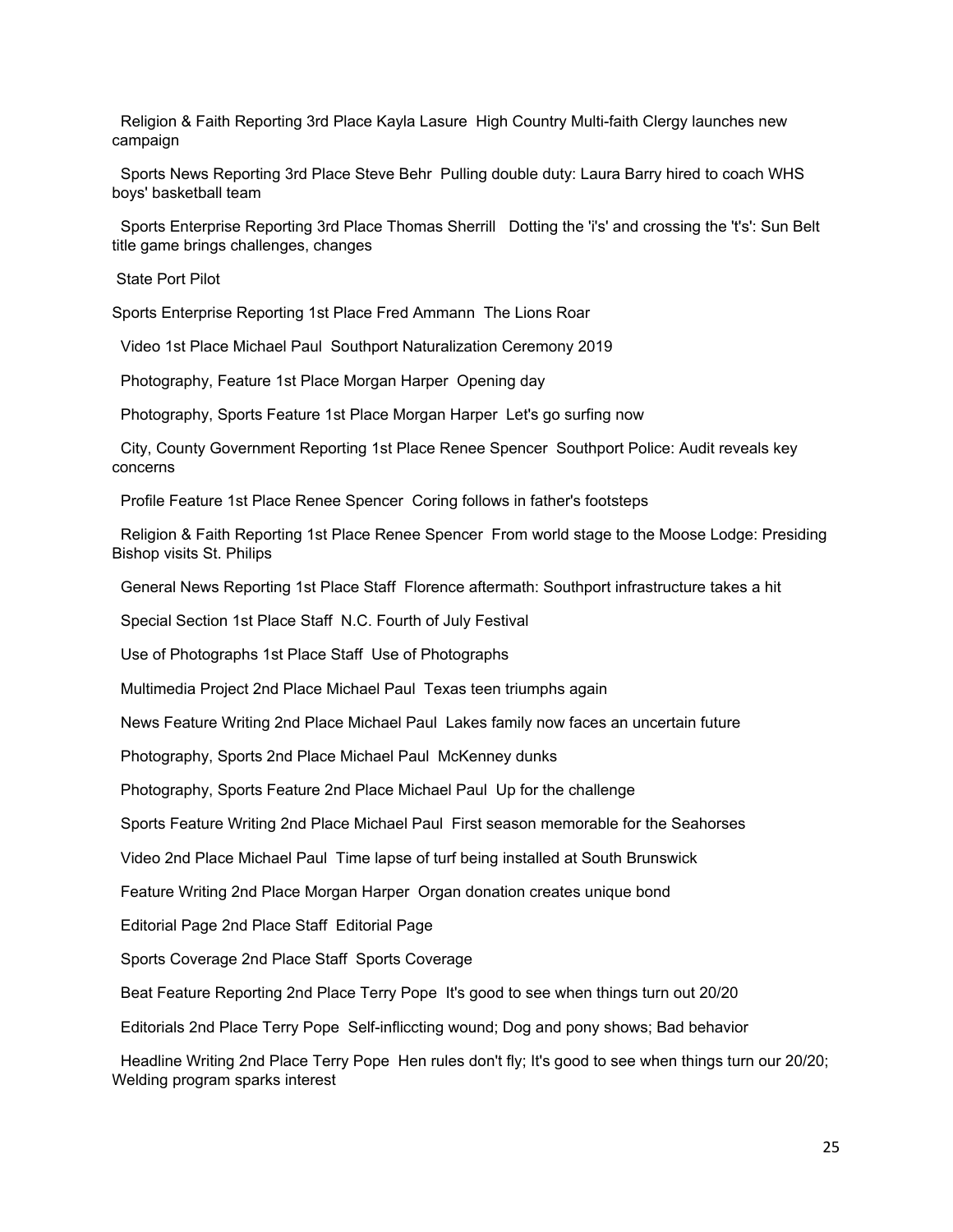Election/Political Reporting 3rd Place Lee Hinnant Former governors unite to fight two amendments on ballot

General News Reporting 3rd Place Lee Hinnant Four rescued after boat capsizes

Multimedia Project 3rd Place Michael Paul McCracken is back on the baseball field

Photography, Sports Feature 3rd Place Michael Paul Go jump in the lake

Photo Page or Essay 3rd Place Morgan Harper Parade through town

News Enterprise Reporting 3rd Place Renee Spencer Animals, shelters also hit by storm

Magazine or Niche Publication 3rd Place Staff Coast Magazine Spring 2019

Division C

Independent Tribune

Sports Columns 1st Place C. Jemal Horton C. Jemal Horton Column

Mooresville Citizen

Editorials 2nd Place John Deem Paper Ballots, Growing Smart and Lost in Liberty

Lighter Columns 3rd Place Elizabeth Durocher Paint, Profanity and Springtimes Past

Stanly News & Press

Sports Coverage 2nd Place Charles Curcio Charles Curcio

Education Reporting 3rd Place Chris Miller At Central Elementary, ties are more than a fashion statement

Transylvania Times

Sports Feature Writing 2nd Place Jeremiah Reed The Long And Winding Road: How 14 Seniors Went From Winless Freshmen To State Semifinalists

Editorial Page 3rd Place John Lanier Transylvania Times Editorial Pages – July 2019

YES! Weekly

Investigative Reporting 1st Place Ian McDowell Coverage of the dead of Marcus Deon Smith

Use of Social Media 1st Place Katie Murawski, Natalie Garcia, Lauren Brady YES! Weekly's social media

Wilkes Journal-Patriot

Photography, Sports 1st Place Andy G. Moore Trey Lambert interception

Profile Feature 1st Place Marty McGee Gifted perspective

Multimedia Project 2nd Place Marty McGee 'It was a miracle'

27587 Magazine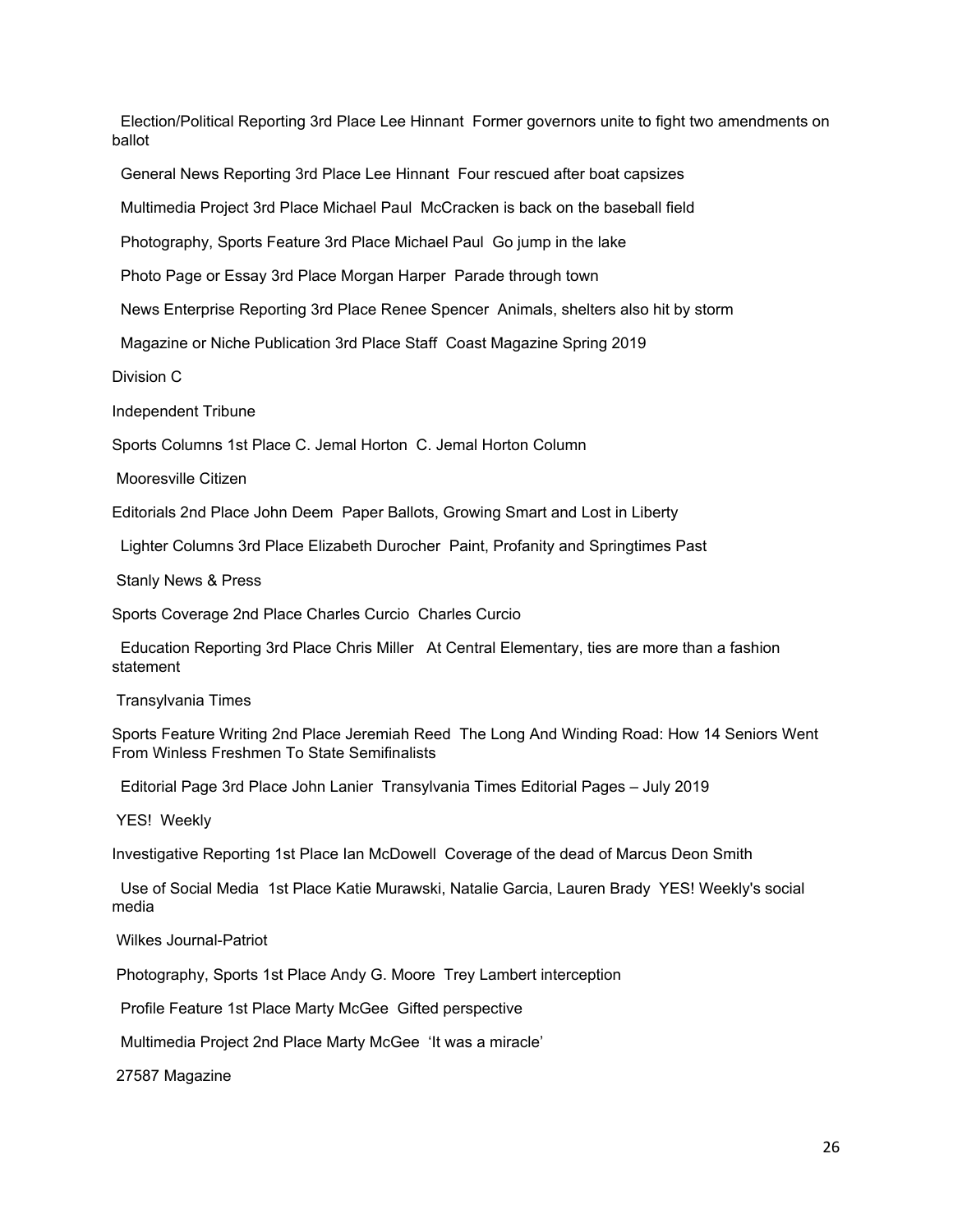Headline Writing 1st Place Bob Bogert, Philip M. Read 27587 Magazine Headlines Photo Page or Essay 1st Place Bob Karp Tails of the Triangle Photography, Sports Feature 1st Place Bob Karp Bark in the Park Illustration/Photo Illustration/Print or interactive graphics 2nd Place Philip M. Read Jr. Shelf Life Roanoke-Chowan News-Herald General News Reporting 2nd Place Cal Bryant Navigating life with Autism Serious Columns 2nd Place Gene Motley Take a hand Tis the season Pushing back News Enterprise Reporting 2nd Place Holly Taylor Human Trafficking Headline Writing 2nd Place Staff Tall Glass Who let the humans in Tiny Tunes Enquirer-Journal Sports News Reporting 2nd Place Jeremy Vernon Howell changes choice, picks UNC Video 2nd Place Jerry Snow, Jeremy Vernon, Ed Cottingham Sam's Story Sports Enterprise Reporting 3rd Place Jeremy Vernon Union County's most influential coaches series Community Coverage 3rd Place Staff The Enquirer-Journal Community Coverage Mountain Xpress Business Writing 1st Place Edwin Arnaudin Asheville's newest breweries see room for continued industry growth Community Coverage 1st Place Staff Mountain Xpress 2019 community coverage Election/Political Reporting 2nd Place Daniel Walton 2020 election campaigns already stirring in WNC Lede 2nd Place Gina Smith Food section ledes Education Reporting 2nd Place Virginia Daffron Racial achievement gap reporting RockinghamNow Breaking News Coverage 2nd Place Joe Dexter, Susie C. Spear Dexter-Spear KFC Sports News Reporting 3rd Place Jim Sands Jim Sands Reidsville championship General News Reporting 3rd Place Joe Dexter Susie C. Spear rainfall Beat News Reporting 3rd Place Susie C. Spear Susie C. Spear Medicaid expansion Headline Writing 3rd Place Susie C. Spear Susie C. Spear headlines Outer Banks Milepost Photography, Feature 1st Place Chris Bickford "Van Crush" Photo Feature - Outer Banks Milepost -

Chris Bickford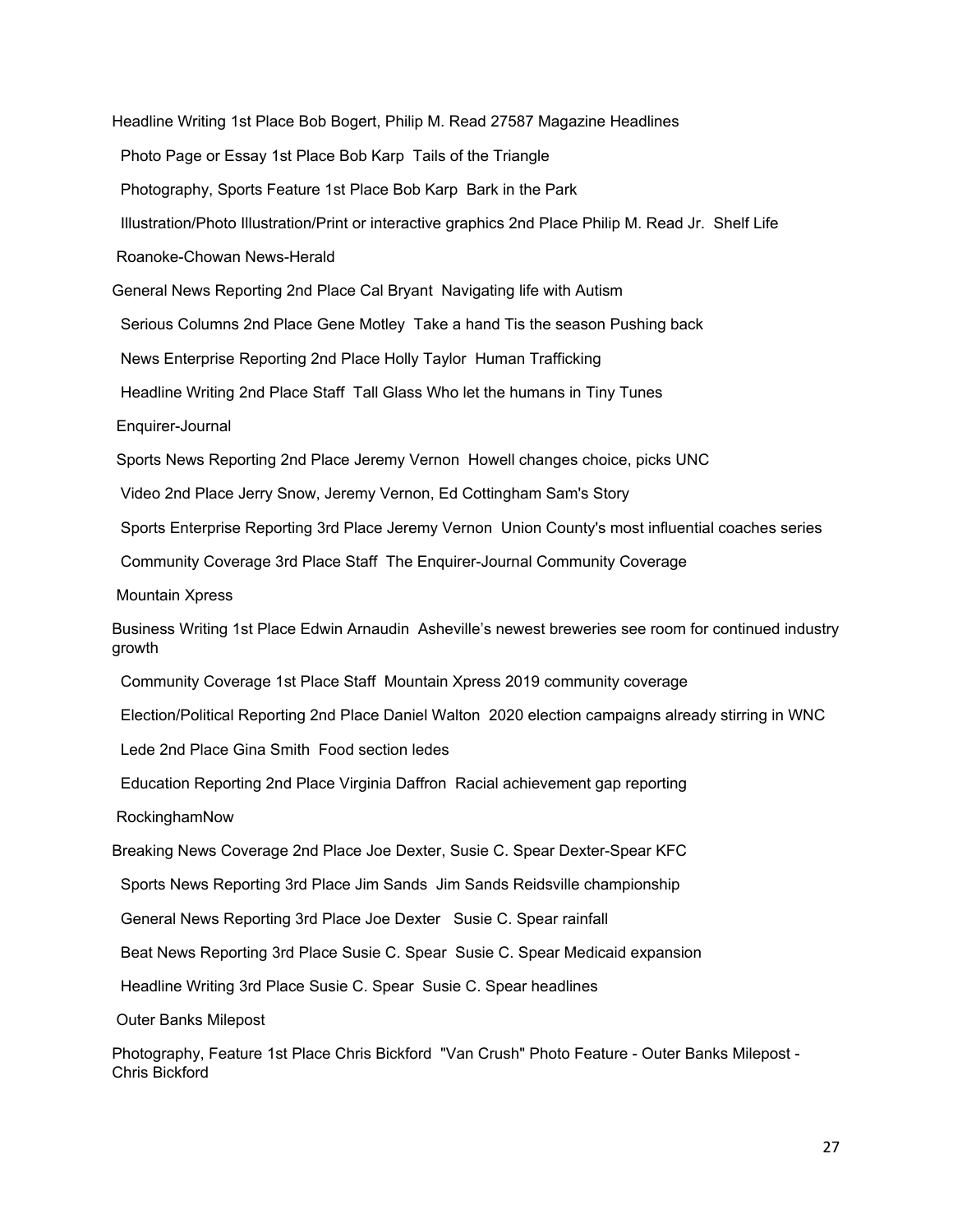Use of Photographs 1st Place Staff Use of Photographs - Outer Banks Milepost: Issue 8.2 (Summer 2019)

Illustration/Photo Illustration/Print or interactive graphics 1st Place Stephen Templeton Illustration - Outer Banks Milepost - Stephen Templeton

Photo Page or Essay 2nd Place D. Victor Meekins "Earliest Eye" Photo Essay - Outer Banks Milepost - D. Victor Meekins

Arts and Entertainment Reporting 2nd Place Leo Gibson Arts & Entertainment - Outer Banks Milepost - Leo Gibson

Appearance and Design 3rd Place Staff Outer Banks Milepost: Issue 8.3 (Fall 2019)

Illustration/Photo Illustration/Print or interactive graphics 3rd Place Stuart Parks II Illustration - Outer Banks Milepost (Issue 8.2)

Carteret County News-Times

Appearance and Design 1st Place Staff Carteret County News-Times

Breaking News Coverage 1st Place Staff Hurricane Dorian hits Carteret County

Photography, Feature 2nd Place Cheryl Burke Ann Street preschoolers graduate

Photography, General News 2nd Place Dylan Ray Homecoming

Beat News Reporting 2nd Place Elise Clouser Florence housing issues

Sports Columns 2nd Place J.J. Smith In this corner

Use of Photographs 2nd Place Staff Carteret County News-Times

Photography, Spot 3rd Place Dylan Ray Bracing for Dorian

Special Section 3rd Place Staff Outlook 2019

Franklin Press

Sports Enterprise Reporting 1st Place Andy Scheidler Fish kill

Sports Feature Writing 1st Place Andy Scheidler Off-road Recovery

Sports News Reporting 1st Place Andy Scheidler Coaching controversy

Photography, General News 1st Place Linda Mathias Franklin Press - General News Photo02

Photography, Spot 1st Place Ryan Hanchett Franklin Press - spot news photo - tractor trailer

Appearance and Design 2nd Place Emily Kepley Moss Franklin Press - Appearance and Design

Photography, Sports 2nd Place Tom Pantaleo Soars

Sports Coverage 3rd Place Andy Scheidler FP Sports

Sports Feature Writing 3rd Place Andy Scheidler Longevity links

Photography, General News 3rd Place Linda Mathias Franklin Press - General News Photo01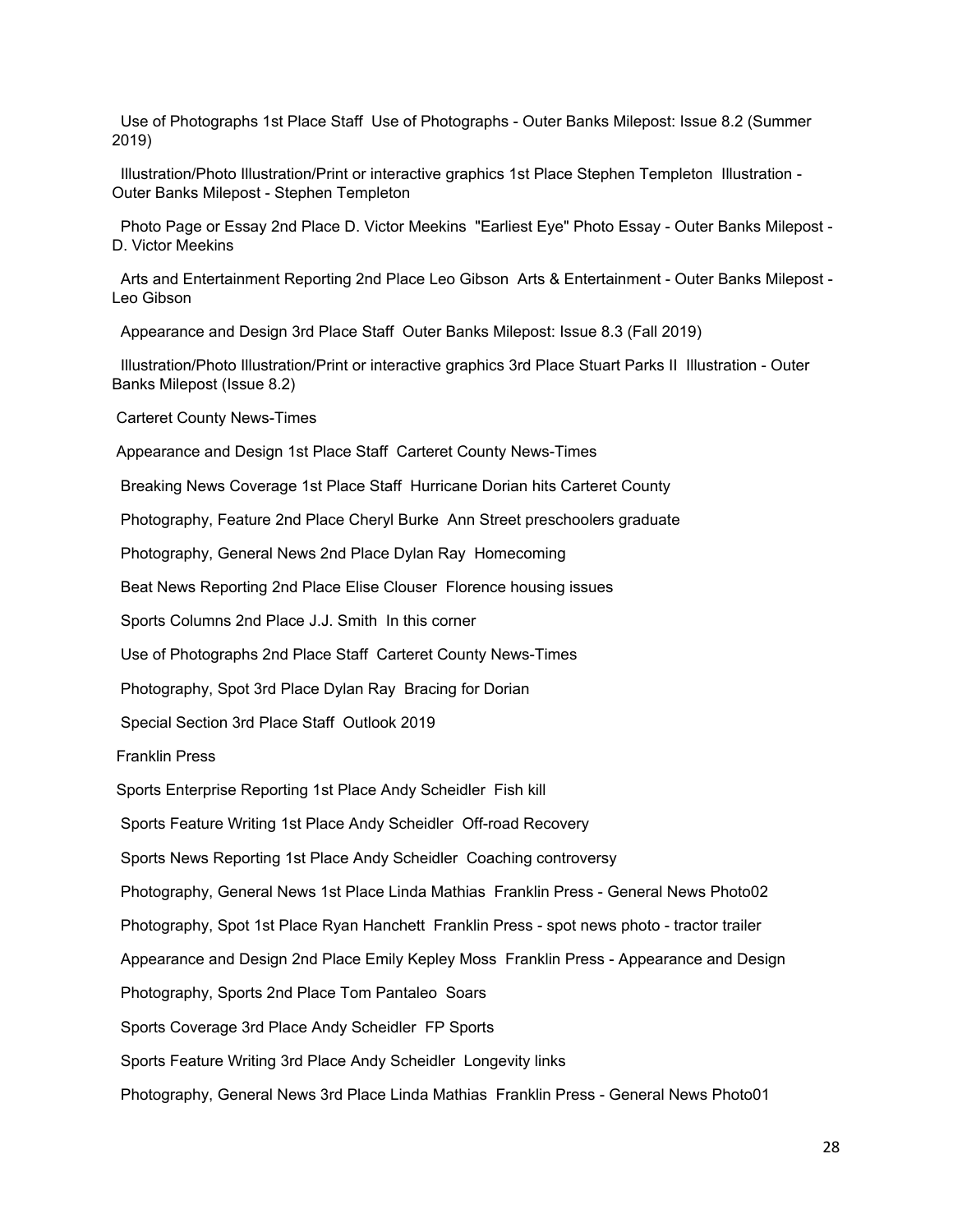Religion & Faith Reporting 3rd Place Luke Barber Faith - Pastor's Journey Mountaineer Feature Writing 1st Place Becky Johnson Too many tractors?

Lede 1st Place Becky Johnson Ledes

Beat News Reporting 1st Place Becky Johnson No place for squatters

General News Reporting 1st Place Kyle Perrotti Racism on the rise

News Enterprise Reporting 1st Place Kyle Perrotti A community cracks

Religion & Faith Reporting 1st Place Kyle Perrotti A different perspective

Sports Coverage 1st Place Staff Sports coverage

Editorials 1st Place Vicki Hyatt Editorials - Vicki Hyatt

Profile Feature 2nd Place Kyle Perrotti A survivor's story

Lighter Columns 2nd Place Sarah Jane Hatfield Georgia to Maine with Sara

Feature Writing 2nd Place Vicki Hyatt Small miracle

City, County Government Reporting 3rd Place Becky Johnson Trashcan crackdown

Profile Feature 3rd Place Becky Johnson Art of the pie

Use of Social Media 3rd Place Staff Use of social media

News Reporter

Video 1st Place Justin Smith Lawmakers return to Raleigh for start of session

Multimedia Project 1st Place Justin Smith, Diana Matthews Displaced by Florence, church pianist still has a song in her heart

Serious Columns 1st Place Les High Disinformation, News and opinion, Not a bad legacy

Photography, Spot 2nd Place Justin Smith Neighbors and friends grieve

Use of Social Media 2nd Place Justin Smith Columbus Report and other social media

Editorial Page 2nd Place Staff November 9, 23, 30, 2018

Magazine or Niche Publication 2nd Place Staff 954 Fall-Winter 2018 (Volume VI, Issue II)

Serious Columns 3rd Place Diana Matthews Please don't hurt me and other columns

Photography, Sports 3rd Place Grant Merritt Soccer and basketball

Breaking News Coverage 3rd Place Jefferson Weaver, Justin Smith The deadly shooting of Highway Patrolman Kevin Conner Oct. 17, 2018

Video 3rd Place Justin Smith Local businessmen travel to the White House for Made in America product showcase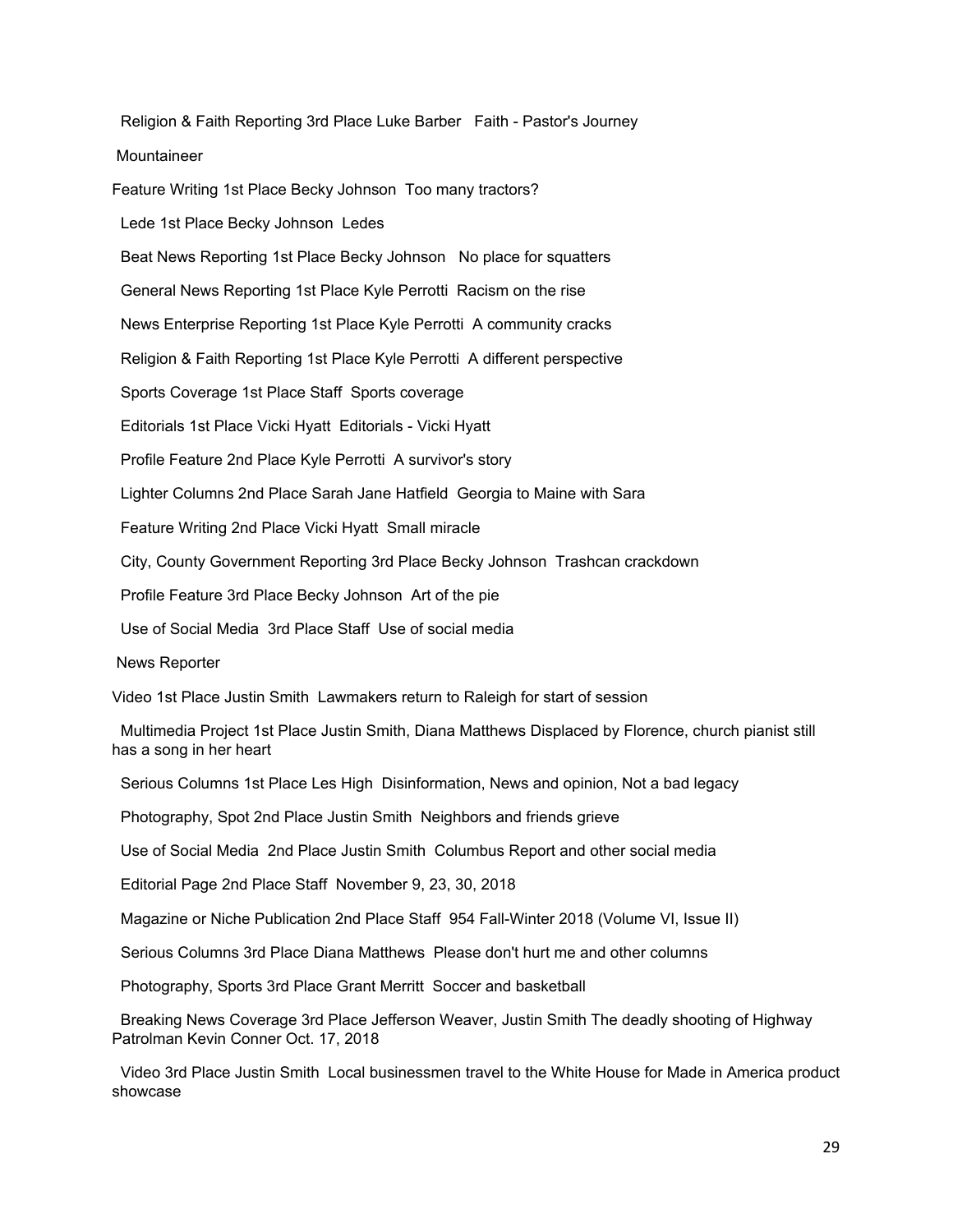Multimedia Project 3rd Place Justin Smith, Diana Matthews Art in the Aftermath Lede 3rd Place Margaret High Three ledes Magazine or Niche Publication 3rd Place Staff Flourish March 2019 Use of Photographs 3rd Place Staff April 16 and 19, 2019 The Pilot Magazine or Niche Publication 1st Place David Woronoff Jim Dodson Andie Rose Jim Moriarty PineStraw Magazine, The Art & Soul of the Sandhills Special Section 1st Place David Woronoff, John Nagy, Staff Best of The Pines 2019 Beat Feature Reporting 1st Place Deborah Salomon Fire In the Belly Email newsletter 1st Place John Nagy The Pilot's Briefing Editorial Page 1st Place John Nagy, David Woronoff The Pilot Editorial Page Special Section 2nd Place David Woronoff, John Nagy, Staff A Guide to the Sandhills Sports Enterprise Reporting 2nd Place Jaymie Baxley Teen Rallies for Skate Park Email newsletter 2nd Place Mackenzie Francisco The Sway: Making Fetch Happen Photography, Sports Feature 2nd Place Ted Fitzgerald U.S. Kids Golf World Championship Email newsletter 3rd Place Abbi Overfelt The Sway: The Rest of The Pines Photography, Sports Feature 3rd Place David Sinclair Volleyball Fun Sports Columns 3rd Place David Sinclair Patriots 1979 State Title Was a Dream Come True Photography, Feature 3rd Place David Sinclair, Ted Fitzgerald, Brandi Swarms Celebrating the Class of 2019 Feature Writing 3rd Place Deborah Salomon Like Father, Like Son Editorials 3rd Place John Nagy Pinelake Silence Isn't Who We Are Photo Page or Essay 3rd Place Ted Fitzgerald Future Musicians Smoky Mountain News City, County Government Reporting 1st Place Cory Vaillancourt Rink Stink Education Reporting 1st Place Cory Vaillancourt Acts of Love Election/Political Reporting 1st Place Cory Vaillancourt Constituents of color Arts and Entertainment Reporting 1st Place Holly Kays The story behind the man: First-ever Horace Kephart biography released

News Feature Writing 1st Place Holly Kays WCU marching band a motivator for enrollment

Lighter Columns 1st Place Susanna Shetley A bucket list full of dreams

Beat Feature Reporting 2nd Place Cory Vaillancourt Haywood's hidden history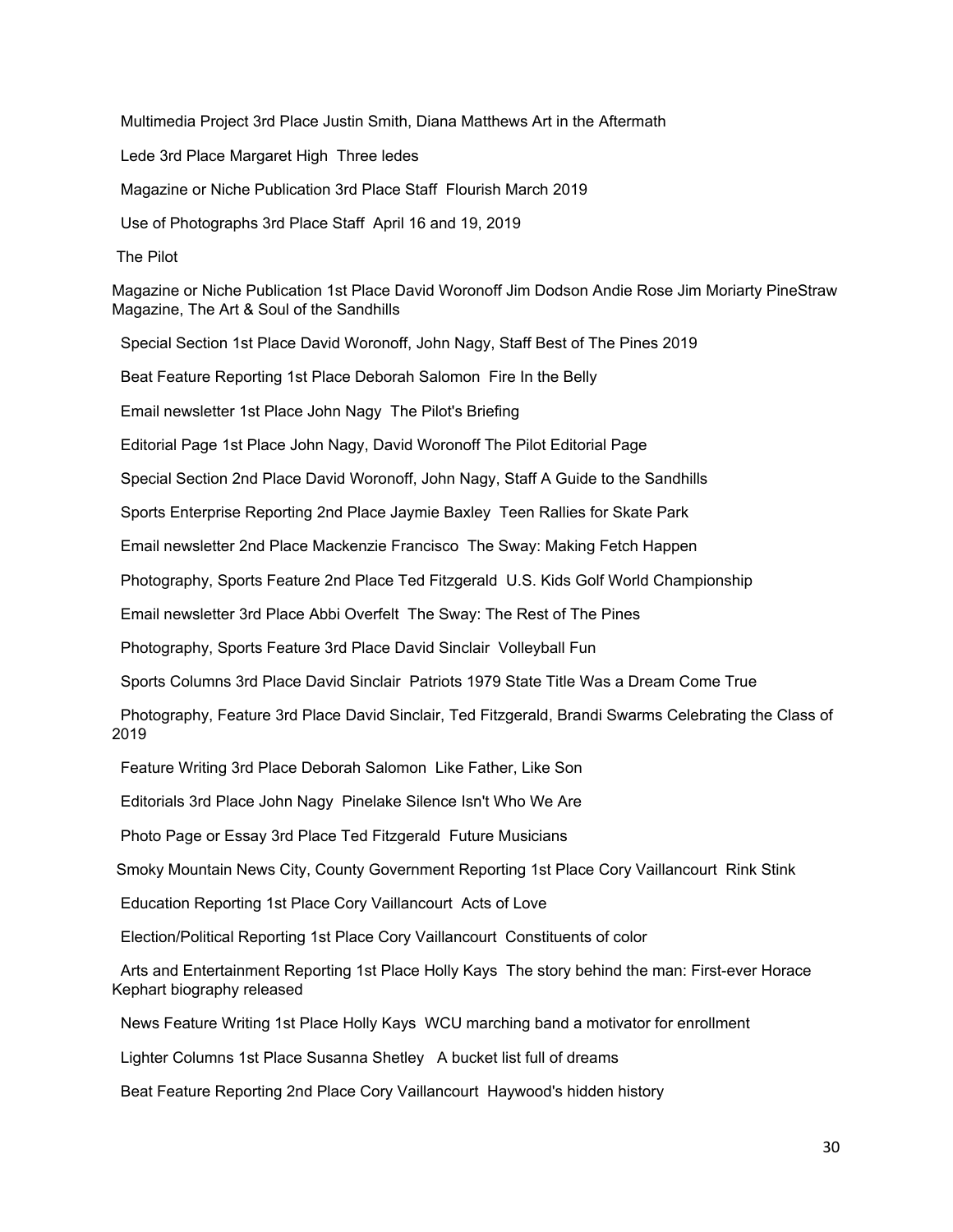News Feature Writing 2nd Place Cory Vaillancourt Without Hesitation: Riley Howell

Religion & Faith Reporting 2nd Place Cory Vaillancourt The essence of power is a towel

Investigative Reporting 2nd Place Holly Kays Law enforcement ranger charged with drug possession

Business Writing 2nd Place Jessi Stone Drake takes Macon airport under its wing

City, County Government Reporting 2nd Place Jessi Stone Complex child welfare cases costing counties

Community Coverage 2nd Place staff Community Coverage

Election/Political Reporting 3rd Place Cory Vaillancourt Hometown hate

Arts and Entertainment Reporting 3rd Place Garret K. Woodward Right from the source: Smoky Mountain Folk Festival celebrates 50 years

Investigative Reporting 3rd Place Holly Kays Indian Health Service examines issues at Unity Healing **Center** 

News Feature Writing 3rd Place Holly Kays The untold story: Smokies seeks to showcase history of African-Americans

Beat Feature Reporting 3rd Place Jessi Stone New Generation Needed to Preserve North Shore **Cemeteries** 

Business Writing 3rd Place Jessi Stone Future of the Fairways

News Enterprise Reporting 3rd Place Jessi Stone Hard Day's Night

Division D

Daily Courier

Headline Writing 2nd Place Ritchie Starnes Cigarette smoke burns library privileges

Sanford Herald

Breaking News Coverage 2nd Place F.T. Norton 'Unspeakable monstrous act'

Statesville Record & Landmark

Special Section 2nd Place Staff High School Football Section

Courier-Tribune Magazine or Niche Publication 1st Place Staff Thrive: Life in our Town and Beyond, May 2019; June 2019; July 2019

General News Reporting 3rd Place Jamie Biggs After 6 years of waiting, murder victim's mother reacts to arrest of suspect

Goldsboro News-Argus

Election/Political Reporting 1st Place Steve Herring The re-election and resignation of Sen. Louis Pate

News Enterprise Reporting 3rd Place Sierra Henry Flooding comes more than just every 500 years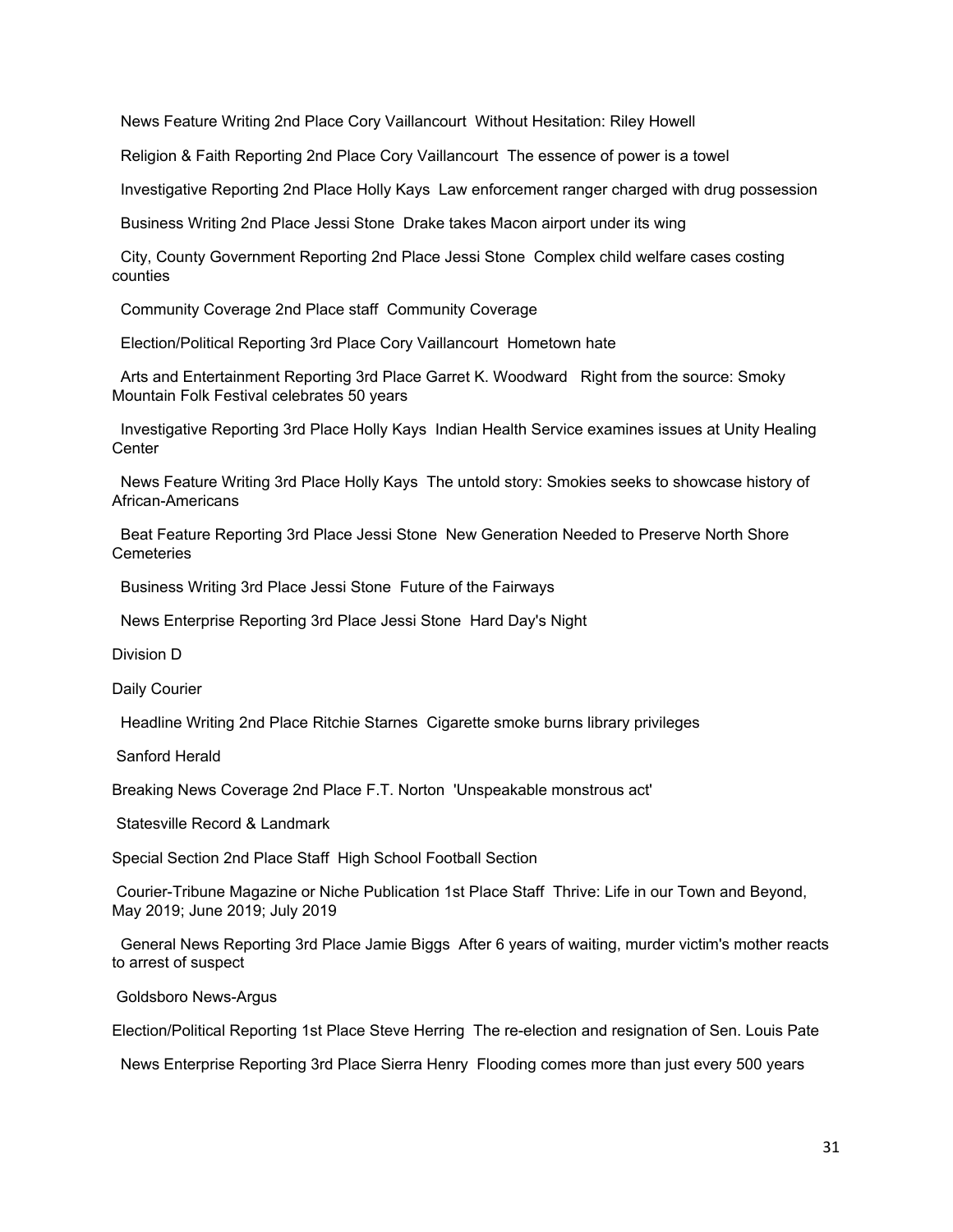Daily Advance Lede 2nd Place chris day Lede Video 3rd Place Malcolm Shields Camden County's Marcus Joyner fills role on ODU football team Daily News (Jacksonville) Magazine or Niche Publication 2nd Place Staff Fall 2019 My Onslow Sports Columns 3rd Place Chris Miller Chris Miller columns Daily Record Community Coverage 2nd Place Staff The Daily Record Sports Enterprise Reporting 3rd Place Jacob Hancock Female kickers may become a local trend McDowell News Appearance and Design 1st Place STAFF The McDowell News Jan. 1-2, 2019 Lighter Columns 2nd Place Scott Hollifield Lighter Columns by Scott Hollifield Robesonian Editorials 3rd Place Donnie Douglas Editorials Headline Writing 3rd Place Donnie Douglas Local headlines News-Topic (Lenoir) Beat News Reporting 2nd Place Kara Fohner Overdose deaths Photography, General News 3rd Place David Prewitt Uh-oh! News Herald Investigative Reporting 1st Place Chrissy Murphy Fight Club Exposed Multimedia Project 3rd Place Chrissy Murphy and Jonelle Bobak Operation Blue Christmas Sports News Reporting 3rd Place Paul Schenkel Quaker Meadows Shank Sun Journal Arts and Entertainment Reporting 2nd Place Charlie Hall Drag queen proud of lifestyle, show performances Photography, General News 2nd Place Gray Whitley PHOTOS: Foam Party! Arts and Entertainment Reporting 3rd Place Charlie Hall Sobriety, singing bring peaceful joy to talented New Bern singer

Hickory Daily Record

Beat Feature Reporting 1st Place Emily Willis Remembering the moon landing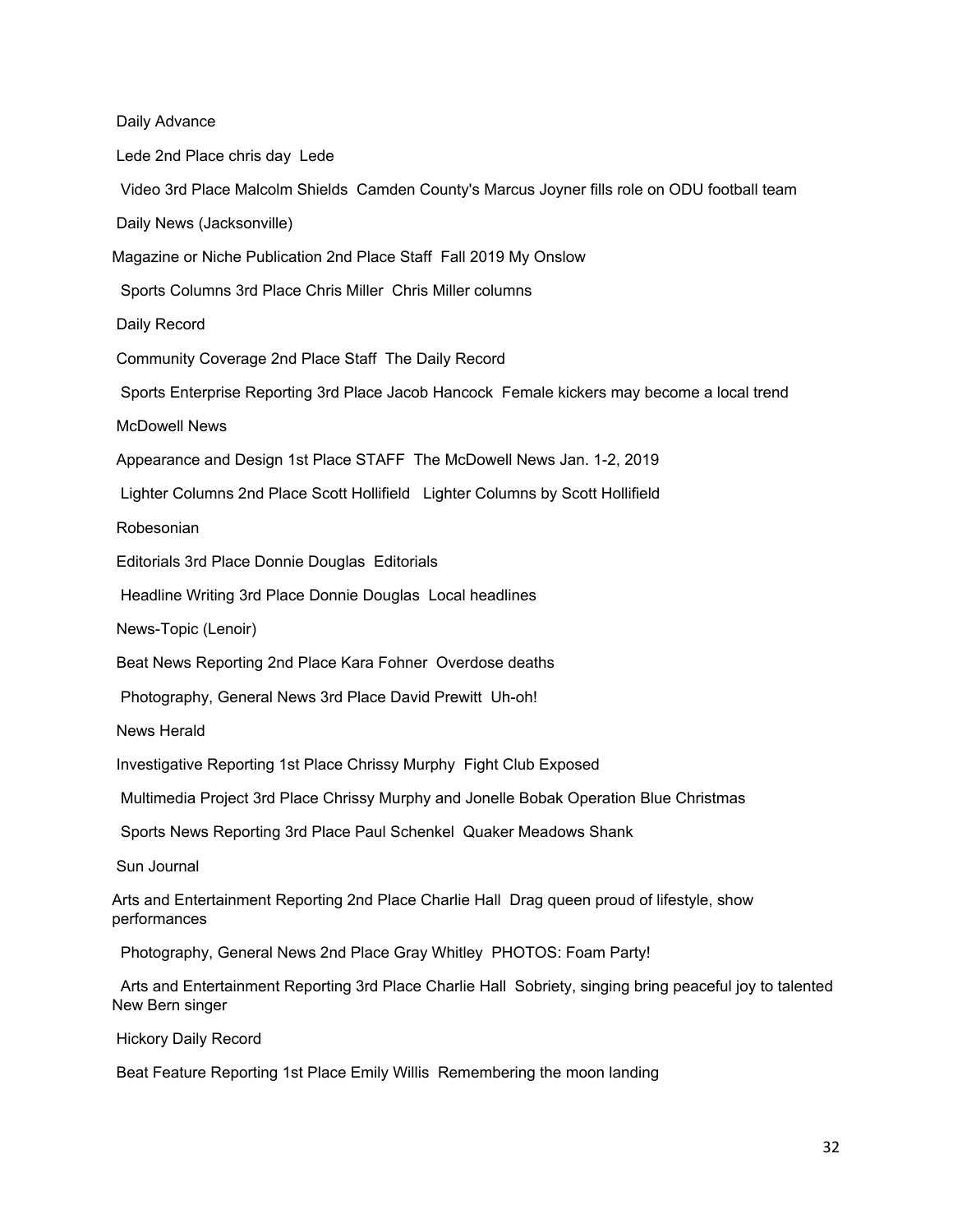General News Reporting 1st Place Kristen Hart and Kevin Griffin Hickory-area UNC-Charlotte students discuss being on, near campus during mass shooting

Sports Enterprise Reporting 2nd Place Aaron Schnautz NADIR NUMBERS: Fewer girls are playing high school basketball, and coaches are concerned

News Feature Writing 2nd Place Jordan Hensley Who shot a Claremont couple in 2016?

Star (Shelby)

Sports Enterprise Reporting 1st Place Dustin George Student feels school scammed him

Use of Photographs 1st Place Staff Best use of photos

Sports Feature Writing 3rd Place Dustin George Back in the game

Community Coverage 3rd Place Staff Community Coverage

Washington Daily News Photo Page or Essay 1st Place Ashley Vansant, Elizabeth Reed Beaufort County 4-H Livestock Show

Illustration/Photo Illustration/Print or interactive graphics 1st Place Elizabeth Reed Local teacher skydives with the Golden Knights

Appearance and Design 2nd Place Elizabeth Reed Washington Daily News, Sept. 4-5, 2019

Use of Photographs 3rd Place Elizabeth Reed Washington Daily News, April 10 and April 30, 2019

Election/Political Reporting 3rd Place Vail Stewart Rumley Shutdown impacts food and nutrition services

Rocky Mount Telegram

Photography, Sports 1st Place Alan Campbell The Upside Down

Photography, Spot 2nd Place Alan Campbell Blaze Battlers

Investigative Reporting 2nd Place Lindell John Kay Official makes home out of state

Religion & Faith Reporting 3rd Place Amelia Harper Prison program trains inmates to be pastors

City, County Government Reporting 3rd Place Lindell John Kay City emails shine light on secrets

**Dispatch** 

Sports Columns 1st Place Mike Duprez Michael keeps tring; Softball; Browns v Bulldogs

News Enterprise Reporting 2nd Place Ben Coley Hemp, hemp, hooray?; The plant has been villianized

Profile Feature 2nd Place Ben Coley Singing from the soul

Sports Feature Writing 2nd Place Ben Coley A cowboy's savior

Feature Writing 2nd Place Sharon Myers The art of family

Illustration/Photo Illustration/Print or interactive graphics 3rd Place Staff Measles outbreak spotlights vaccination rates in schools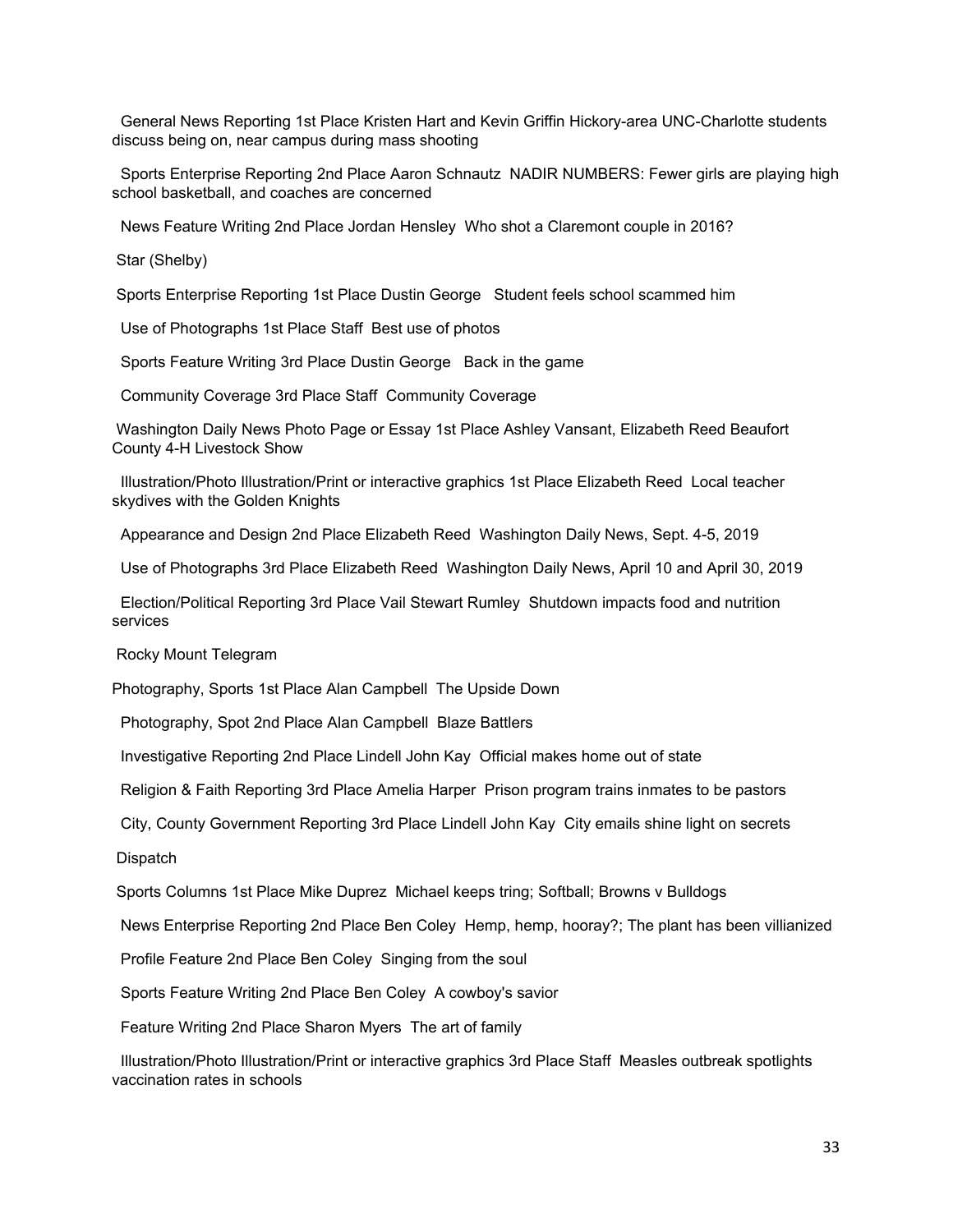Daily Herald

Sports Feature Writing 1st Place Justin Hayes Fit for the part, always

Sports News Reporting 1st Place Justin Hayes With flair, Weldon baseball time shines

Use of Social Media 1st Place Justin Hayes 'Last known address'

Video 1st Place Richard Holm Videos by Richard Holm: Bees, graves and monkey

Lighter Columns 3rd Place Carolyn Harmon Lighter columns

Beat Feature Reporting 3rd Place Richard Holm Son receives his late father's long-lost Ford pickup truck

Photography, Sports Feature 3rd Place Richard Holm 'The Crossing'

Serious Columns 3rd Place Tia Bedwell Serious columns

Times News (Burlington)

Sports Coverage 1st Place Bob Sutton, Adam Smith, David Kehrli March madness

Photography, Sports Feature 1st Place Robert Thomason An average Joe

Sports News Reporting 2nd Place Adam Smith Tar Heels storm into Sweet 16

Magazine or Niche Publication 3rd Place Charity Apple, Linda Bowman Model Business Plan

Business Writing 3rd Place Jessica Williams Good, sturdy American

Photography, Feature 3rd Place Robert Thomason Surprise on third

Gaston Gazette

Breaking News Coverage 1st Place Eric Wildstein Child dies at trampoline park

Photography, General News 1st Place John Clark Father Forgives Killer

Headline Writing 1st Place Kevin Ellis Headline writing

Photography, Feature 1st Place Mike Hensdill Harvest Day

Photography, Sports Feature 2nd Place John Clark A Tough Night

Beat Feature Reporting 2nd Place Kevin Ellis I want my Ja' back

Beat News Reporting 3rd Place Eric Wildstein Late veteran honored

Education Reporting 3rd Place Eric Wildstein Elementary schools offering young musicians unique experiences

Photography, Sports 3rd Place John Clark Sand Splash

Times-News

News Enterprise Reporting 1st Place Andrew Mundhenk Changes, questions & a lawsuit: Community Foundation checks Opportunity House's nonprofit status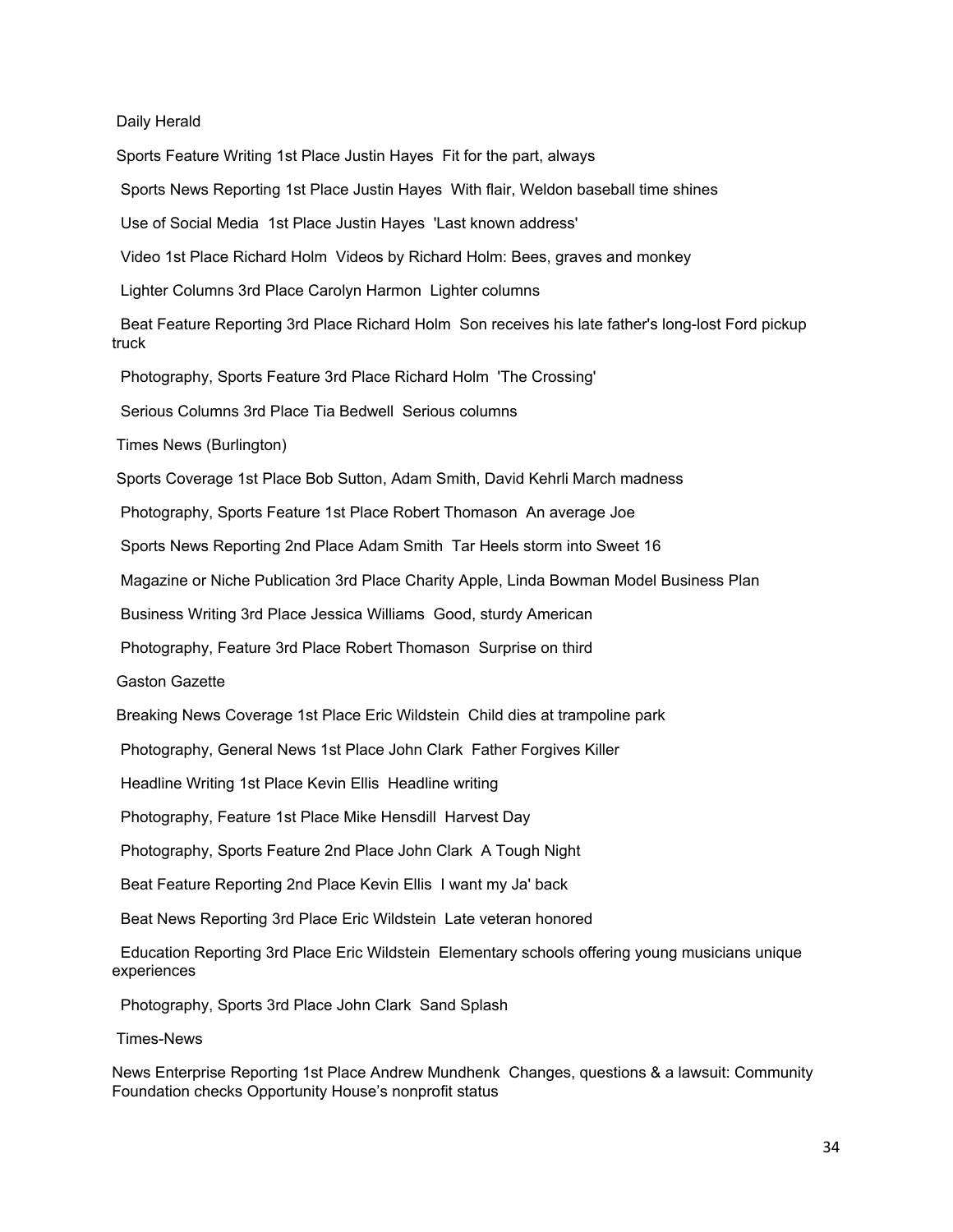Arts and Entertainment Reporting 1st Place Beth de Bona Spirit and the imagination City, County Government Reporting 2nd Place Andrew Mundhenk A Building Dilemma Sports Columns 2nd Place Dean Hensley A Step Back to 2013: Sarah's speech; Game of End Zones: Thank you to all involved; Farewell to Joey Editorials 2nd Place Harrison Metzger Our View Photography, Feature 2nd Place Patrick Sullivan Robotics team wraps up 2019 season Photo Page or Essay 2nd Place Patrick Sullivan Tears, hugs and reflection on Honor Flight trip Sports Coverage 2nd Place Staff Sports Coverage Photography, Feature 3rd Place Patrick Sullivan Rare goat triplets born at Carl Sandburg Home Photography, Spot 3rd Place Patrick Sullivan Storms soak Henderson County Special Section 3rd Place Staff Game of End Zones High Point Enterprise Feature Writing 1st Place Jimmy Tomlin The Baby By the Mailbox Lighter Columns 1st Place Jimmy Tomlin Jimmy Tomlin lighter columns Special Section 1st Place JIMMY TOMLIN Hometowns: High Point Confidential Photography, Spot 1st Place Laura Greene Woman Shocked to Find Vehicle Hanging in Air Business Writing 1st Place Pat Kimbrough How 'disruptive' furniture model took over Community Coverage 1st Place Staff High Point Enterprise Community Coverage April 11 and 21 2019 Religion & Faith Reporting 2nd Place Jimmy Tomlin "Heavenly Paintings" Serious Columns 2nd Place Jimmy Tomlin Jimmy Tomlin serious columns Editorial Page 2nd Place Megan Ward High Point Enterprise Editorial Pages Photography, Sports 2nd Place Michael Lindsay Culp's hat trick keys Wildcats' win Sports Coverage 3rd Place Enterprise sports staff March 2019 Lede 3rd Place Jimmy Tomlin Jimmy Tomlin ledes News Feature Writing 3rd Place Jimmy Tomlin A Long Time Healing Profile Feature 3rd Place Jimmy Tomlin The Fallen Star Breaking News Coverage 3rd Place Paul B. Johnson and Lee O. Sanderlin Can schools return to city control? Wilson Times

City, County Government Reporting 1st Place Brie Handgraaf Nuisance abatement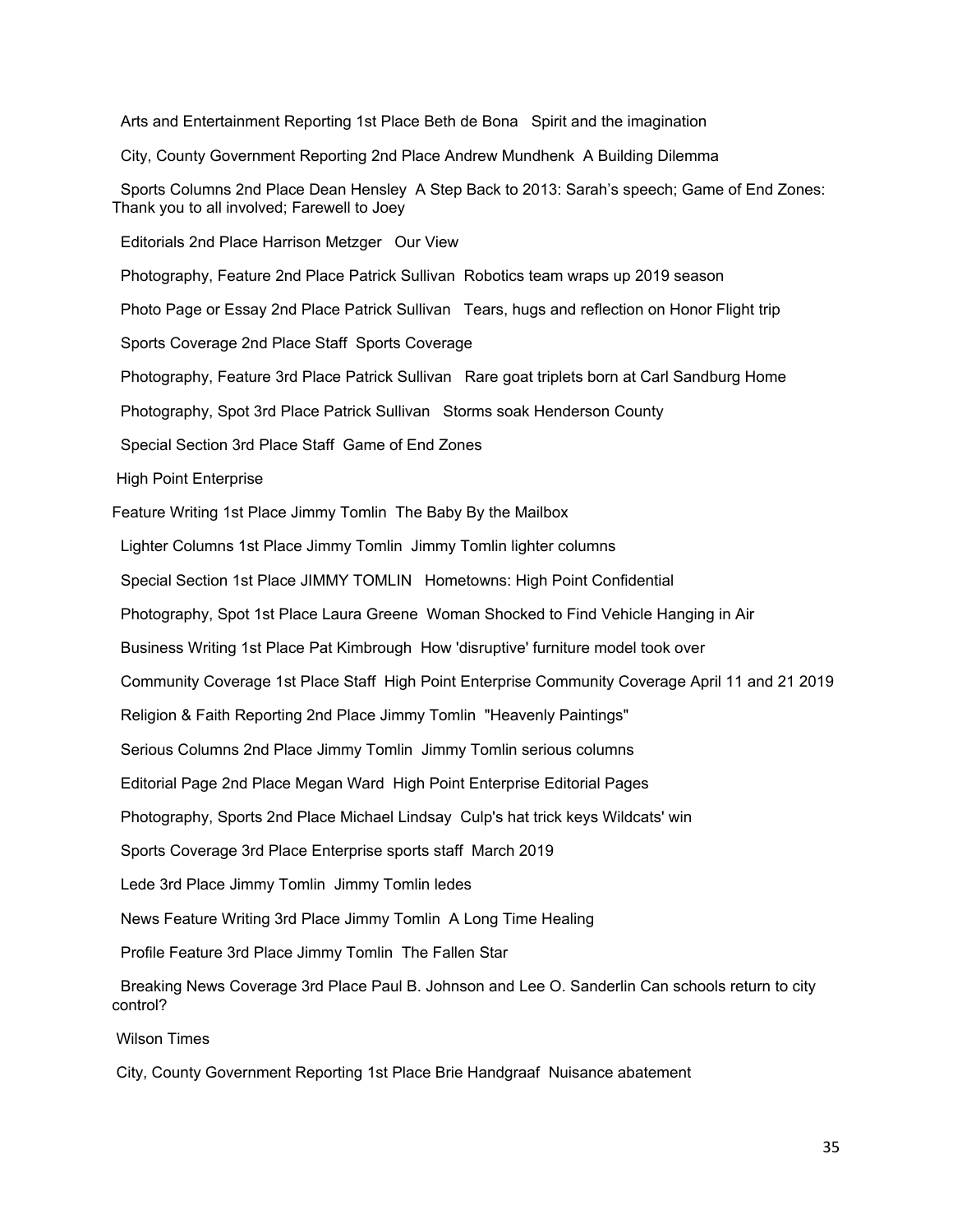Editorials 1st Place Corey Friedman Animal shelter; Ray Finch; Sunlight Religion & Faith Reporting 1st Place Corey Friedman Methodists face split Serious Columns 1st Place Corey Friedman Father's Day; chambers; Chappelle Education Reporting 1st Place Drew C. Wilson Reading, Writing and Enrollment Multimedia Project 1st Place Drew C. Wilson Field trip to Farmers School Profile Feature 1st Place Drew C. Wilson 68 years in chicken and pork Lede 1st Place Jimmy Lewis Homecoming; Showcase; Lady Warriors Beat News Reporting 1st Place Olivia Neeley Rape convict faces murder charge News Feature Writing 1st Place Olivia Neeley Finch enjoying simple pleasures Editorial Page 1st Place Staff Whirligig fest; Exercise; game Election/Political Reporting 2nd Place Corey Friedman Farmer-Butterfield Business Writing 2nd Place Drew C. Wilson Banner year for hemp harvests Education Reporting 2nd Place Drew C. Wilson How We Teach Multimedia Project 2nd Place Drew C. Wilson Family farm auction lures buyers Video 2nd Place Drew C. Wilson Dusty sweet potato harvest underway: Crop rebounds from last year's hurricane harvest General News Reporting 2nd Place Olivia Neeley Ray Finch Use of Photographs 2nd Place Staff Fourth of July; It's pea-pickin' time Illustration/Photo Illustration/Print or interactive graphics 2nd Place Valerie Register Pertinent dates in Wilson County Schools' history Feature Writing 3rd Place Drew C. Wilson Down at the dam Photo Page or Essay 3rd Place Drew C. Wilson and Lisa Boykin Batts Miniature MARVELS

Appearance and Design 3rd Place Staff Dodging Dorian's worst; energy drink

Division E

Daily Reflector

Religion & Faith Reporting 1st Place Kim Grizzard Message of Easter

Photo Page or Essay 1st Place Molly Mathis and Deborah Griffin President Trump's visit

Sports Coverage 1st Place Staff The Daily Reflector

News Feature Writing 2nd Place Ginger Livingston Your family is part of me

Editorial Page 2nd Place staff The Daily Reflector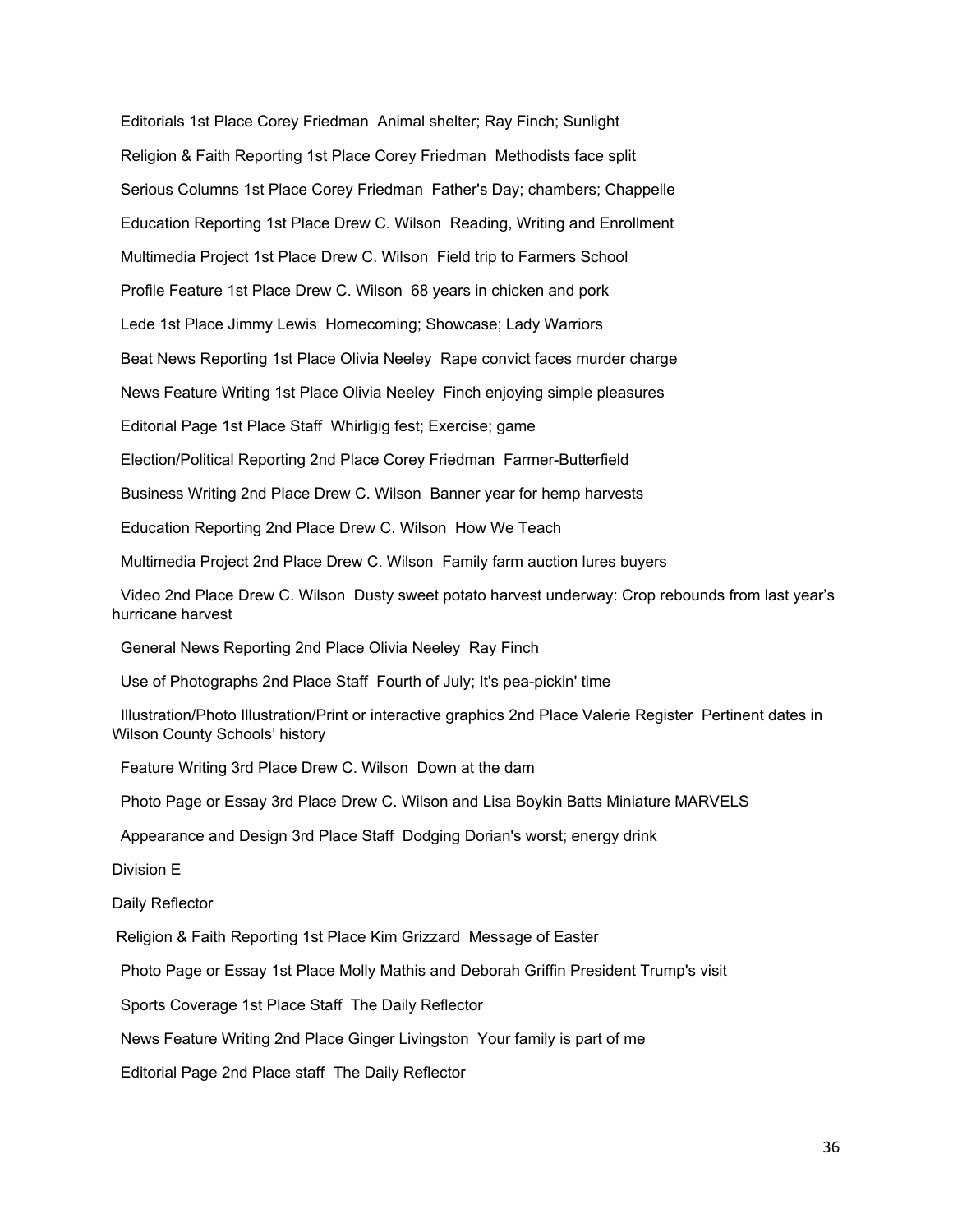Sports Columns 2nd Place Staff Ronnie Woodward sports columns

Editorials 3rd Place Bobby Burns Now more than ever; Annexation raises concerns; Time for reset

Multimedia Project 3rd Place Bobby Burns Rally for 'The Squad'

Photography, Sports 3rd Place Molly Mathis Falcons roll on

Sports Enterprise Reporting 3rd Place Nathan Summers Dollars and sense: The value of the public course

Herald-Sun

Sports Feature Writing 1st Place Alex Zietlow 'This story could save someone's life:' UNC football's Jake Lawler on his depression

Use of Social Media 1st Place Andrew Roman, Alma Washington, staff The Herald-Sun's social media use

Business Writing 1st Place Dawn Baumgartner Vaughan, Carli Brosseau Business - Gentrification in Durham

Lede 1st Place Martha Quillin Leads - Martha Quillin

Breaking News Coverage 1st Place Staff Durham Gas Explosion

Sports News Reporting 1st Place Steve Wiseman After Duke clears Zion Williamson, Michael Avenatti insists Nike paid the basketball star

City, County Government Reporting 1st Place Tammy Grubb, Mark Schultz City/County govt - Linda Sarsour talk

Beat News Reporting 1st Place Thomasi McDonald 'Tired of burying young people.' A Durham funeral home serves the city's murder victims.

Religion & Faith Reporting 2nd Place Dawn Baumgartner Vaughan Gentrification in Durham: 'We're not going anywhere,' says pastor of historic black church

General News Reporting 2nd Place Tammy Grubb, Dawn Baumgartner Vaughan Gen News - light-rail consultant

Election/Political Reporting 2nd Place Will Doran NC ballot officials vote against new election-security rules, citing 2020 time crunch

Video 3rd Place Casey Toth This big, beloved oak was spared the chainsaw twice. But, alas, it must come down now.

Election/Political Reporting 3rd Place Dawn Baumgartner Vaughan What the state budget standoff is costing NC taxpayers

Photography, Spot 3rd Place Robert Willett Gas explosion aftermath

News Enterprise Reporting 3rd Place Shelbi Polk How many human-trafficking victims work in NC massage parlors? More than you may think.

Business Writing 3rd Place Zachery Eanes Business - Pig Farmers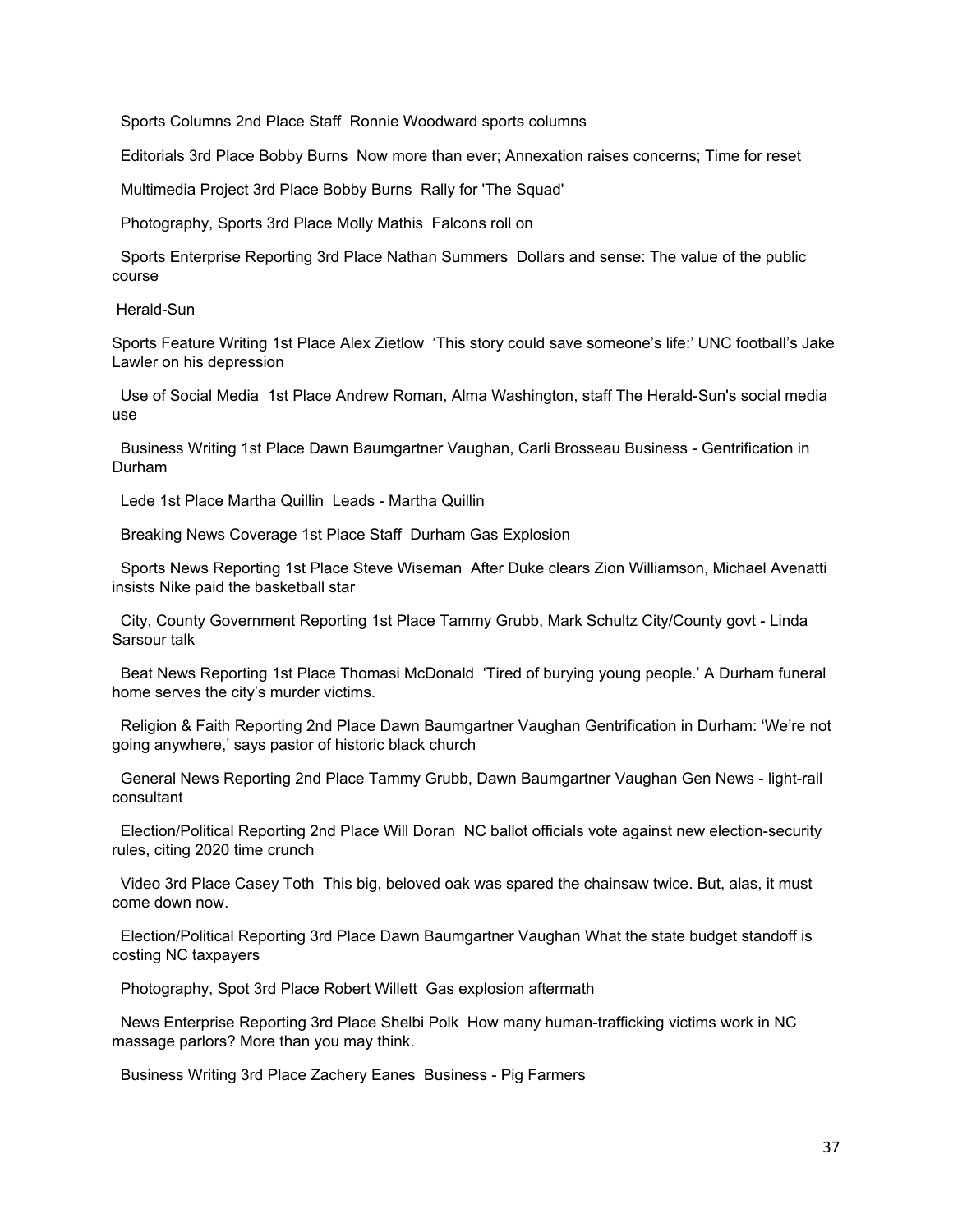Asheville Citizen-Times

Photography, General News 1st Place Angeli Wright Riley Howell comes home

Video 1st Place Angeli Wright 10-year-old gymnast Zoe Smith

Education Reporting 1st Place Brian Gordon Accessibility seen as a barrier to racial, economic diversity in area charter schools

Feature Writing 1st Place Brian Gordon 'A kind crazy': Inside the competitive world of guinea pig shows

Arts and Entertainment Reporting 1st Place Bruce Steele Biltmore Estate holiday coverage

Sports Enterprise Reporting 1st Place David Thompson Late start time for basketball games causing problems

Beat Feature Reporting 1st Place Elizabeth Anne Brown Juneteenth: Remembering Asheville's slaves in their own words

Election/Political Reporting 1st Place Joel Burgess North Carolina gerrymandering

News Enterprise Reporting 1st Place Joel Burgess NC liquor privatization: More convenience? Higher prices? Public health problems?

Serious Columns 1st Place John Boyle Selection of John Boyle's serious columns

General News Reporting 1st Place Staff Wanda Greene, ex-Buncombe officials sentenced in federal corruption probe

Special Section 1st Place Staff 2019 High School Football Preview

Photography, General News 2nd Place Angela Wilhelm Keesha Martinez at Dixon sentencing

Photography, Sports 2nd Place Angela Wilhelm Rams win

Photography, Sports Feature 2nd Place Angeli Wright Madison vs North Buncombe softball

Video 2nd Place Angeli Wright An Asheville dad's road to recovery

Education Reporting 2nd Place Brian Gordon How Buncombe County's opportunity scholarships are distributed

Sports Enterprise Reporting 2nd Place David Thompson A team of their own: Rise in female wrestling numbers prompting change in the sport

Sports Feature Writing 2nd Place David Thompson 'Seth Strong': Mitchell football player remembers life, death of younger brother

Business Writing 2nd Place Mackensy Lunsford Women lead the way as hemp revival sweeps WNC

Email newsletter 2nd Place Mackensy Lunsford (In)side Dish

Multimedia Project 2nd Place Mackensy Lunsford, Angeli Wright Evolution of a dish: Noble Cider's The **Greenhouse** 

Photography, Sports Feature 3rd Place Angela Wilhelm Out at sunset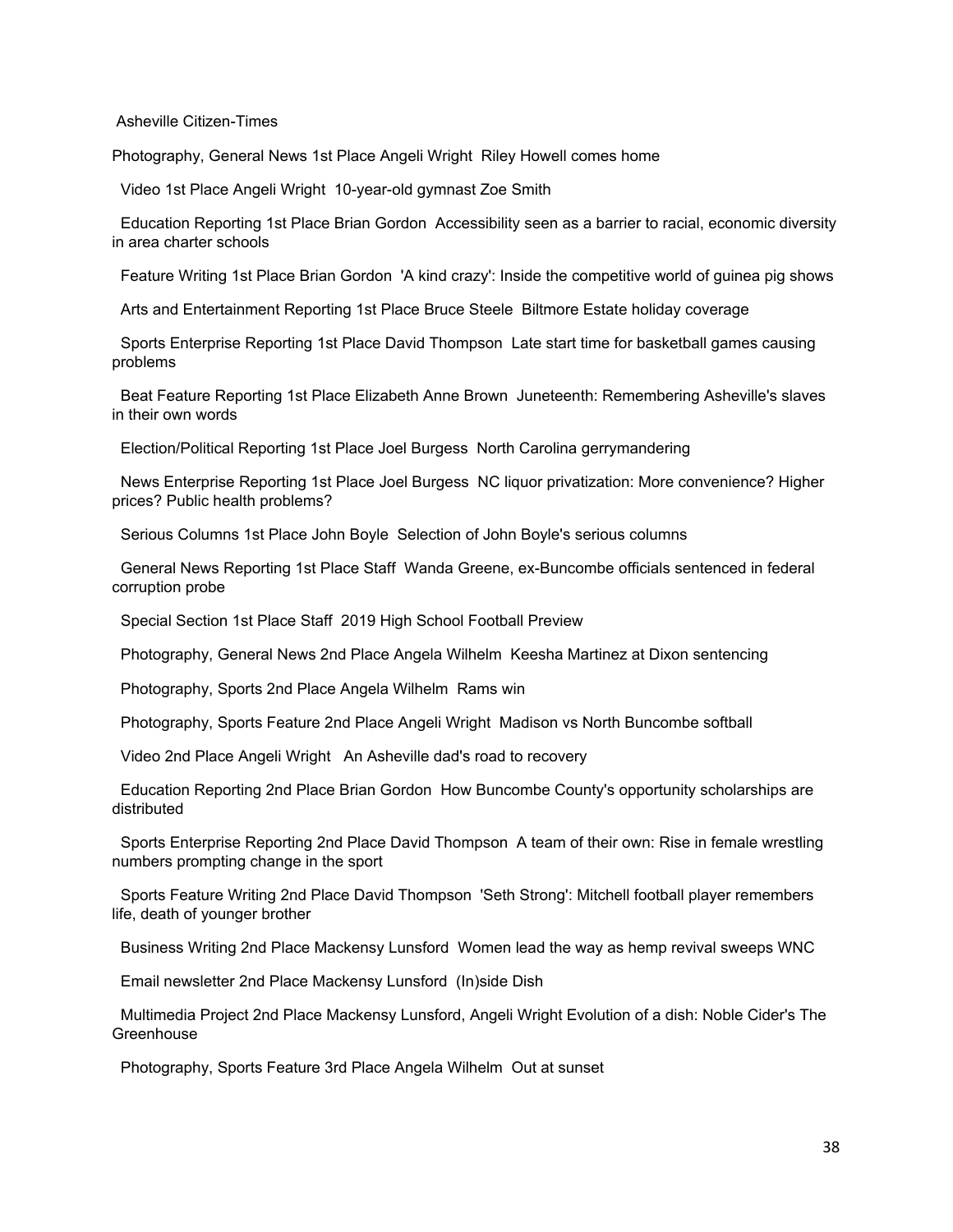Email newsletter 3rd Place David Thompson Inside the Huddle

General News Reporting 3rd Place Jennifer Bowman, David Thompson Riley Howell shooting coverage

Breaking News Coverage 3rd Place Jennifer Bowman, John Boyle, Mackensy Lunsford Tiyquasha Simuel death coverage

City, County Government Reporting 3rd Place Joel Burgess Chris Hickman is sentenced

Lighter Columns 3rd Place Karen Chávez Columns on a variety of outdoors topics

News Feature Writing 3rd Place Sam DeGrave A 3-year-old with leukemia needs a bone marrow transplant. Her race complicates the search

Community Coverage 3rd Place Staff Asheville Community Coverage

Salisbury Post

Headline Writing 1st Place Bobby Parker Masonry student laying a foundation for his future

Sports Columns 1st Place Dennis Davidson Davidson sports columns

Photography, Feature 1st Place Jon Lakey Tomato fight

Editorial Page 1st Place Josh Bergeron Editorial pages from July 7, 9, 28

Lighter Columns 1st Place Mark Wineka Wineka columns

Magazine or Niche Publication 1st Place Staff Salisbury the Magazine Aug 2019

Lede 2nd Place Andie Foley Foley ledes

Illustration/Photo Illustration/Print or interactive graphics 2nd Place Andy Mooney Travel expenses graphic

Photography, Feature 2nd Place Jon Lakey Barn quilt

Photography, Spot 2nd Place Jon Lakey Rollin' in the river

Editorials 2nd Place Josh Bergeron Landis board, Faith closure, Wil-Cox bridge

Feature Writing 2nd Place Josh Bergeron Co-workers bond over cancer

Arts and Entertainment Reporting 2nd Place Mark Wineka Bugle corps marches to its own beat

Beat Feature Reporting 2nd Place Mark Wineka Searching for Anna

Serious Columns 2nd Place Mark Wineka Wineka serious columns

News Enterprise Reporting 2nd Place Natalie Alms Foster parent shortage

Appearance and Design 2nd Place Staff Sept. 8 and Sept. 10 editions

Community Coverage 2nd Place Staff April 17 and April 18

Magazine or Niche Publication 2nd Place Staff Salisbury the Magazine Oct. 2018

Special Section 2nd Place Staff Progress edition 2019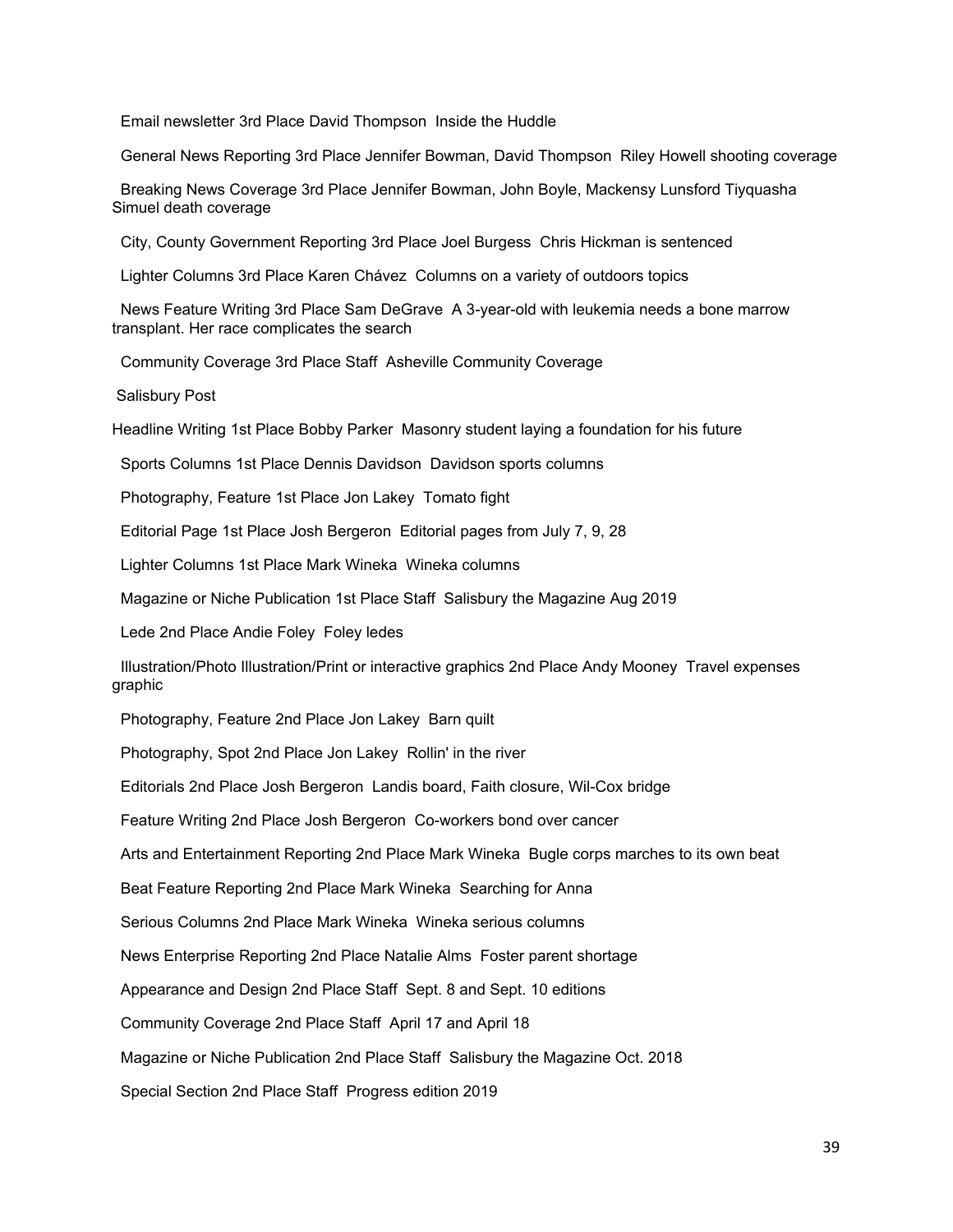Use of Photographs 2nd Place Staff Salisbury Post use of photographs Education Reporting 3rd Place Josh Bergeron, Andie Foley, Shavonne Walker Faith school closure Beat Feature Reporting 3rd Place Mark Wineka Everly the lionhearted Feature Writing 3rd Place Mark Wineka Not so good, son Profile Feature 3rd Place Mark Wineka Charles Newsome keeps building Religion & Faith Reporting 3rd Place Mark Wineka Church builds bridges Sports Feature Writing 3rd Place Mark Wineka She touched all the bases Photo Page or Essay 3rd Place Sean Meyers Woodleaf tomato festival **StarNews** Illustration/Photo Illustration/Print or interactive graphics 1st Place Alex Riley Seahawk Saturday Photography, Sports 1st Place Alex Riley No Response Profile Feature 1st Place Alex Riley Striving for change Investigative Reporting 1st Place Ashley Morris Restaurant Inspections News Feature Writing 1st Place Cammie Bellamy 'You stole my childhood' Email newsletter 1st Place Hunter Ingram Cape Fear Unearthed Multimedia Project 1st Place Hunter Ingram 'Firestarter' lit the fire of local film Photography, Sports Feature 1st Place Matt Born YMCA Wrightsville Beach Sprint Triathlon Photography, Spot 1st Place Matt Born Hurricane Dorian Rain Editorial Page 1st Place Scott Nunn Editorial Page Editorials 1st Place Scott Nunn School, hospital editorials Appearance and Design 1st Place Staff Jan. 5-6, 2019 Community Coverage 1st Place Staff April 4, 2019; April 14, 2019 Use of Photographs 1st Place Staff April 4 and April 21, 2019 Sports News Reporting 2nd Place Alex Riley One Last Surprise Lighter Columns 2nd Place Ashley Morris Dine & Dish Profile Feature 2nd Place Ashley Morris Girls rule at these Roudabush Restaurants City, County Government Reporting 2nd Place Gareth McGrath Potential hospital sale Headline Writing 2nd Place John Staton Pith and vinegar; O-thell-yes; Playing in 'toon Photo Page or Essay 2nd Place Matt Born Fort Fisher re-enacts battle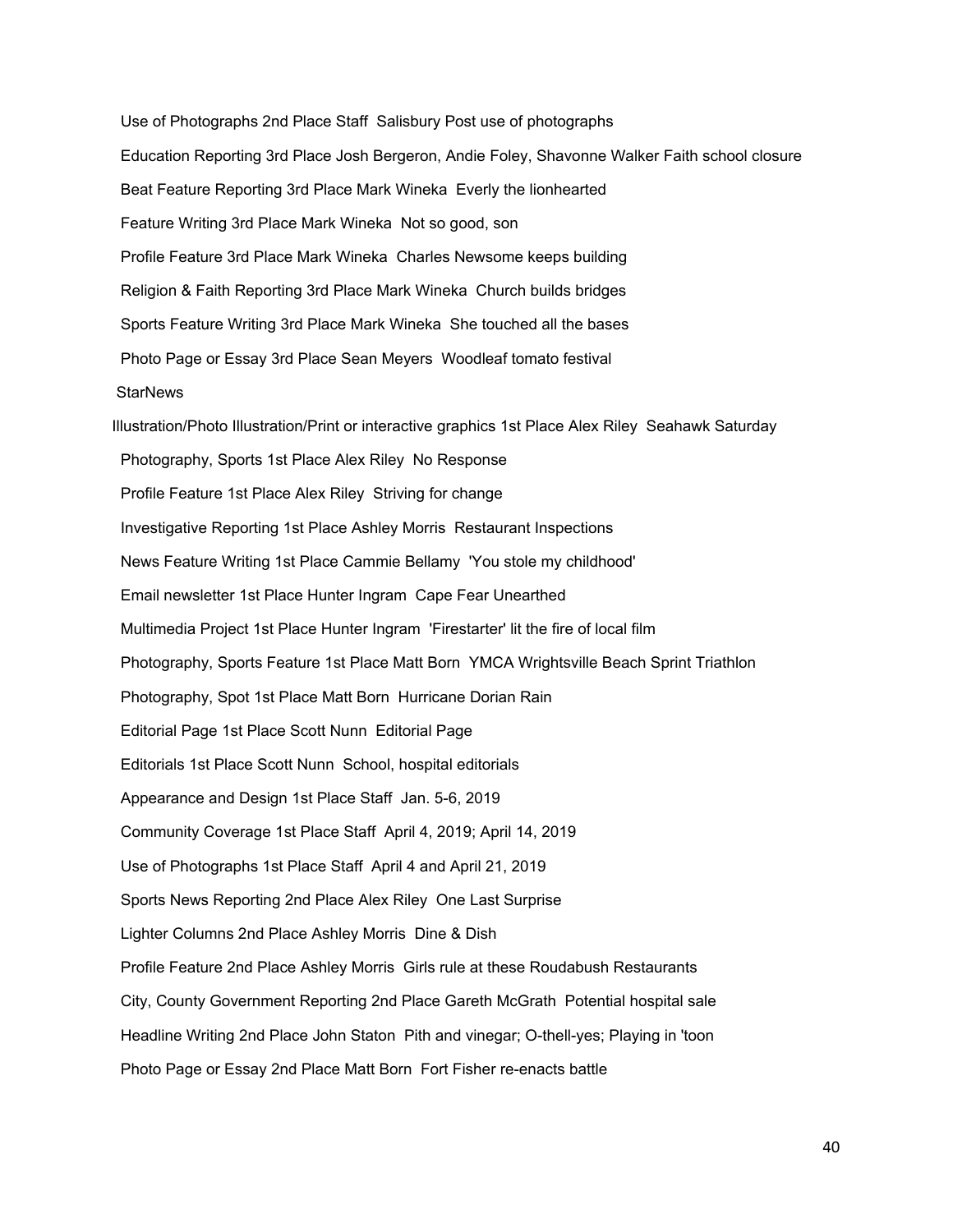Beat News Reporting 2nd Place Renee Spencer Transportation Beat Breaking News Coverage 2nd Place Staff Faulty equipment prompts Topsail High shooter fears Sports Coverage 2nd Place Staff March 2-3, 2019 Use of Social Media 2nd Place Staff StarNews Social Media Sports Columns 3rd Place Alex Riley Perfect Ending; Hurricane Relief Game; Welcome Back Arts and Entertainment Reporting 3rd Place Hunter Ingram Swamp Thing Beat News Reporting 3rd Place Hunter Ingram Film Beat Sports News Reporting 3rd Place Jackson Fuller 'Cats Celebrate Lede 3rd Place John Staton Primal howl; For the love of the game; Gale-force comedy Photography, Feature 3rd Place Matt Born Shave For Sean Photography, General News 3rd Place Matt Born Vietnam Traveling Memorial Wall Illustration/Photo Illustration/Print or interactive graphics 3rd Place Staff Wilmington's Changing Skyline Magazine or Niche Publication 3rd Place Staff Port City Life Magazine Special Section 3rd Place Staff Hurricane Florence Special Section Division F Fayetteville Observer

City, County Government Reporting 2nd Place John Henderson Fayetteville's Civil War museum controversy

Use of Social Media 2nd Place Staff The Fayetteville Observer Facebook account

News Feature Writing 3rd Place Michael Futch Fayetteville police chief's 1935 death remains a mystery

Community Coverage 3rd Place Staff The Fayetteville Observer

Charlotte Observer

Investigative Reporting 1st Place Ames Alexander, Gavin Off, David Raynor Dismissed

City, County Government Reporting 1st Place Anna Douglas FBI alerted after black Charlotte officials received threats, racist letters

Feature Writing 1st Place Anna Douglas The man in the maternity ward

Editorials 1st Place Peter St. Onge Collection of editorials: Peter St. Onge

Multimedia Project 1st Place Scott Fowler, Jeff Siner, Davin Coburn Carruth

Breaking News Coverage 1st Place Staff Bullying preceded fatal shooting of Butler High student, officials say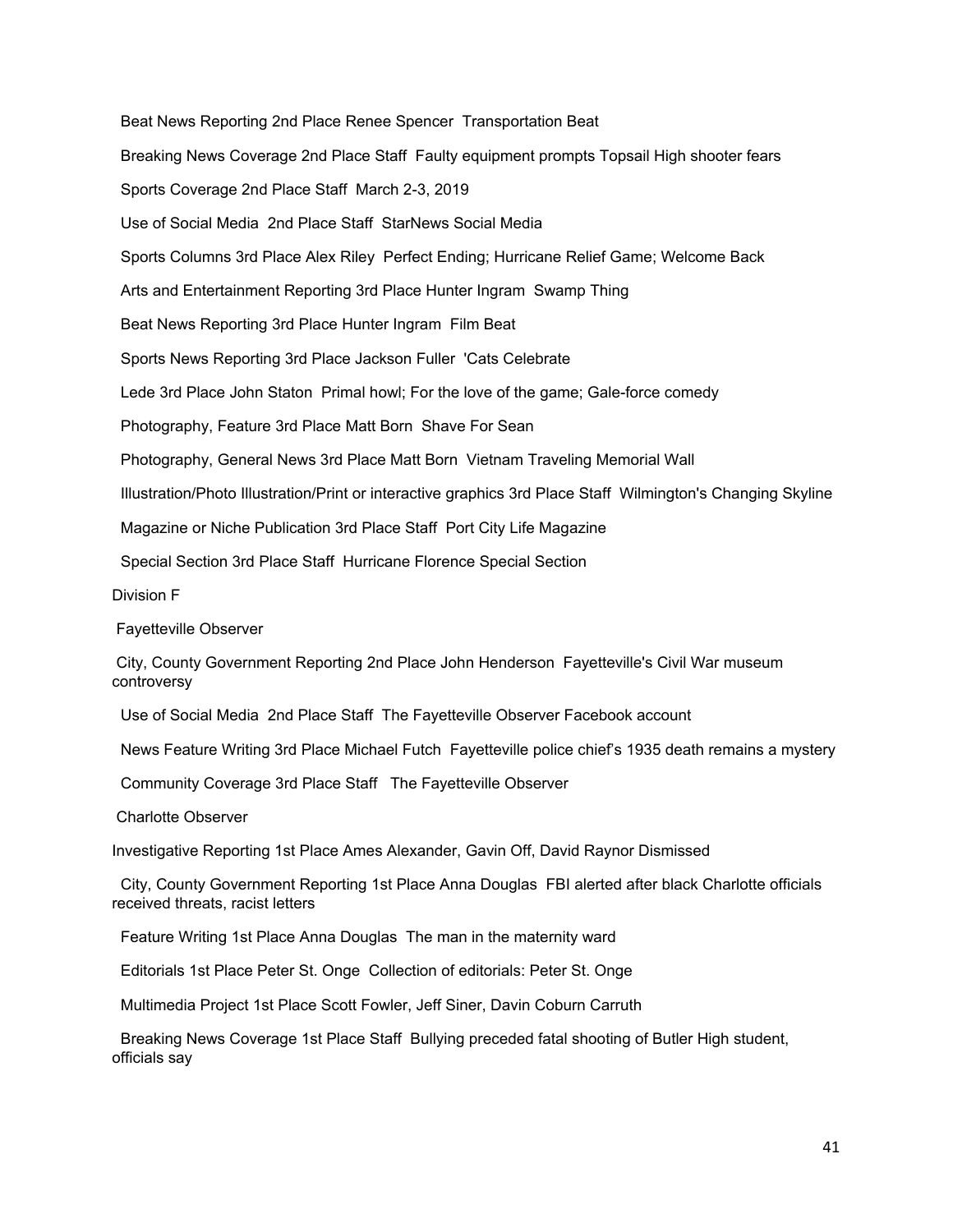Profile Feature 1st Place Theoden Janes 4 brothers, all WWII veterans, all in their 90s: 'We're defying the odds, aren't we?'

Sports Feature Writing 1st Place Theoden Janes Dale Jr. thought he'd have fun writing a memoir. Then he relived his darkest days.

Religion & Faith Reporting 1st Place Tim Funk Minister's daughters ask: Why is photo of our father, a pedophile, on a church wall?

Photography, Feature 2nd Place John D. Simmons Happy New Year!

Sports News Reporting 2nd Place Langston Wertz Jr. West Charlotte loses home court advantage. Is it about race or too few seats?

Video 2nd Place Matt Walsh, Stephanie Bunao Brooklyn: How a black community was erased from uptown Charlotte

Religion & Faith Reporting 2nd Place Scott Fowler The inside story of David Chadwick's sudden split with Forest Hill Church

Appearance and Design 2nd Place Staff Appearance and Design

Arts and Entertainment Reporting 2nd Place Theoden Janes Hope Stout's parents dreamed of making a movie in her memory. It became a nightmare.

Feature Writing 2nd Place Theoden Janes The full story behind the disappearance of one of Charlotte's most beloved works of art

Photography, Sports Feature 3rd Place David T. Foster III Eric Reid endures emotions, injury in win over Texans

Business Writing 3rd Place Deon Roberts Wells Fargo mistakes cost people their homes. It was just the start of their problems

City, County Government Reporting 3rd Place Fred Clasen-Kelly, Julianna Rennie Charlotte spent millions on low-income housing, but poor people can't afford it

Photography, General News 3rd Place Jeff Siner His life is not in vain

Profile Feature 3rd Place Scott Fowler My Dad taught me a wonderful lesson. An angry ostrich was involved.

Sports Columns 3rd Place Scott Fowler Collection of sports columns: Scott Fowler

Editorial Page 3rd Place Staff Editorial pages

Special Section 3rd Place Staff 25 Years of Panthers Football

Sports Feature Writing 3rd Place Theoden Janes She could be the next Danica. But for now, she's stuck driving an old Mazda mini SUV.

Religion & Faith Reporting 3rd Place Tim Funk Why hasn't Charlotte Catholic diocese released list of priests accused of sex abuse?

News & Record

Editorial Page 1st Place Allen Johnson, Margaret Wimmer News & Record editorial pages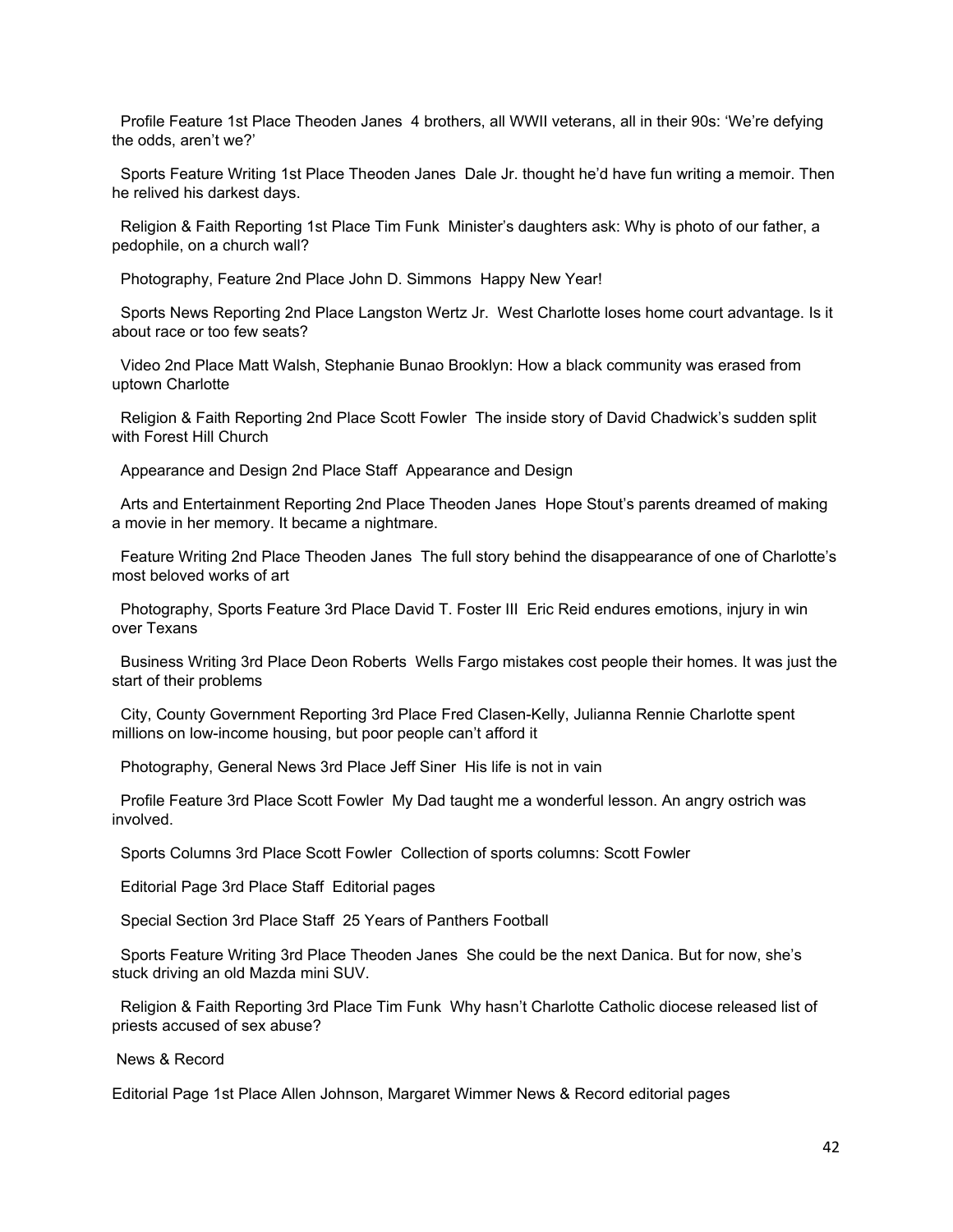Sports Enterprise Reporting 1st Place Brant Wilkerson-New Brant Wilkerson-New: Function vs. Fashio Sports Columns 1st Place Ed Hardin Ed Hardin sports columns - thanksgiving, tarik, youth parents Education Reporting 1st Place Jessie Pounds Jessie Pounds education opportunity schools Photography, Spot 1st Place Khadejeh Nikouyeh Khadejeh Nikouyeh : After the fire Appearance and Design 1st Place Staff News & Record appearance and design Editorials 2nd Place Allen Johnson Allen Johnson editorials

Community Coverage 2nd Place Staff News & Record community coverage

Headline Writing 2nd Place Staff News & Record headlines

Sports Coverage 2nd Place Staff News & Record sports coverage

Use of Photographs 2nd Place Staff News & Record use of photos

News Enterprise Reporting 2nd Place Taft Wireback Taft Wireback - opiods

Illustration/Photo Illustration/Print or interactive graphics 2nd Place Tim Rickard Tim Rickard illustration sharks

Photography, General News 2nd Place Woody Marshall Woody Marshall protesters

Magazine or Niche Publication 3rd Place Cindy Loman and Tim Myers 1808: Greensboro's Magazine Nov. 2018

Photography, Feature 3rd Place Woody Marshall Woody Marshall twilight fishing

Photography, Sports 3rd Place Woody Marshall Woody Marshall: Smith v. Northwest football

News & Observer

Use of Social Media 1st Place Andrew Roman, Alma Washington, staff The News & Observer's social media use

Sports News Reporting 1st Place Dan Kane NCAA rejected recommendations to halt academic fraud, newly released documents show

Beat Feature Reporting 1st Place Drew Jackson Raleigh's Ashley Christensen takes home James Beard Award for best chef in the US

Lede 1st Place Josh Shaffer Leads - Josh Shaffer

Magazine or Niche Publication 1st Place Staff WALTER June 2019

Video 1st Place Travis Long Undocumented man arrested after leaving sanctuary to meet with immigration officials

Election/Political Reporting 1st Place Will Doran How lawmakers reshaped NC districts, using midnight work sessions and lottery balls

Investigative Reporting 2nd Place Dan Kane UNC Development Finance Initiative investigation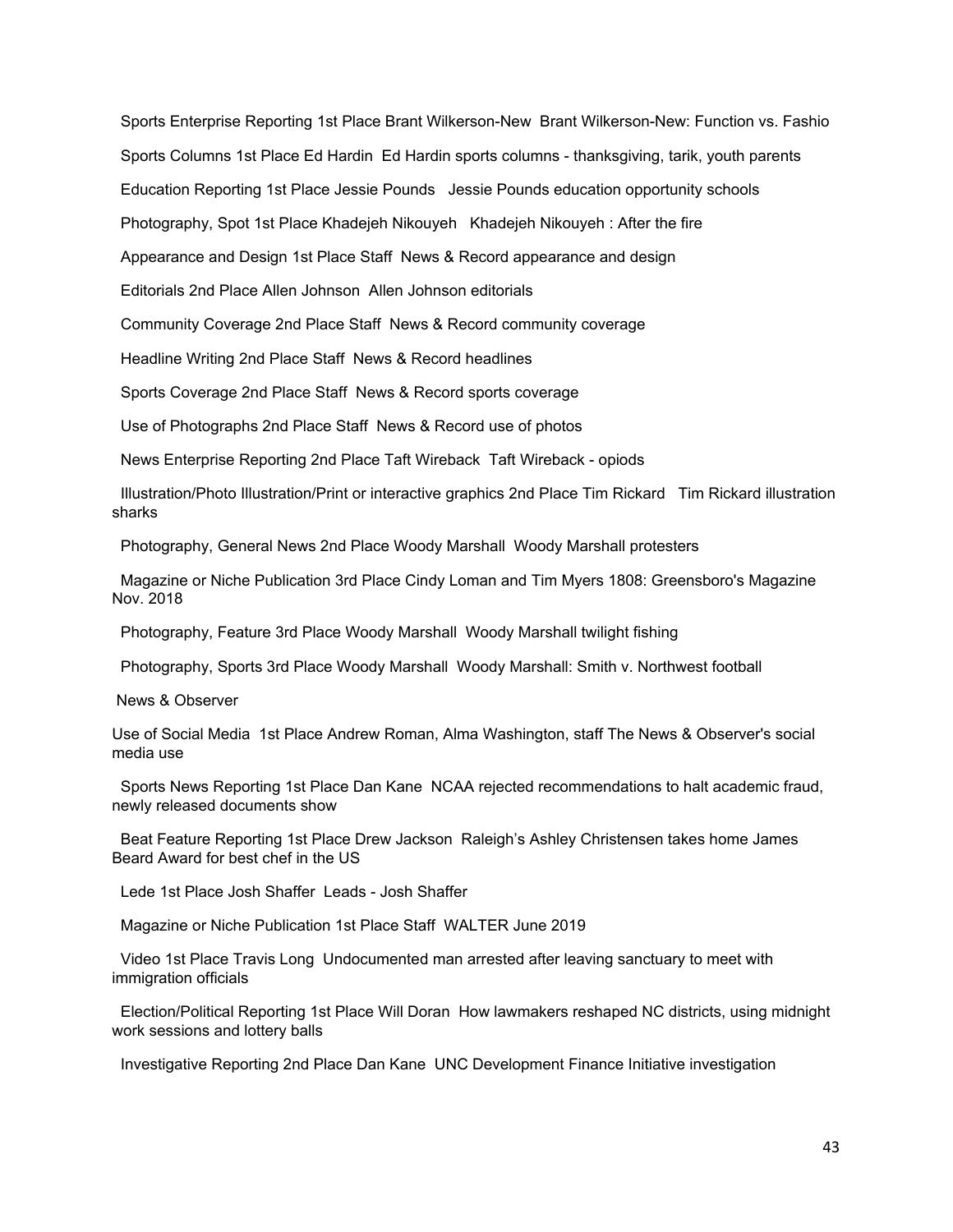Sports Enterprise Reporting 2nd Place Jonathan M Alexander ACC after hours: For power programs, playing at 9 p.m. is the price of prominence

Multimedia Project 2nd Place Josh Shaffer, Julia Wall, Autumn Linford A wanted man remained free. A girl was murdered. How the system failed Hania Aguilar.

Sports Columns 2nd Place Luke DeCock Luke DeCock columns

Lede 2nd Place Richard Stradling Leads - Richard Stradling

Photo Page or Essay 2nd Place Robert Willett High school football holds hurricane devastated community together

Photography, Sports 2nd Place Robert Willett Zion blows out his Nike

Magazine or Niche Publication 2nd Place Staff WALTER March 2019

Photography, Spot 2nd Place Travis Long Mininum wage protest

Election/Political Reporting 2nd Place Will Doran, Andrew Carter The impact of NC gerrymandering: Dividing races, cities and a campus

Business Writing 2nd Place Zachery Eanes Business - Rural broadband

Investigative Reporting 3rd Place Carli Brosseau, Alex Lang 'How many have to die?' Mental health patients endure nightmare transport conditions

Election/Political Reporting 3rd Place Dan Kane, David Raynor Thousands of state employees got big raises – up to 65 percent. Now lawmakers are objecting.

Email newsletter 3rd Place Jessica Banov, Mike Williams, Steve Chavez Tar Heel of the Year Award newsletters

Headline Writing 3rd Place Staff Yes, UConn did steal NC State's logo. But they're very sorry about it

Education Reporting 3rd Place T. Keung Hui Your child's teacher likely wasn't fingerprinted during hiring. Are students at risk?

Winston-Salem Journal

Illustration/Photo Illustration/Print or interactive graphics 1st Place Andrew Dye Stronger Things

Photo Page or Essay 1st Place Andrew Dye Training for Battle

Photography, Feature 1st Place Andrew Dye Training Tough

Photography, Sports 1st Place Andrew Dye Within Reach

Photography, Sports Feature 1st Place Andrew Dye Mustangs on the run

Email newsletter 1st Place John Dell Game week for the Winston-Salem State Rams

Beat News Reporting 1st Place John Hinton Fighting murder and mistrust

Arts and Entertainment Reporting 1st Place Lisa O'Donnell Factory town to artsy hamlet

News Enterprise Reporting 1st Place Michael Hewlett But did he kill her?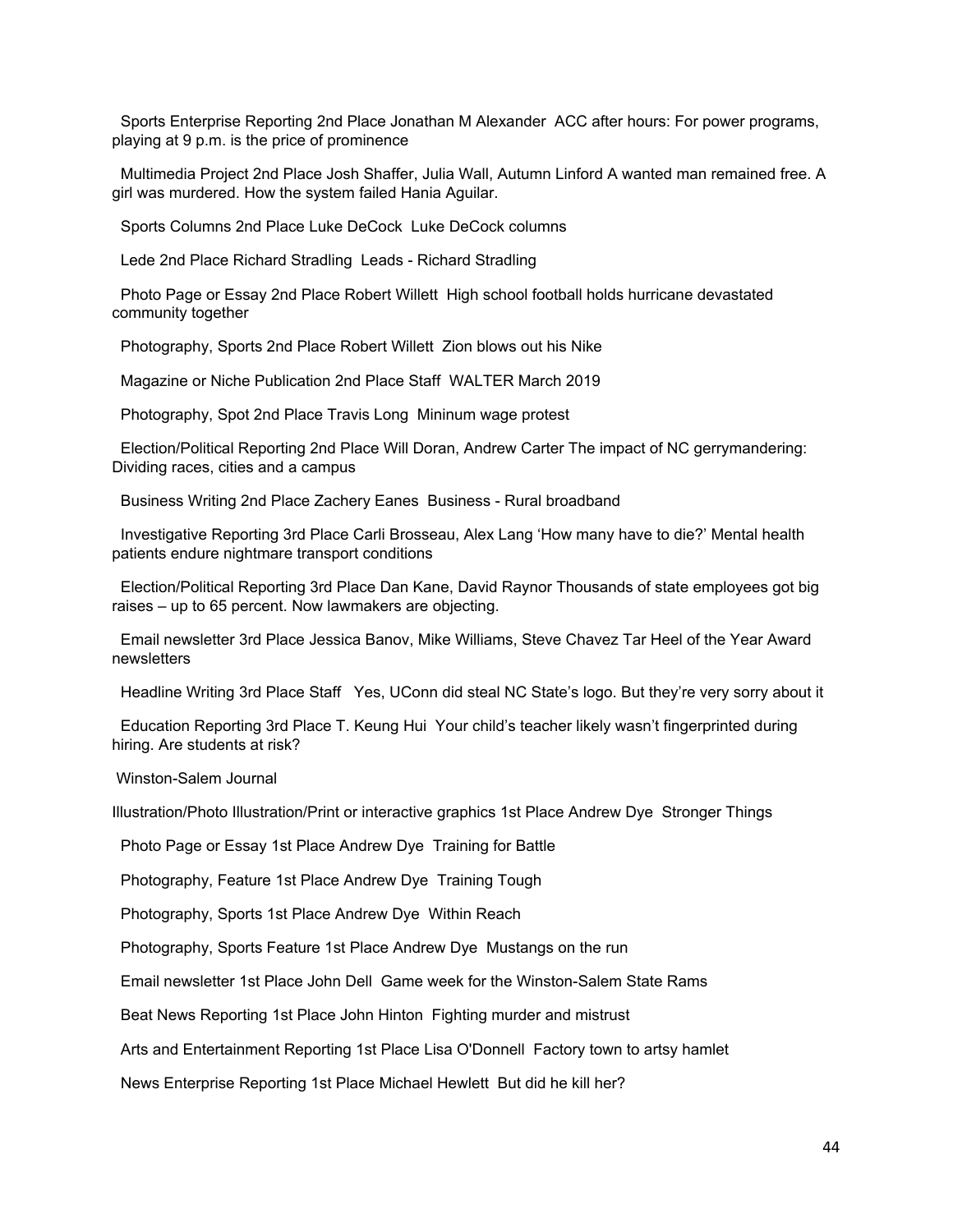Lighter Columns 1st Place Mick Scott Southern accent/Bigfoot/Above the planet

Business Writing 1st Place Richard Craver Issue of the century

News Feature Writing 1st Place Scott Sexton Sign of the times? Holocaust survivor wants to make sure we never forget

Serious Columns 1st Place Scott Sexton Taking a stand/Final salute/It's time to talk Dixie

Sports Coverage 1st Place Sports staff Sports coverage, Nov. 6/Nov. 7 2018

Community Coverage 1st Place Staff Dec. 8, Dec. 9 2018

Headline Writing 1st Place Staff Hogging the show/Amazon is fulfilling plan for Kernersville/Whistle while you work

Special Section 1st Place Staff Stronger Things

Use of Photographs 1st Place Staff April 1, April 4, 2019

Photography, General News 1st Place Walt Unks Why Him? Why Him?

General News Reporting 1st Place Wesley Young Clearing the way/Business 40 closure

Photography, Sports Feature 2nd Place Allison Lee Isley Magic No. 500

Email newsletter 2nd Place Ethan Joyce The most overstated and understated game for App State this year

Education Reporting 2nd Place Fran Daniel A spark to serve

Beat Feature Reporting 2nd Place Jenny Drabble Feral Fix

Breaking News Coverage 2nd Place John Hinton Woman pulled from burning car

General News Reporting 2nd Place John Hinton, Jenny Drabble Wake's yearbook had blackface, KKK images

Lighter Columns 2nd Place Lynn Felder Mystery theater/Passageway Park/Park(ing)Day challenges urban use

Profile Feature 2nd Place Lynn Felder Play on: Sandresky's musical life draws on past, extends into future

Beat News Reporting 2nd Place Michael Hewlett 'Never thought this day would come'

Serious Columns 2nd Place Mick Scott It's not as simple as black and white/Take me to the place I love/Weatherman

Sports Feature Writing 2nd Place Patrick Ferlise Catman II: Son aims to build on father's legacy as biggest Panthers fan in the world

News Feature Writing 2nd Place Sarah Newell Breaking the silence: Sexual-assault survivor believes she got through the ordeal for a reason

Editorial Page 2nd Place Staff Cooper steps up on climate change/Voter ID is still a bad idea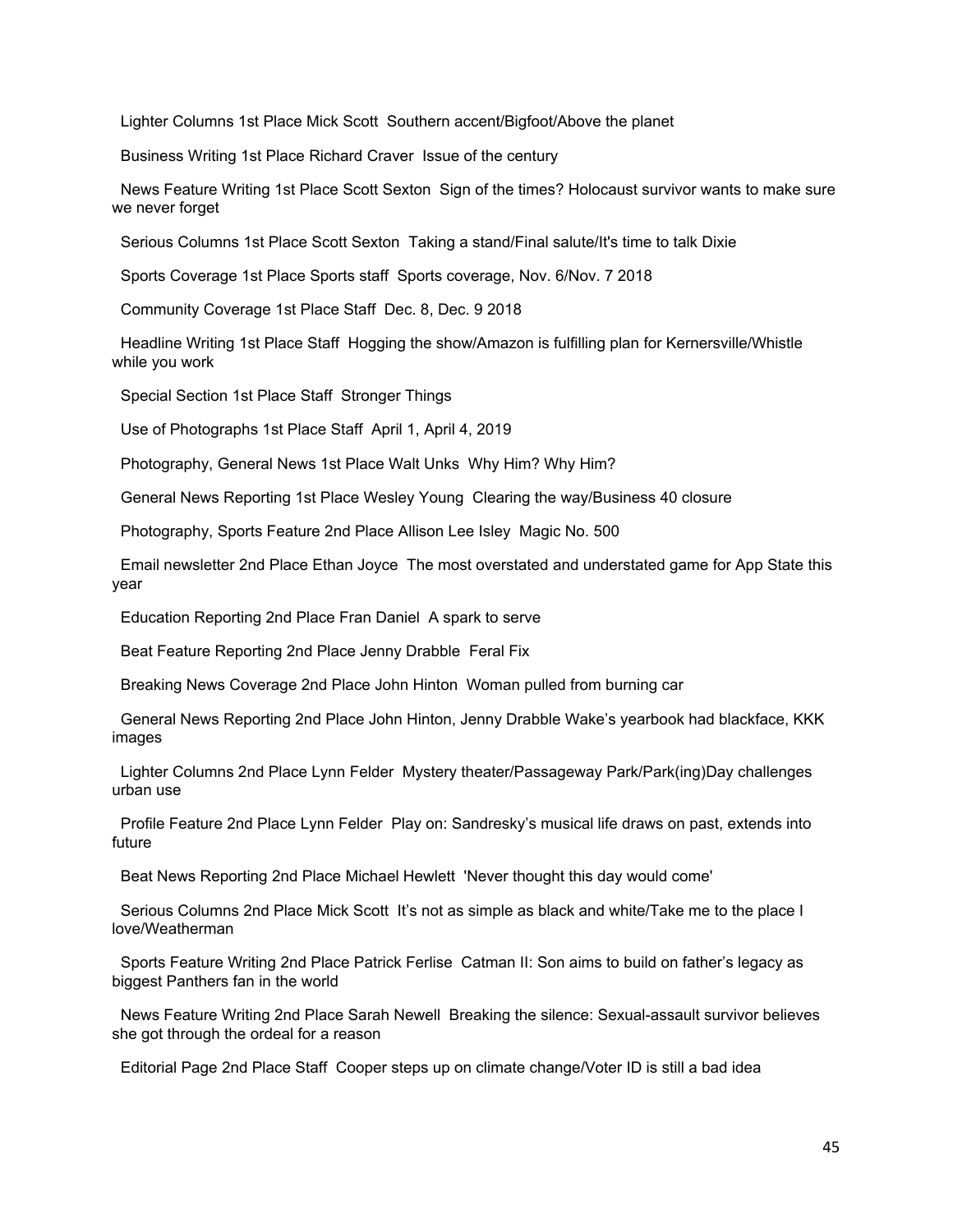Special Section 2nd Place Staff Valor, Honor, Sacrifice: Paying tribute to the veterans in our community

Photo Page or Essay 3rd Place Allison Lee Isley High Stepping

Photography, Spot 3rd Place Andrew Dye Michael roars across Triad

Illustration/Photo Illustration/Print or interactive graphics 3rd Place Cassandra Sherrill North Carolina interstates

Sports Enterprise Reporting 3rd Place Ethan Joyce Coaching limbo/Right people at the right time

Sports News Reporting 3rd Place John Dell Boulware's handling of fight led to his firing

Beat News Reporting 3rd Place John Hinton Sheriff to end ICE contract/'We will not be an extension of ICE/

Feature Writing 3rd Place Lisa O'Donnell A bond of song

Lede 3rd Place Lisa O'Donnell Channeling their grief/Musical journey/Town wants feline mascot back on duty

Arts and Entertainment Reporting 3rd Place Lynn Felder Living history

Beat Feature Reporting 3rd Place Michael Hewlett 'Here to keep you breathing' -- Drug-treatment court faces challenges

General News Reporting 3rd Place Michael Hewlett, John Hinton, Lisa O'Donnell One dead in mall shooting/'Why him? Why him?'/Joines: Investigation will be transparent

Breaking News Coverage 3rd Place Michael Hewlett, John Hinton, Sarah Newell Bodycam video shows officer told teenage girl in Winston-Salem to stop 17 times before arrest

Editorials 3rd Place Mick Scott The Confederate statue conundrum/Let animal cruelty lead to kindness/Medicaid expansion

Video 3rd Place Ragan Robinson 'They're waiting for you to die.' An interview with Angela Beck

Lighter Columns 3rd Place Scott Sexton Man's recycling-bin casket draws tears, laughter/more

News Enterprise Reporting 3rd Place Scott Sexton Calling all cars

Appearance and Design 3rd Place Staff Sept. 14, 15, 2019

Multimedia Project 3rd Place Staff Honoring our veterans: Stories, photos and video from men and women who served

Use of Social Media 3rd Place Staff JournalNow.com

Division O

Local Voice Media

Photography, Feature 1st Place Mark Darrough In Pictures: Operation Steel Pike 19, largest air assault exercise on east coast in a decade

Headline Writing 1st Place Michael Praats Sun's out, buns out: Carolina Beach council removes 'buttocks' from indecent exposure law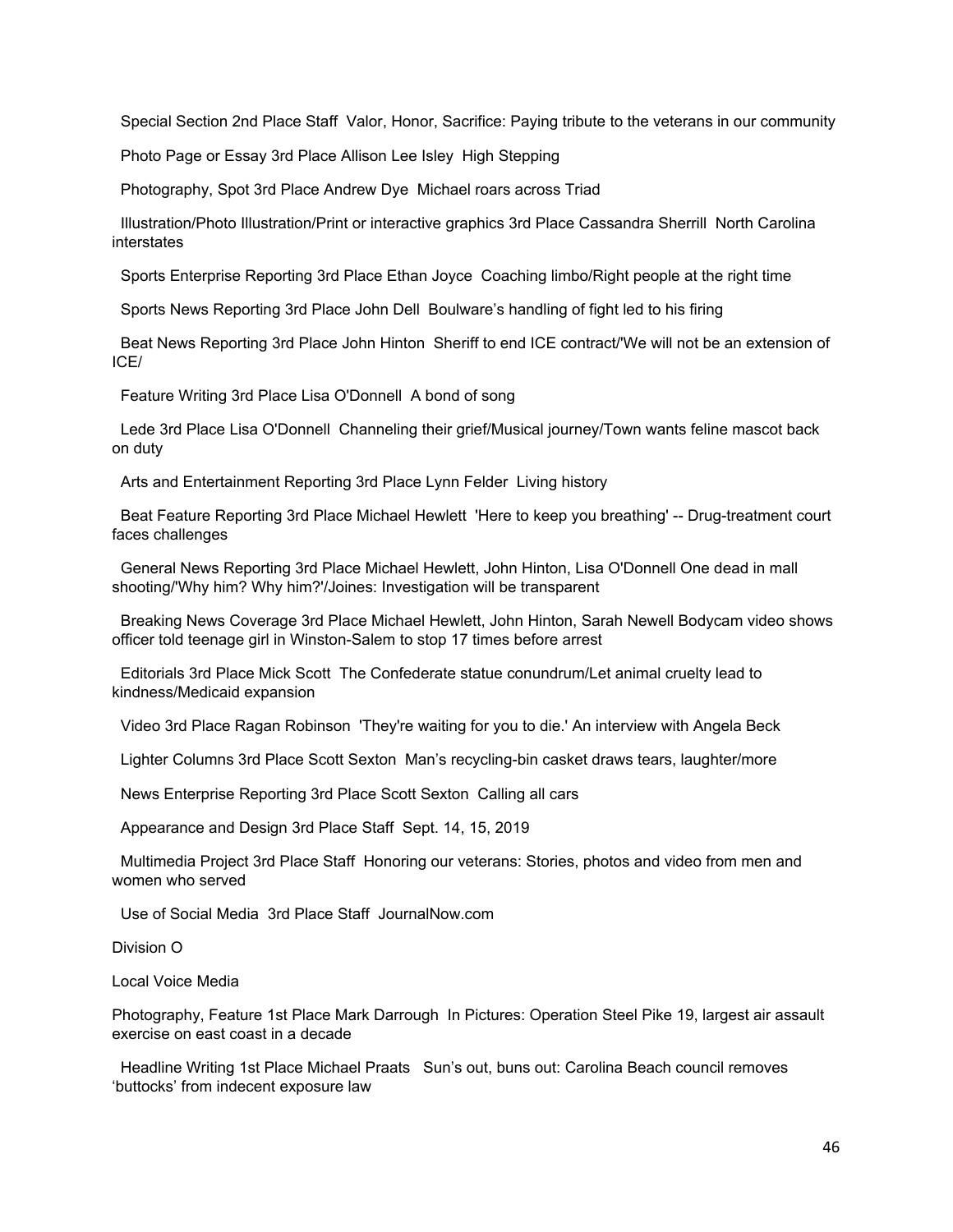City, County Government Reporting 2nd Place Michael Praats Short-term rental ordinance appears to contradict state law

Community Coverage 2nd Place Michael Praats 'We should strive to be more like Charleston … less like Myrtle Beach'

Photography, Sports Feature 3rd Place Johanna Ferebee Catch pro skaters dropping in on a vert ramp in a Navassa backyard

EducationNC

Education Reporting 1st Place Analisa Sorrells Education Data

Profile Feature 1st Place Robert Kinlaw How a Principal of the Year runs a school

Video 1st Place Robert Kinlaw We Drive It

Multimedia Project 2nd Place Liz Bell Stories from the Education Pipeline

Email newsletter 2nd Place Nation Hahn Awake58

Email newsletter 3rd Place Liz Bell Early Bird

Carolina Journal

Editorials 1st Place Rick Henderson Editorials take on controversies in the courtroom and the boardroom

Serious Columns 2nd Place John Trump Contentious political debates in N.C. affect real people

Beat News Reporting 2nd Place Julie Havlak Regulations keep North Carolinians from getting Medicaid benefits they've deserved

News Feature Writing 2nd Place Kari Travis, Lindsay Marchello A cloudy state of transparency

Education Reporting 2nd Place Lindsay Marchello Leandro lawsuit, now 25 years old, continues to vex educators

General News Reporting 2nd Place Lindsay Marchello House overrides budget veto in surprise morning vote

N.C. Policy Watch

Serious Columns 1st Place Billy Ball Three columns by Billy Ball

Election/Political Reporting 1st Place Melissa Boughton Coverage of N.C.'s District 9 bombshell

Election/Political Reporting 2nd Place Billy Ball Why N.C. Superintendent Mark Johnson's new publicly-funded website may break the law

Use of Social Media 2nd Place Melissa Boughton Melissa Boughton's use of social media

Education Reporting 3rd Place Greg Childress A series of articles on charter schools by Greg Childress

Investigative Reporting 3rd Place Lisa Sorg Lisa Sorg's investigation into Aberdeen pesticide dumps

Blowing Rock News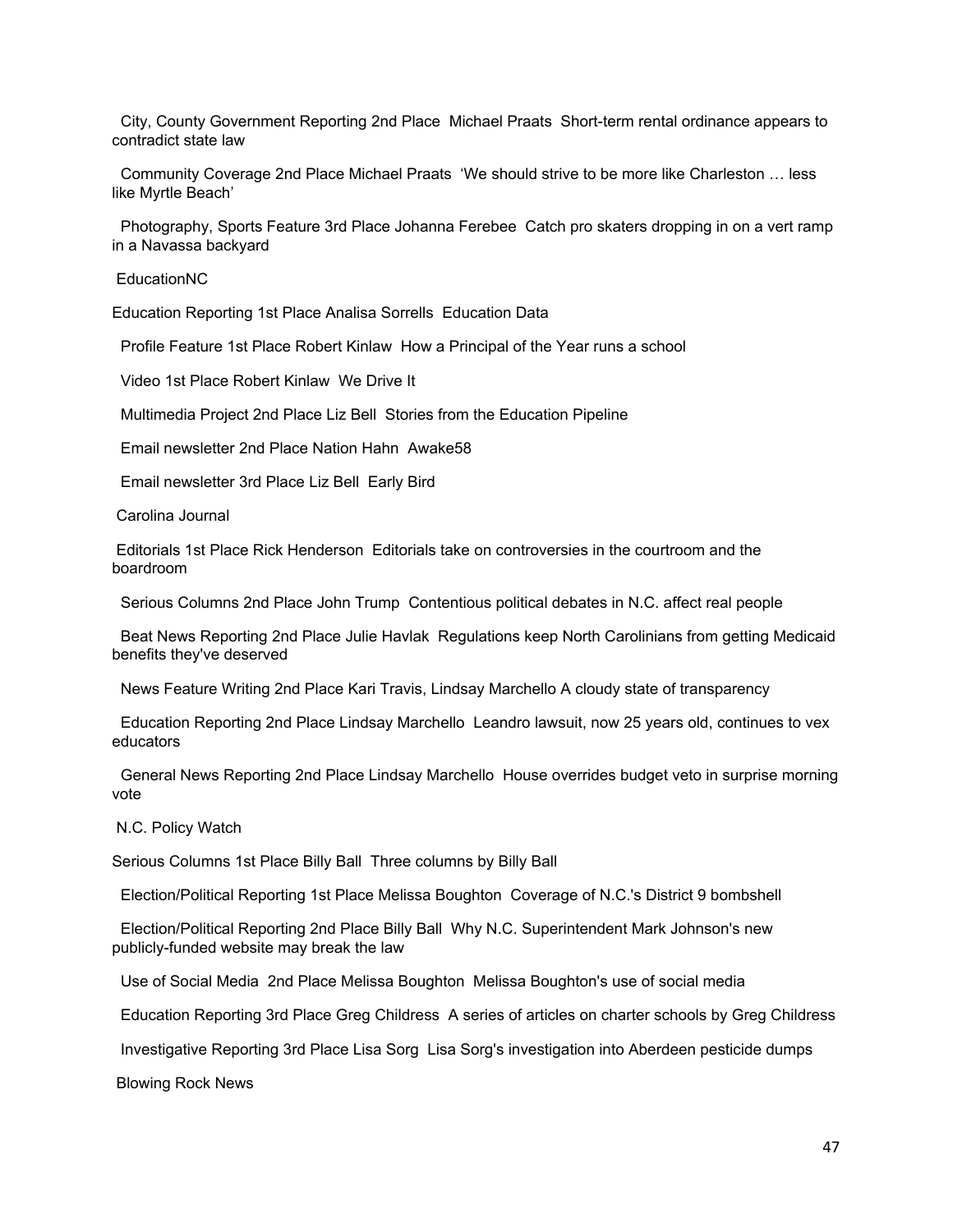Photography, Sports Feature 1st Place David Rogers Upset minded Mountaineers jump past Tar Heels Sports News Reporting 1st Place David Rogers Thriller in Columbia Sports Coverage 1st Place David Rogers, Bill Barbour Sports Coverage - March 2019 Use of Photographs 1st Place David Rogers, Hannah Beaver Adding value with photography Community Coverage 1st Place David Rogers, Josh Jarman Variety of Blowing Rock Life Photography, Sports 2nd Place Craig Weston App State survives Business Writing 2nd Place David Rogers Business Matters Photography, Sports Feature 2nd Place David Rogers Slam Dunk Profile Feature 2nd Place David Rogers Jim Ruff, Photographer Religion & Faith Reporting 2nd Place David Rogers Men of God Photography, Sports 3rd Place David Rogers David Rogers

Ocracoke Observer

Photography, Sports 1st Place Casey Robertson They did it! Dolphins capture middle school baseball tourney

Photography, Spot 1st Place Connie Leinbach Debris removal begins on Ocracoke; nighttime curfew still in place

Breaking News Coverage 1st Place Connie Leinbach, Peter Vankevich Hurricane Dorian swamps Ocracoke Island; Village devastated

Religion & Faith Reporting 1st Place Peter Vankevich New United Methodist pastor: 'Come walk with me'

Photography, Spot 2nd Place Peter Vankevich Summer Ocracoke beauties: Black Skimmers

Editorials 2nd Place Peter Vankevich, Connie Leinbach Editorials on life on Ocracoke Island

Feature Writing 2nd Place Will Adams Catching winter waves

Headline Writing 3rd Place Connie Leinbach Nest knitters needed now

Feature Writing 3rd Place Pat Garber Hyde County's amazing civil rights protest

Photography, Spot 3rd Place Peter Vankevich Portsmouth Island Christmas Bird Count ends the year

Richmond Observer

Sports Feature Writing 1st Place Kyle Pillar Newest Raider Malik Covington sees 'dream come true' by scoring in spring practice finale

Sports News Reporting 2nd Place Kyle Pillar Young closes RSHS coaching career for new 'challenge'

Video 2nd Place William R. Toler Guest joins Richmond County officers in Special Olympics torch run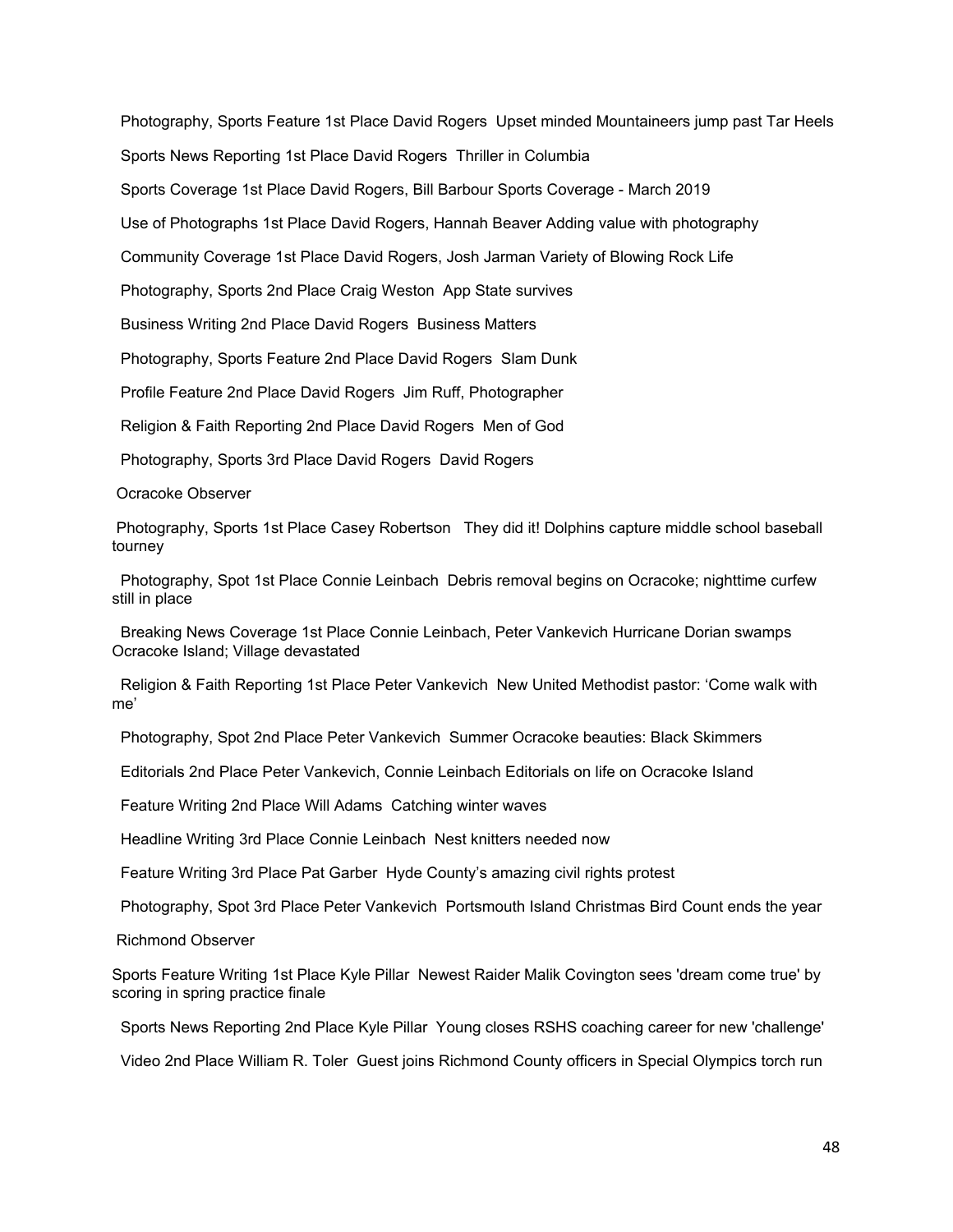Sports Feature Writing 3rd Place Kyle Pillar Former players remember Coach Thomas Baucom as 'fatherly' and a 'great coach'

Business Writing 3rd Place William R. Toler McRaes open Richmond County's first 24-hour daycare

Editorials 3rd Place William R. Toler Keep county clean; Third parties on elections boards; First responders training

Multimedia Project 3rd Place William R. Toler, Wally Reeves Epicenter

Carolina Public Press

Illustration/Photo Illustration/Print or interactive graphics 1st Place Frank Taylor A time to shred

News Enterprise Reporting 1st Place Kate Martin Sexual assault case lags

General News Reporting 1st Place Kate Martin, Frank Taylor Cody Henson case

Business Writing 1st Place Neil Cotiaux Hospital purchase drives change for multiple local health foundations

Investigative Reporting 1st Place Staff Seeking Conviction

Illustration/Photo Illustration/Print or interactive graphics 2nd Place Mariano Santillan Seeking Conviction illustration

Photography, General News 2nd Place Matt Rose Thursday meal at The Giving Spoon of Bryson City

Photography, Feature 2nd Place Melissa Sue Gerrits Brunswick County images

Appearance and Design 2nd Place Staff Carolina Public Press appearance and design

Election/Political Reporting 3rd Place Frank Taylor Gerrymandering ruling

News Feature Writing 3rd Place Kate Martin, Imari Scarbrough NC working to erase biggest rape kit backlog in nation

City, County Government Reporting 3rd Place Kirk Ross With town of Eureka drowning in sewage bills, state takes control

Coastal Review Online

City, County Government Reporting 1st Place Catherine Kozak Confrontation Stirs Beach Access **Debate** 

Arts and Entertainment Reporting 1st Place Jennifer Allen Jazz Fest Marks 10th Year With State **Support** 

Multimedia Project 1st Place Jennifer Allen Regan: Dorian Highlights Need for Resilience

News Feature Writing 1st Place Mark Hibbs The Case of the Conserved Land

Lighter Columns 1st Place Sam Bland Sam's Field Notes

Appearance and Design 1st Place staff Hurricane Dorian's approach, arrival

Beat Feature Reporting 1st Place Trista Talton Vibrio Survivor, Wife Warn of Bacteria's Risks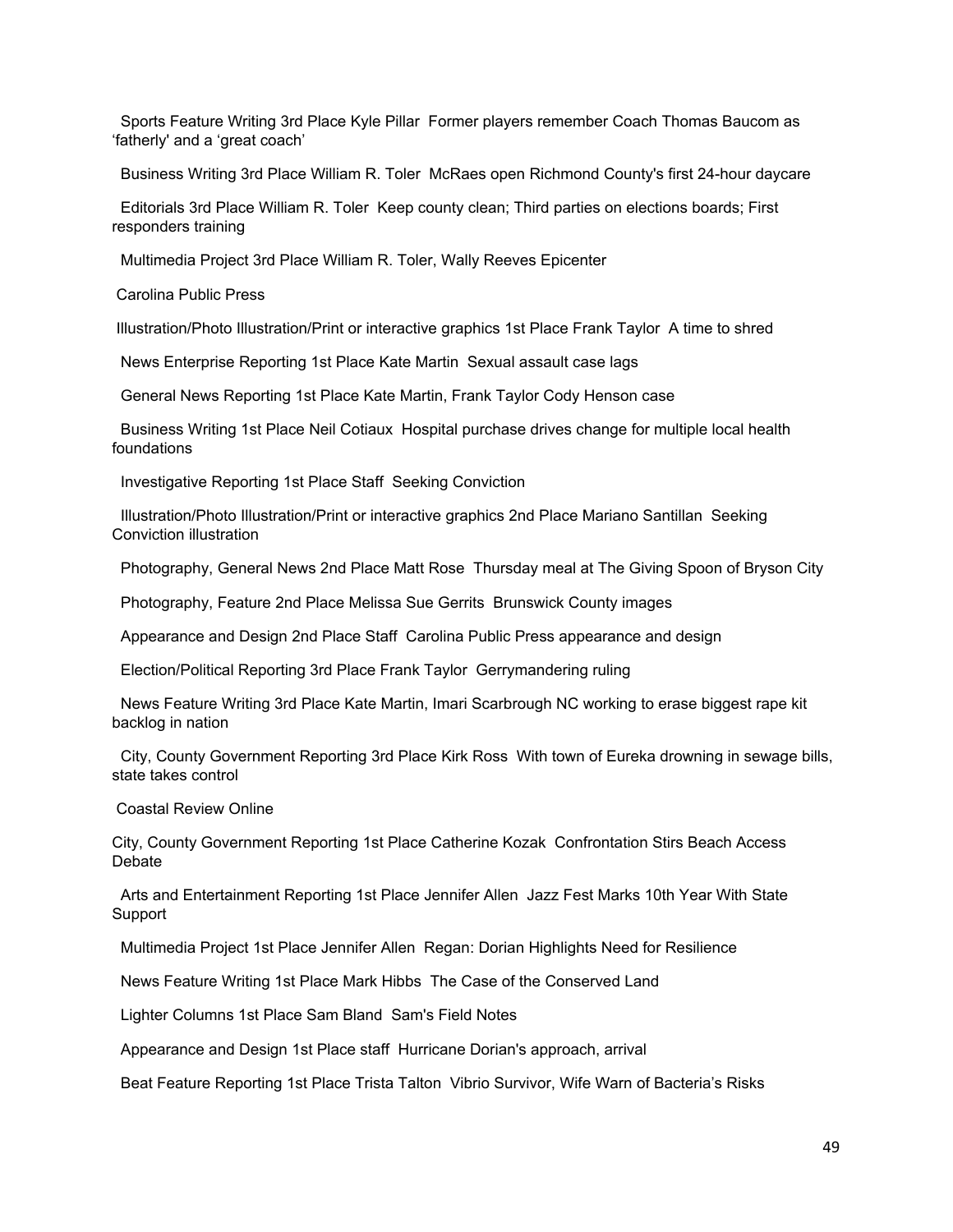Arts and Entertainment Reporting 2nd Place Jennifer Allen Plymouth Set to Celebrate Black Bears Profile Feature 3rd Place Catherine Kozak Retired Outer Banks Historian Tells His Story Beat News Reporting 3rd Place Jennifer Allen Displaced, Derelict and Abandoned Use of Social Media 3rd Place Staff Coastal Review Online Social Media Island Free Press Photography, General News 1st Place Don Bowers Dorian storm coverage Photo Page or Essay 1st Place Don Bowers, Jenni Koontz Hurricane Dorian in Pictures Use of Social Media 1st Place Donna Barnett Island Free Press' Facebook page Email newsletter 1st Place Donna Barnett, Meg Phillips Island Free Press Weekly News Update Feature Writing 1st Place Joy Crist Coast Guard / St. Baldric's stories Sports Feature Writing 2nd Place Joy Crist Worrell Race Returns to Hatteras Island Lighter Columns 2nd Place Kristin Hissong A Beachcomber's View column Photography, General News 3rd Place Don Bowers Community Bridge Day in Pictures Community Coverage 3rd Place Donna Barnett, Joy Crist Community Coverage General News Reporting 3rd Place Joy Crist Opening of the Bonner Bridge Replacement Serious Columns 3rd Place Joy Crist Serious columns NC Health News

Beat News Reporting 1st Place Greg Barnes What to do about aging sewer systems in rural North Carolina?

Lede 1st Place Yen Duong Yen Duong's ledes

Lede 2nd Place Anne Blythe Anne Blythe's ledes

Investigative Reporting 2nd Place Greg Barnes Uncovering industrial contaminants in Pittsboro's water

Beat Feature Reporting 2nd Place Taylor Knopf Animals and mental health recovery

Headline Writing 2nd Place Taylor Knopf Lessons from Abroad - headlines

News Enterprise Reporting 2nd Place Thomas Goldsmith Personal needs allowance is inadequate for residents' needs

Breaking News Coverage 2nd Place Yen Duong, Taylor Knopf, Rose Hoban Mecklenburg among top focus locations in Trump HIV plan

Lede 3rd Place Greg Barnes Greg Barnes ledes

Breaking News Coverage 3rd Place Rose Hoban 'Abortion Survivors' bill gets emotional hearing at **NCGA** 

Photography, Feature 3rd Place Taylor Knopf Lessons from Abroad - photo entry